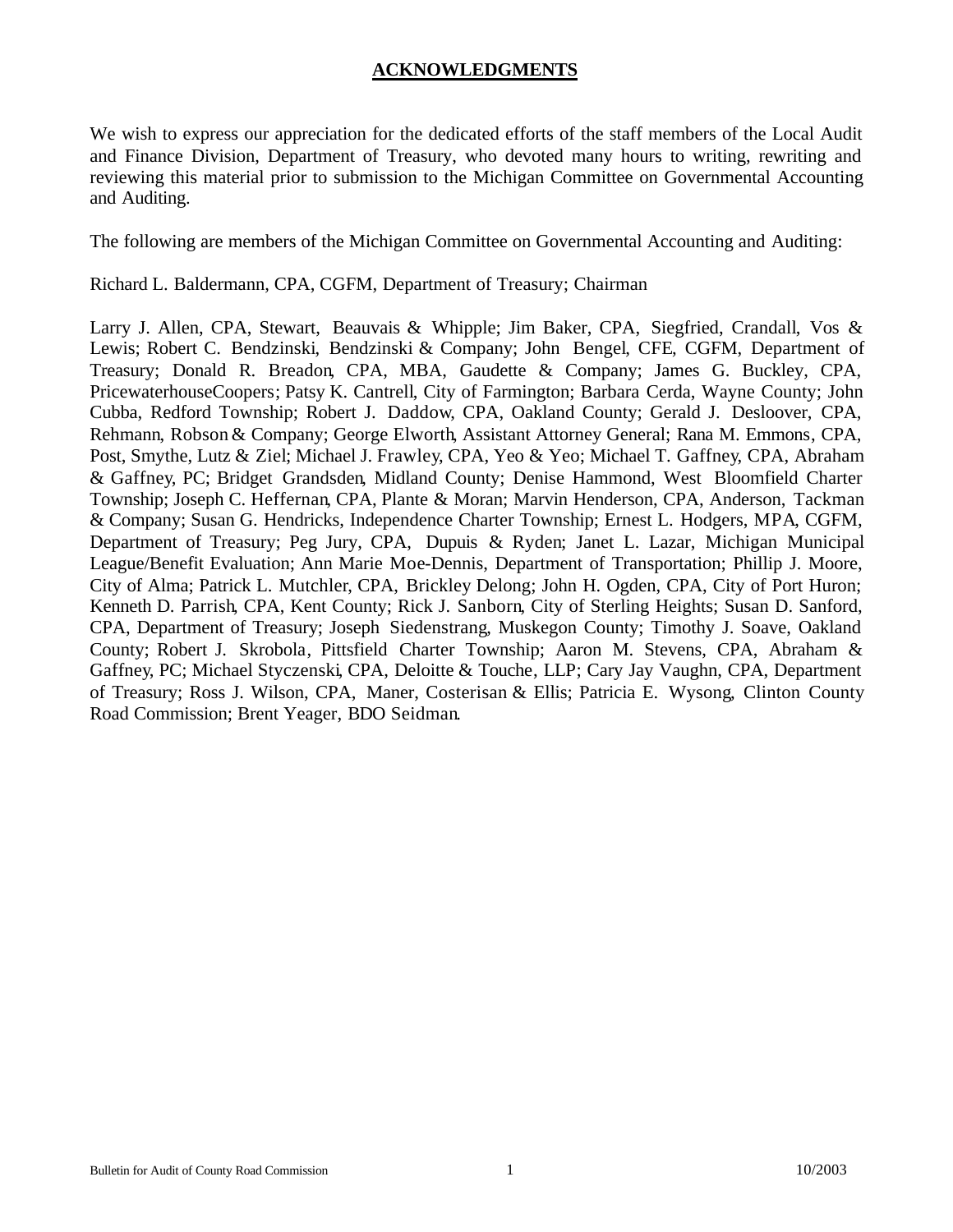## **BULLETIN FOR AUDITS OF COUNTY ROAD COMMISSIONS**

## **TABLE OF CONTENTS**

| <b>Reporting Requirements</b>                                                                                                                                                                                                                                                            |
|------------------------------------------------------------------------------------------------------------------------------------------------------------------------------------------------------------------------------------------------------------------------------------------|
|                                                                                                                                                                                                                                                                                          |
|                                                                                                                                                                                                                                                                                          |
|                                                                                                                                                                                                                                                                                          |
|                                                                                                                                                                                                                                                                                          |
| APPENDIX A--PA 283 of 1909, as amended, Public Highways and Private Roads,<br>Chapter IV, County Road Law, (MCL 224.26 - 224.32, audit related excerpts)  14                                                                                                                             |
| <b>APPENDIX B--Michigan Department of Treasury and Department of Transportation</b><br>Letter #7, June 27, 1986, Revised June 6, 2002--Compliance<br>Requirements and Suggested Audit Procedures to be used in the<br>Audit of Local Public Agencies Receiving Federal Highway Funds  16 |
|                                                                                                                                                                                                                                                                                          |
| <b>APPENDIX D--Compliance Audit Requirements</b>                                                                                                                                                                                                                                         |
|                                                                                                                                                                                                                                                                                          |
|                                                                                                                                                                                                                                                                                          |
| <b>APPENDIX E--Sample Financial Statements</b>                                                                                                                                                                                                                                           |
|                                                                                                                                                                                                                                                                                          |
|                                                                                                                                                                                                                                                                                          |
|                                                                                                                                                                                                                                                                                          |
|                                                                                                                                                                                                                                                                                          |
| Exhibit D--Reconciliation of the Balance Sheet Fund Balance to the Statement                                                                                                                                                                                                             |
|                                                                                                                                                                                                                                                                                          |
| Exhibit E--Statement of Revenues, Expenditures and Changes in Fund Balance  45<br><b>Exhibit F--Reconciliation of the Statement of Revenues, Expenditures and Changes</b>                                                                                                                |
| in Fund Balance of Governmental Funds to the Statement of Activities 46                                                                                                                                                                                                                  |
|                                                                                                                                                                                                                                                                                          |
| <b>Exhibit G--Statement of Revenues and Other Financing Sources--Budgetary</b>                                                                                                                                                                                                           |
|                                                                                                                                                                                                                                                                                          |
| Exhibit H--Statement of Expenditures--Budget and Actual--Budgetary                                                                                                                                                                                                                       |
|                                                                                                                                                                                                                                                                                          |
|                                                                                                                                                                                                                                                                                          |
|                                                                                                                                                                                                                                                                                          |
|                                                                                                                                                                                                                                                                                          |
|                                                                                                                                                                                                                                                                                          |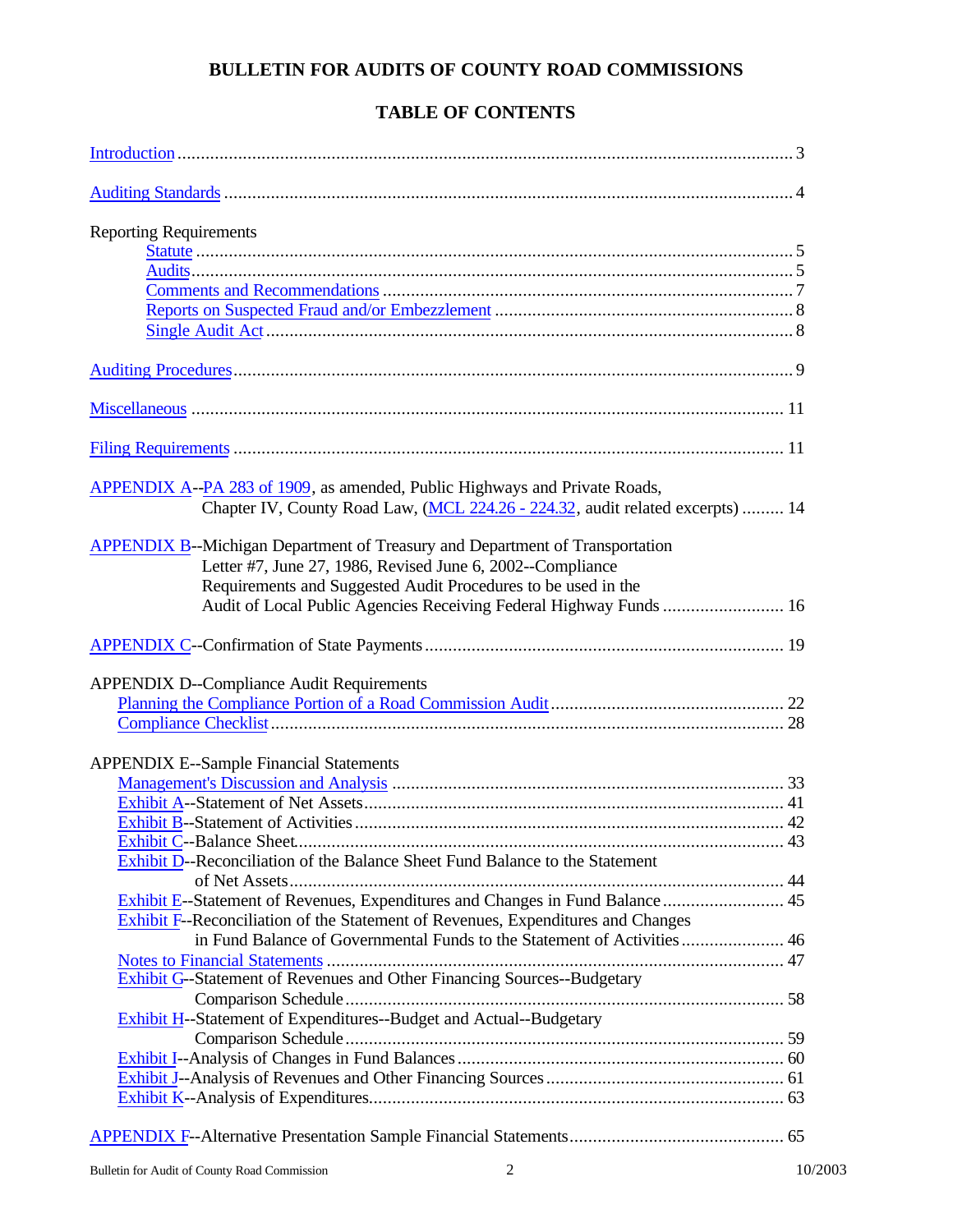## **INTRODUCTION**

<span id="page-2-0"></span>The Local Audit and Finance Division of the Department of Treasury has been given the responsibility of implementing the requirements of [PA 283 of 1909,](http://www.michiganlegislature.org/mileg.asp?page=getObject&objName=mcl-Act-283-of-1909&queryid=4950616&highlight=) as amended, [\(MCL 224.26 through 224.32\)](http://www.michiganlegislature.org/mileg.asp?page=getObject&objName=mcl-224-26) and [PA 71 of](http://www.michiganlegislature.org/mileg.asp?page=getObject&objName=mcl-Act-71-of-1919&queryid=4950669&highlight=) [1919, a](http://www.michiganlegislature.org/mileg.asp?page=getObject&objName=mcl-Act-71-of-1919&queryid=4950669&highlight=)s amended, [\(MCL 21.41 through 21.55\).](http://www.michiganlegislature.org/mileg.asp?page=getObject&objName=mcl-21-41) The requirements of these Acts are twofold:

First, the State Treasurer is required to prescribe uniform accounting and reporting standards for all county road commissions within the State of Michigan.

Second, the acts deal with the requirements for audits of county road commissions. These requirements are covered in this bulletin. The laws provide, among other things, that county road commissions will have the first option of selecting an independent certified public accountant (CPA). If the county road commission does not select an independent CPA, the State Treasurer must perform the audit or select an independent CPA. In all cases, the entire cost is to be paid by the county road commission. The act, as it relates to audits, is contained in [Appendix A.](#page-13-0)

The audit is intended to be an annual audit except that, in the instance of counties of less than 50,000 population, the minimum requirement will be an annual audit not less frequently than every two years. This does not mean that the smaller counties cannot have an audit every year; the Department of Treasury strongly recommends an audit every year.

The purpose of this bulletin is to establish standards and suggest procedures to assist the independent CPA in the conduct of the audit. The bulletin is not intended to set forth minimum procedures. Neither does it guarantee that by use of all the suggested procedures a satisfactory audit will result. In the final analysis, there is no substitute for the knowledge and experience that the individual independent CPA brings to the engagement. It is only through the use of these skills that an audit plan can be tailored to fit the terms of the engagement.

The primary purpose for the auditing and reporting requirements of PA 283 of 1909, as amended, is to maintain the citizens' confidence in their government and the integrity of the financial reporting by that government. The independent CPA can provide the local unit with constructive recommendations which, when adopted, will enhance fiscal control and make budgets more easily understood so they become workable "tools of management." The audit will help to ensure compliance with legal requirements and maintenance of fiscal responsibility.

The independent CPAs should be aware at all times, that while their client relationship may be with the county road commission, their responsibility is to the citizenry. Local government, as we know it, can exist only through the upholding of the individual citizen's trust in that government.

It should be kept in mind, by all concerned, that an audit will only assure that the financial representations of the county road commissions are reasonably accurate. It cannot guarantee that the figures are absolutely correct. Nor can an independent CPA guarantee that any shortage or misappropriation that might exist will be found. An audit consists of a series of tests and procedures, which the independent CPA feels are necessary in order to express an opinion that the financial statements are free of material misstatements. The opinion expresses whether the financial statements are fairly presented in accordance with accounting principles generally accepted in the United States of America. The cost to perform a complete review of every transaction would be prohibitive and would still not guarantee that a shortage would be uncovered. An adequate system of internal control, coupled with periodic audits, will minimize the possibilities of fiscal irregularities or dishonesty. The independent auditor should follow the guidance of **Statement on Auditing Standards (SAS) No. 99,** which relates to the independent auditor's responsibility as it relates to fraud in the audit of financial statements conducted in accordance with generally accepted auditing standards. Also, the auditor is referred to **SAS No. 54,** which relates to illegal acts of clients.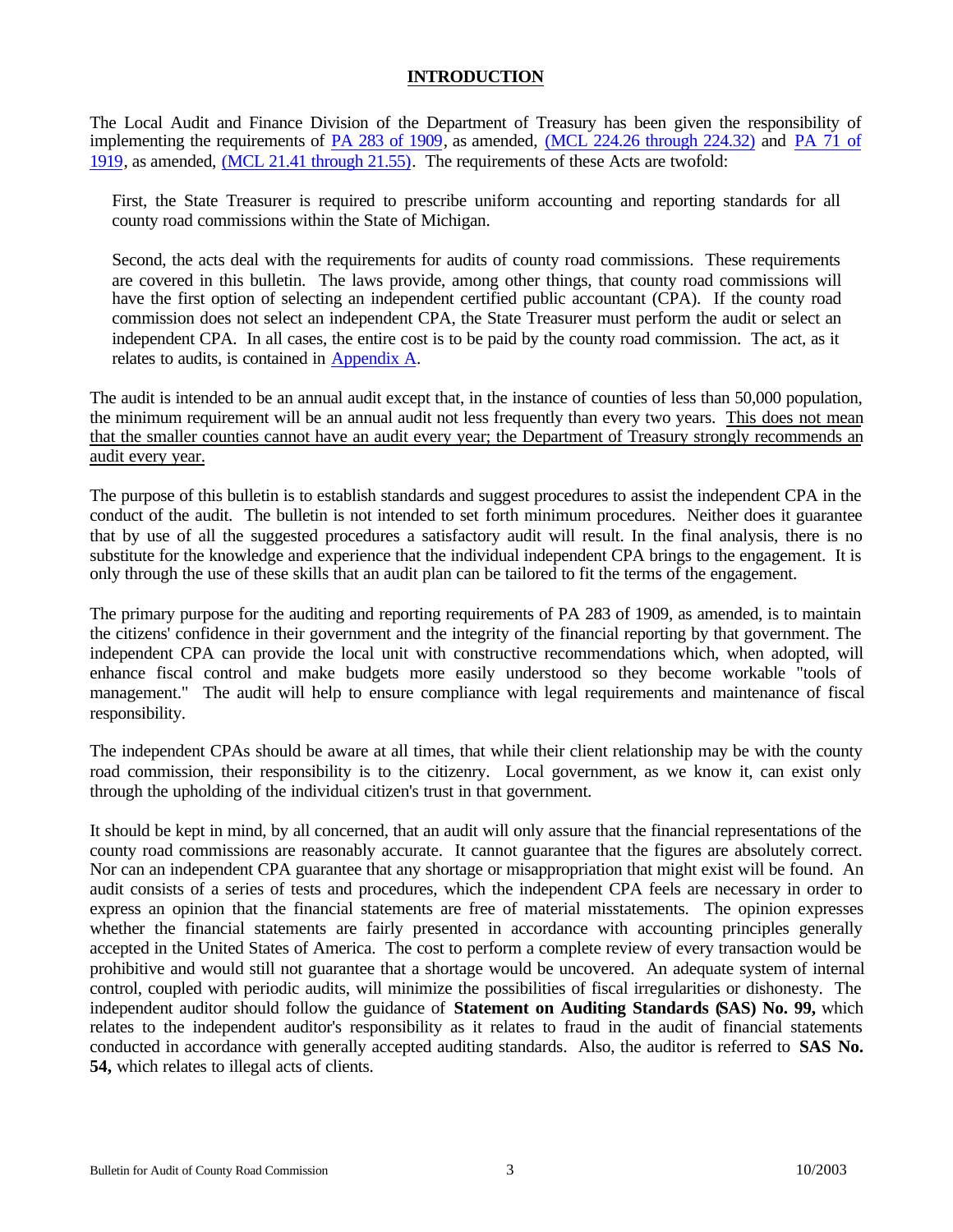## **INTRODUCTION (Continued)**

<span id="page-3-0"></span>Note: This Bulletin repeatedly refers to the term "independent certified public accountant(s)" and it is hereby acknowledged and understood that the term "employees of the Michigan Department of Treasury" may be substituted therefore.

### **AUDITING STANDARDS**

The audit must be performed by an independent certified public accountant registered with the Michigan State Board of Accountancy to practice in Michigan or by an employee of the Department of Treasury.

The audit of the financial records, accounts and procedures of all county road commissions shall be made in accordance with auditing standards generally accepted in the United States of America as approved and adopted by the membership of the American Institute of Certified Public Accountants in its Statements on Auditing Standards. However, if the county road commission requires a single audit, the financial records must be audited in accordance with auditing standards generally accepted in the United States of America and the standards applicable to financial audits contained in Government Auditing Standards, issued by the Comptroller General of the United States.

Auditing standards, as differentiated from auditing procedures that relate to acts to be performed, deal with the quality of the performance of those procedural acts. These standards are outlined as follows:

#### General Standards

- 1. The audit is to be performed by a person or persons having adequate technical training and proficiency as an auditor.
- 2. In all matters relating to the assignment, independence in mental attitude is to be maintained by the auditor or auditors.
- 3. Due professional care is to be exercised in the planning and performance of the audit and the preparation of the report.

## Standards of Field Work

- 1. The work is to be adequately planned and assistants, if any, are to be properly supervised.
- 2. A sufficient understanding of internal control is to be obtained to plan the audit and to determine the nature, timing and extent of tests to be performed.
- 3. Sufficient competent evidential matter is to be obtained through inspection, observation, inquiries and confirmations to afford a reasonable basis for an opinion regarding the financial statements under audit.

#### Standards of Reporting

- 1. The report shall state whether the financial statements are presented in accordance with generally accepted accounting principles.
- 2. The report shall identify those circumstances in which such principles have not been consistently observed in the current period in relation to the preceding period.
- 3. Informative disclosures in the financial statements are to be regarded as reasonably adequate unless otherwise stated in the report.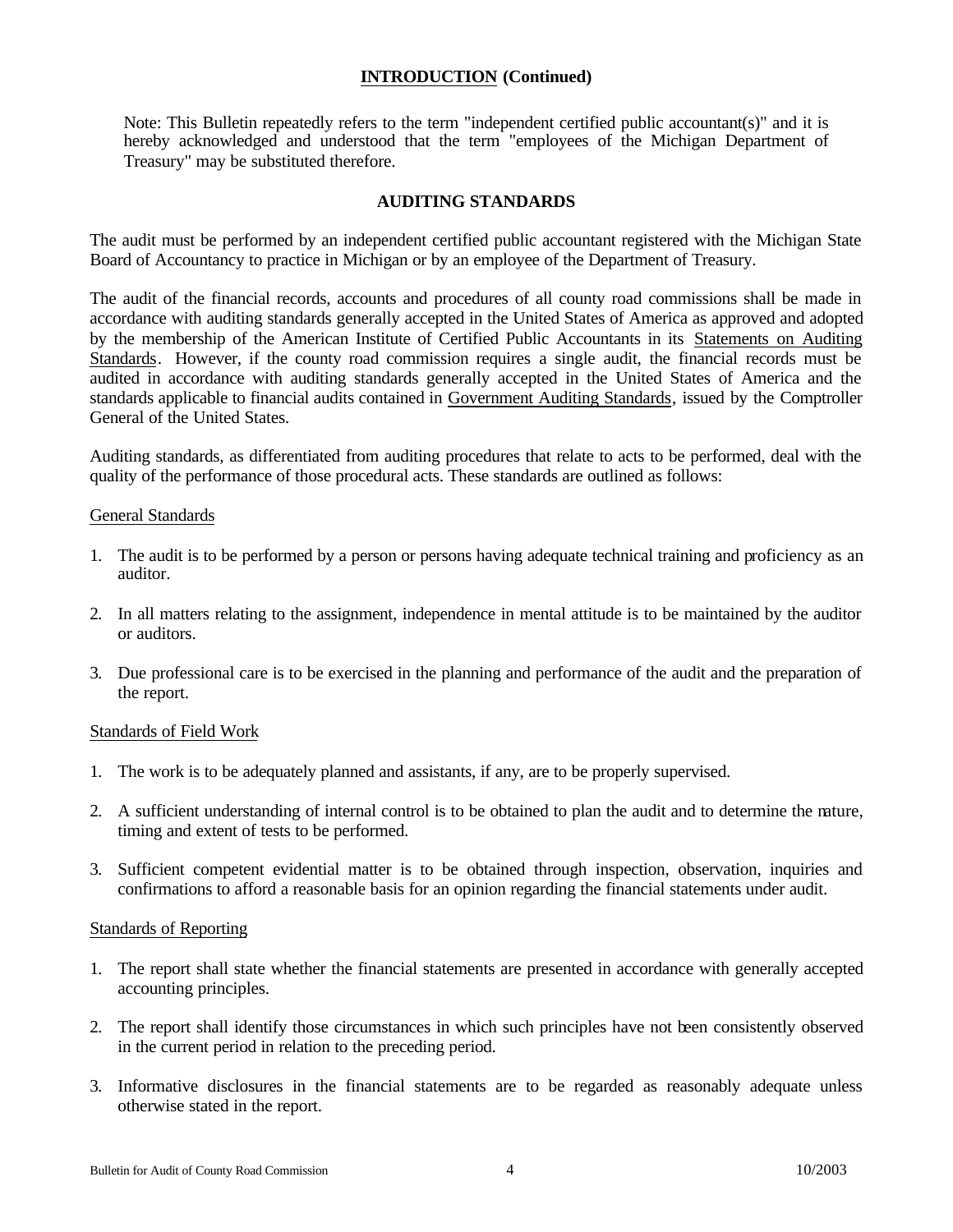## **AUDITING STANDARDS (Continued)**

<span id="page-4-0"></span>4. The report shall either contain an expression of opinion regarding the financial statements, taken as a whole, or an assertion to the effect that an opinion cannot be expressed. When an overall opinion cannot be expressed, the reasons therefore should be stated. In all cases where an auditor's name is associated with financial statements, the report should contain a clear-cut indication of the character of the auditor's audit, if any, and the degree of responsibility the auditor is taking.

## **Department of Treasury Audit Procedure Requirements**

Statutory compliance procedures are a required part of the audit of county road commissions in Michigan as indicated in [Section 8\(b\) of PA 2 of 1968, a](http://www.michiganlegislature.org/mileg.asp?page=getObject&objName=mcl-141-428&highlight=)s amended; [section 12\(21\) of PA 51 of 1951,](http://www.michiganlegislature.org/mileg.asp?page=getObject&objName=mcl-247-662&queryid=3891554&highlight=) as amended; and [Appendices A a](#page-13-0)nd D of this bulletin. [Appendix D a](#page-21-0)lso discusses the professional and statutory requirements for compliance procedures.

Local unit compliance with Department of Treasury manuals and the requirements in the manuals is to be included in the procedures of the auditor.

## **REPORTING REQUIREMENTS**

## **[PA 283 of 1909,](http://www.michiganlegislature.org/mileg.asp?page=getObject&objName=mcl-Act-283-of-1909&queryid=4950616&highlight=) as amended, (County Road Law)**

[MCL 224.28 r](http://www.michiganlegislature.org/mileg.asp?page=getObject&objName=mcl-224-28)eads in part as follows:

An audit shall:

- (a) State that the audit was conducted in accordance with generally accepted auditing standards and with the standards as provided i[n Public Act 71 of 1919, a](http://www.michiganlegislature.org/mileg.asp?page=getObject&objName=mcl-Act-71-of-1919&queryid=4950669&highlight=)s amended, being section [21.41 of the Michigan Compiled](http://www.michiganlegislature.org/mileg.asp?page=getObject&objName=mcl-21-41) [Laws.](http://www.michiganlegislature.org/mileg.asp?page=getObject&objName=mcl-21-41)
- (b) State that the financial statements in the reports were prepared in accordance with generally accepted accounting principles applied on a consistent basis and with applicable rules of a state department or agency. Deviations from the principles or rules shall be described.
- (c) Disclose material deviations by the county road commission from generally accepted accounting practices or from applicable rules of a state department or agency.
- (d) Disclose fiscal irregularities, defalcations, misfeasance, nonfeasance, or malfeasance which came to the auditors' attention.

[MCL 224.30 r](http://www.michiganlegislature.org/mileg.asp?page=getObject&objName=mcl-224-30)eads in part as follows:

(1) If an audit or investigation conducted under this act discloses statutory violations on the part of an officer, employee, or board of a county road commission, a copy of the report shall be filed with the attorney general who shall review the report and cause to be instituted a proceeding against the officer, employee, or board as the attorney general deems necessary.

## Audits of County Road Commissions in Michigan

In June 1999, the Governmental Accounting Standards Board (GASB) issued GASB Statement No. 34, "Basic Financial Statements-and Management's Discussion and Analysis-for State and Local Governments." This statement changed the reporting model for all state and local governments.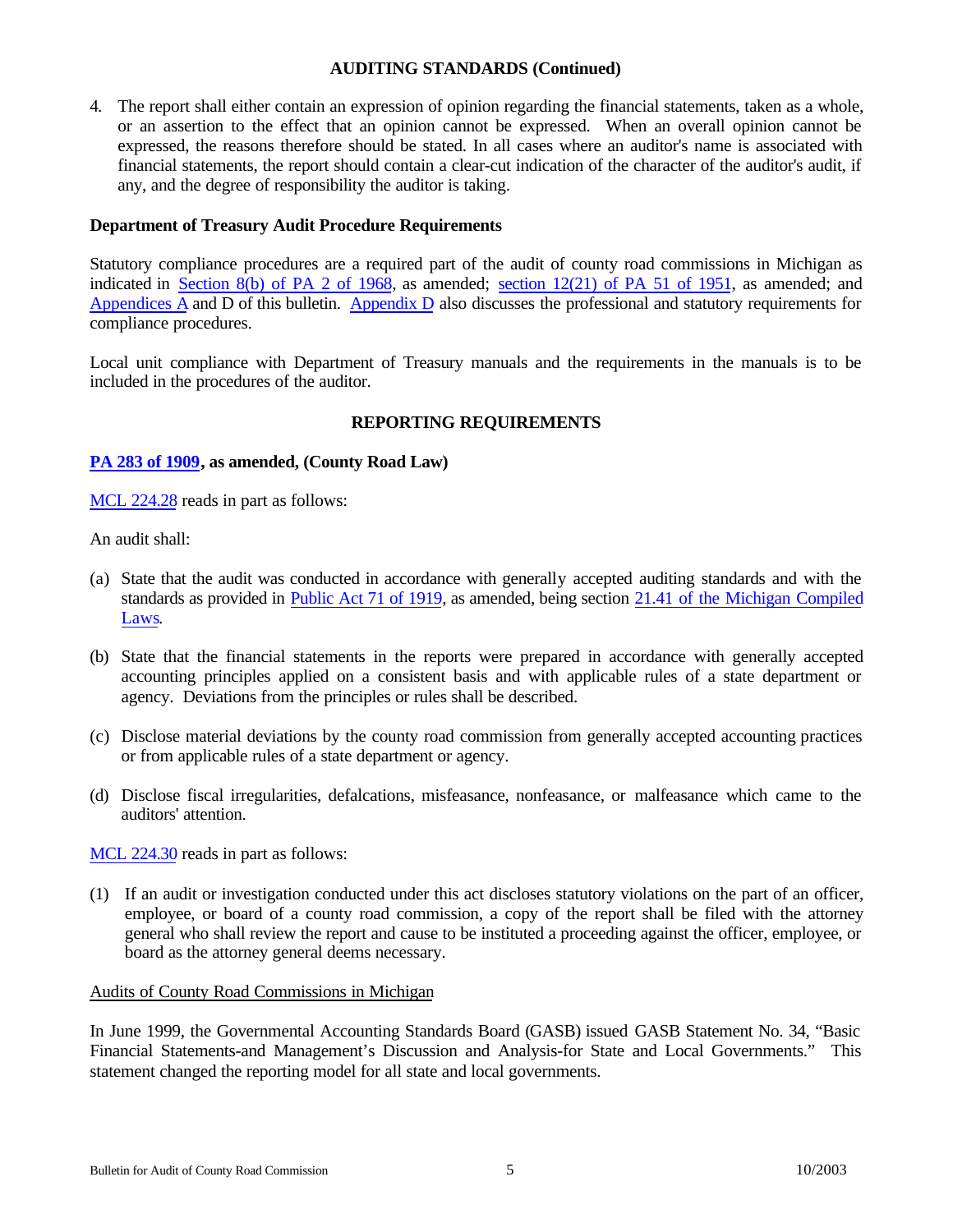## **REPORTING REQUIREMENTS (Continued)**

All governmental entities must adopt the financial statement reporting model and prospective reporting of infrastructure for periods beginning after June 15, of either year 2001, 2002, or 2003. Depending upon the size of the primary government's revenues for the base year, with the larger entities (based on revenues) adopting first (2001). Revenues include all revenues (not other financing sources) of the primary government's governmental and enterprise funds, except for extraordinary items. **If a primary government (***county***) chooses early implementation, all of its component units (***which includes the county road commission***) also should implement this standard early** to provide the financial information required for the government-wide financial statements.

The audited financial statements of county road commissions in Michigan must contain the financial statements and related data outlined in this section and in Appendix E. Separately issued road commission audit reports are to follow the guidelines for special purpose governments set forth in GASB 34, paragraphs 134-141. The county road commission should include the following information in their annual audited financial statements:

(Note: GASB 34 allows a special purpose government, that engages only in a single type of activity (i.e., only in governmental activities or only business-type activities), to issue a simplified version of the statements. An alternative presentation is noted in [Appendix F.\)](#page-64-0)

A. **Auditors' Report**--If the accountant's report on financial statements contains an opinion other than an unqualified opinion, the county road commission is required to make whatever changes are recommended by the independent certified public accountant, so that an unqualified opinion can be included in the next report on financial statements.

#### B. **Management's Discussion and Analysis**

#### C. **Basic Financial Statements**

## 1. **Government-Wide Financial Statements**

- Accrual Basis of Accounting including Infrastructure Assets
- $\Box$  Statement of Net Assets [\(Exhibit A\)](#page-40-0)
- $\Box$  Statement of Activities [\(Exhibit B\)](#page-41-0)
- 2. **Governmental Funds**--Modified Accrual Basis of Accounting
	- $\Box$  Balance Sheet [\(Exhibit C\)](#page-42-0)
	- $\Box$  Statement of Revenues, Expenditures and Changes in Fund Balance [\(Exhibit E\)](#page-44-0)
	- $\Box$  Reconciliation between the Government-Wide and Fund Financial Statements [\(Exhibits D](#page-43-0) [and F\)](#page-45-0)
- 3. **Fiduciary Funds**--Accrual Basis of Accounting with a column for each fiduciary fund type [agency funds, pension trust funds (and other employee benefit trust funds), private purpose trust funds]
	- $\Box$  Statement of Fiduciary Net Assets
	- $\Box$  Statement of Changes in Fiduciary Net Assets

#### D. **Notes to the Financial Statements**

## E. **Required Supplemental Information (RSI)**

- 1. Budgetary Comparison Schedules including the original and final amended budget. [\(Exhibits G and H\)](#page-57-0)
- 2. Infrastructure Assets--Modified Approach
- 3. Other RSI as required by GASB 25 and 27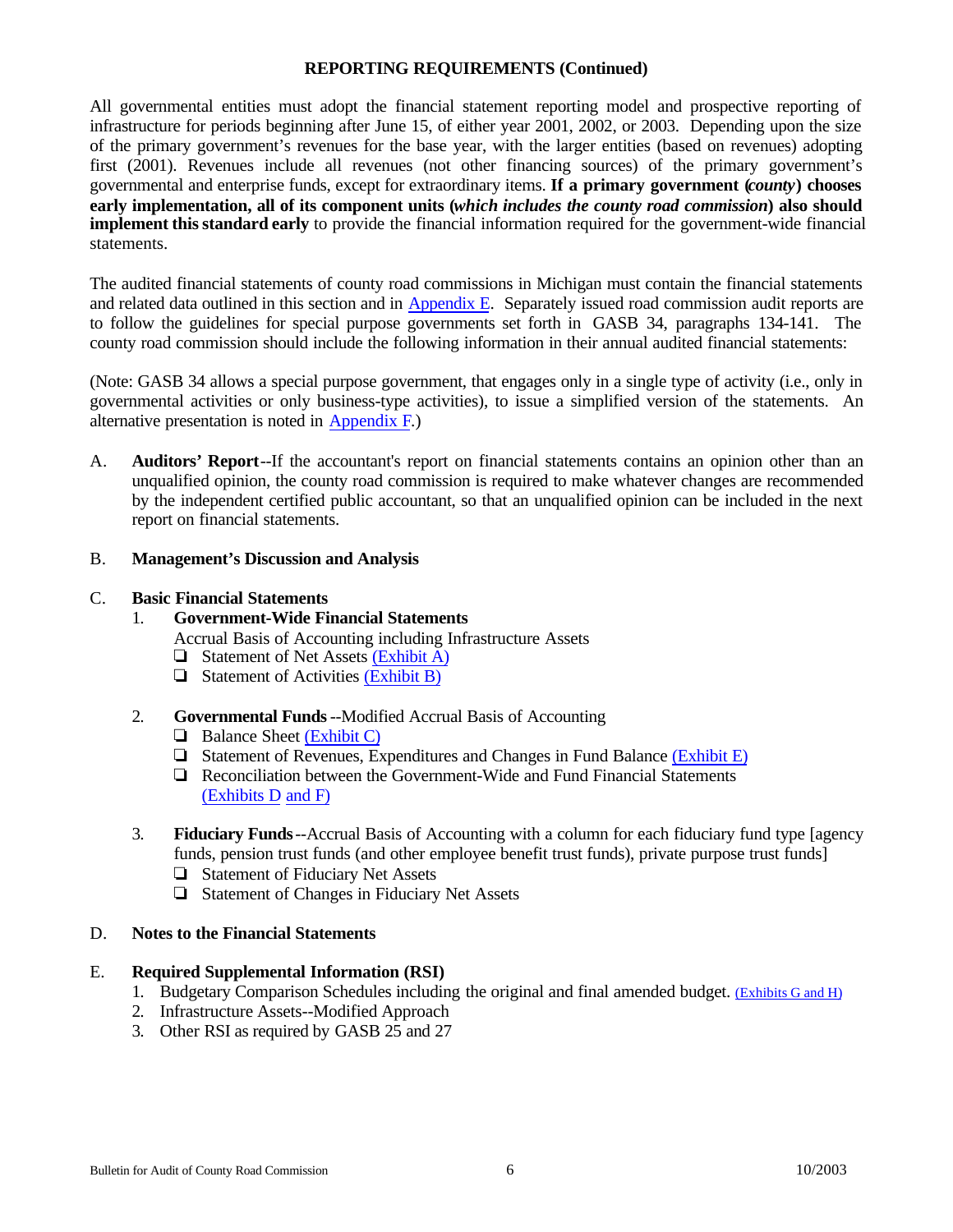## **REPORTING REQUIREMENTS (Continued)**

- <span id="page-6-0"></span>F. **Supplemental Financial Information**--Must be audited at least to the extent necessary to state that in the auditor's opinion, the supplemental data is fairly stated in all material respects in relation to the financial statements.
	- 1. Analysis of Changes in Fund Balance[s \(Exhibit I\)](#page-59-0)
	- 2. Analysis of Revenues and Other Financing Sources [\(Exhibit J\)](#page-60-0)
	- 3. Analysis of Expenditure[s \(Exhibit K\)](#page-62-0)

## G. **Other Required Reports**

1. Report on Compliance and Internal Control; Management Letter; or Report of Comments and Recommendations--The report of comments and recommendations shall include a description of any improper, illegal or other actions disclosed by the independent certified public accountant in the course of their tests and reviews in connection with their report on the financial statements.

Examples of the types of actions, which should be considered in the preparation of this report, are:

- (a) Lack of action of the local unit on previous reports of comments and recommendations by the independent CPA;
- (b) Unaudited funds and/or operations;
- (c) Expenditures not made in accordance with legislative appropriations and other State fiscal requirements and restrictions. The independent CPA should be guided by [PA 2 of 1968,](http://www.michiganlegislature.org/mileg.asp?page=getObject&objName=mcl-Act-2-of-1968&queryid=4950720&highlight=) as amended, and appropriate reporting guidelines issued by the State Treasurer;
- (d) Improper accounting for revenues;
- (e) Inadequate or ineffective internal controls or procedures;
- (f) Records and reports which could not be reconciled to those of the various State fiscal offices;
- (g) Noncompliance with statutes, laws, rules and regulations as outlined in the "Auditing Procedures" section of this bulletin (or any others known to the independent CPA) under which the funds and/or operations of the county road commission were created and are functioning;
- (h) Indication of possible fraud or dishonesty (Also see number 3, page 8, under Other Required Reports);
- (i) Indication of a need for review of financial operations and/or financial management;
- (j) Indication of a lack of current review by government officials of insurance coverage and bonding requirements;
- (k) Noncompliance with Federal financial assistance requirements;
- (l) Noncompliance with the State Uniform Chart of Accounts; and
- (m) Departures from accounting principles generally accepted in the United States of America.
- (2) Auditing Procedures Report--A report shall be made to the State Treasurer, with a copy to the county road commission, pertaining to the adherence to the minimum requirements outlined in this bulletin and shall include such other information as the State Treasurer shall require. The prescribed form is located at the Treasury web-site: [http://www.michigan.gov/documents/496\\_2996\\_7.pdf.](http://www.michigan.gov/documents/496_2996_7.pdf)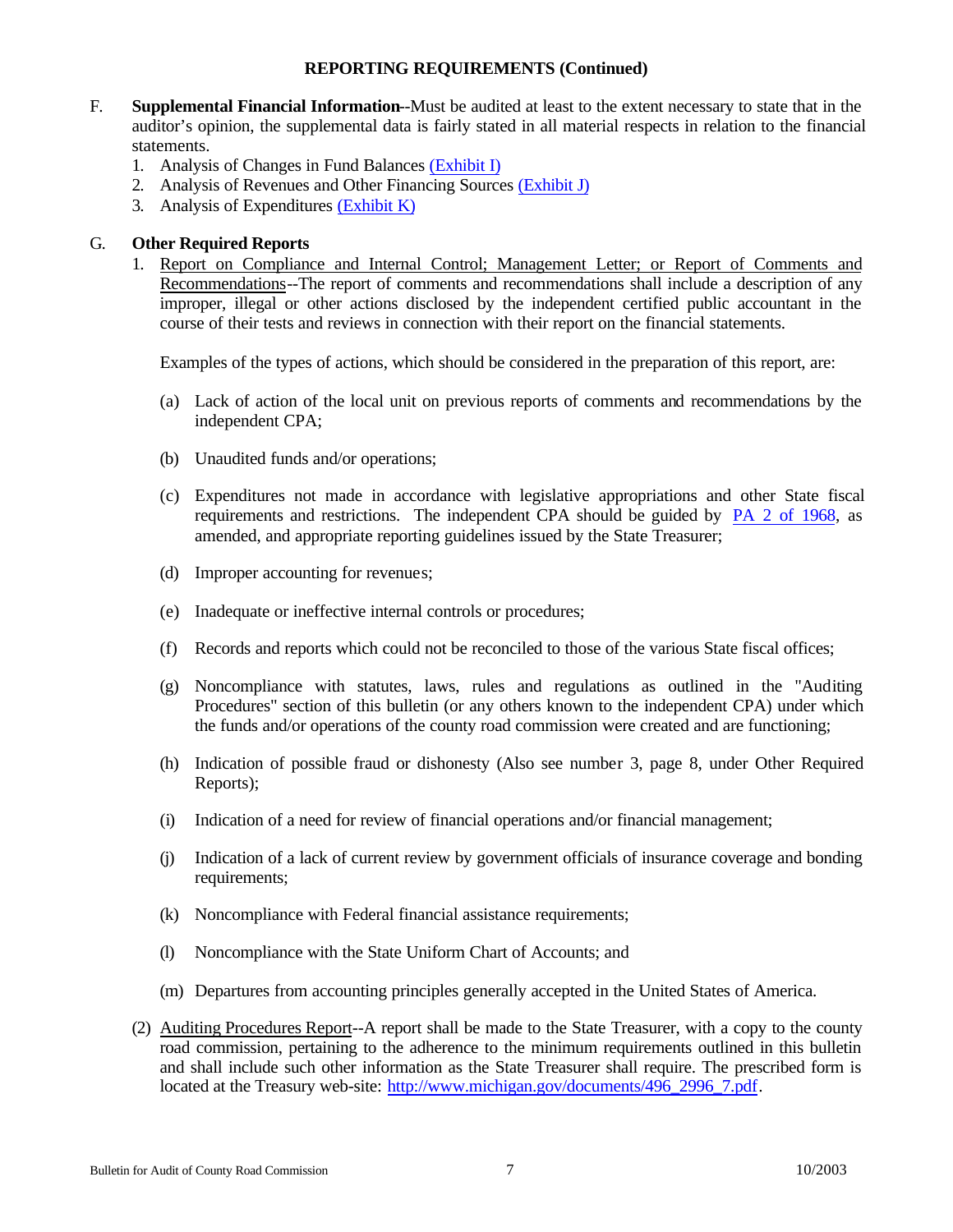## **REPORTING REQUIREMENTS (Continued)**

<span id="page-7-0"></span>(3) Report on Findings of Suspected Fraud and/or Embezzlement--During the course of an audit, the independent certified public accountant should be constantly aware of the possibility of fraud and/or embezzlement. Statements 54 and 99 on Auditing Standards should be followed where applicable. **If the possibility of any fiscal irregularities, defalcation, misfeasance, nonfeasance or malfeasance comes to the auditor's attention, an "oral report" should be immediately made to the Local Audit and Finance Division of the Michigan Department of Treasury.** Materiality should not be considered when notifying Local Audit and Finance Division about a potential problem. This oral report should be promptly followed up by a written report to the Local Audit and Finance Division of the Michigan Department of Treasury, disclosing the independent CPAs findings.

The State, acting through the Attorney General's Office, is responsible for prosecution of fraud, if warranted. The Local Audit and Finance Division shall determine what further action should be taken. If it is determined that further investigation is necessary, Treasury personnel specially trained in developing evidence for possible prosecution shall perform the investigation.

Meanwhile, the independent CPA, unless otherwise directed in writing by the Deputy State Treasurer, should complete their normal audit. The independent CPA may be requested, under a separate engagement, to assist the State in developing evidence for possible prosecution. The State may desire to have a representative directing the compilation of evidence pertaining to the suspected fraud and/or embezzlement.

To avoid any possible conflict with the professional ethics of the independent CPA, pertaining to the client relationship, the county road commission should give written permission to the independent certified public accountant to make the disclosures required by these reports, prior to commencing the audit. The independent CPA should not discuss any suspected fraud and/or embezzlement with any representative of the county road commission without first contacting the Local Audit and Finance Division. Similarly, the report of "comments and recommendations" should not refer to suspected fraud or embezzlement. However, the report can refer to the matter in "general" terms by stating that such a situation has been referred to the Michigan Department of Treasury.

## **SINGLE AUDIT ACT AMENDMENTS of 1996**

Under the Single Audit Act, a governmental unit that **expends \$300,000 or more in Federal funds** from all Federal programs in any fiscal year is required to have a **single audit**. The audit is to be performed in accordance with OMB Circular A-133 and the Single Audit Act.

A governmental unit that **expends less than \$300,000 in the total amount of Federal assistance has no OMB Circular A-133** audit requirements.

The Michigan Department of Transportation (MDOT) requires that road commissions report all Federal and State grants pertaining to their county. During any given year, it's possible for a road commission to have Federal aid received and expended for both contracted projects and negotiated projects. Contracted projects are defined as projects performed by private contractors paid for and administrated by MDOT (they are included in MDOT's single audit). Negotiated projects are projects where the road commission administers the grant and either performs the work or contracts it out. The Road Commission would be subject to single audit requirements if they expended \$300,000 or more for negotiated projects.

All governmental units, which have a single audit, must have a financial audit in accordance with Generally Accepted Governmental Auditing Standards (GAGAS).

NOTE: The above thresholds are subject to change and must be verified with the Single Audit Act by the auditor. For further guidance see OMB Circular A-133, Section 300.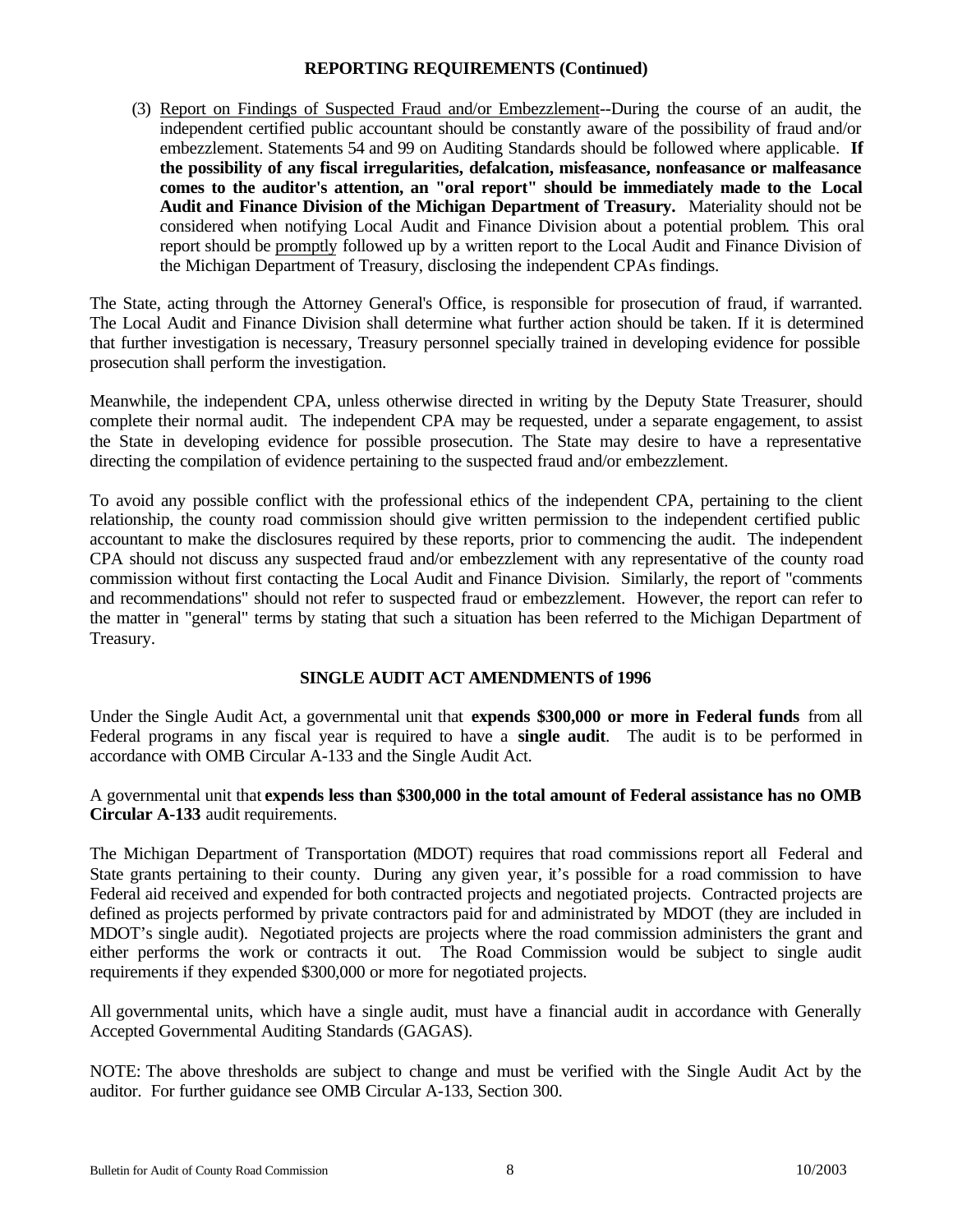## **SINGLE AUDIT ACT AMENDMENTS of 1996 (Continued)**

<span id="page-8-0"></span>For more specific audit guidance, the certified public accountant is referred to the following materials:

- (1) Single Audit Act of 1984 and Single Audit Amendments of 1996, established by Federal legislation and regulations, Public Law 98-502
- (2) OMB Circular A-133 and compliance supplement issued by the Office of Management of Budget Web-site: [www.whitehouse.gov/omb/](www.whitehouse.gov/OMB)
- (3) AICPA Guidance related to OMB Circular A-133 "Audits of State, Local Governments and Non-Profit Organizations." Web-site:<www.aicpa.org/belt/a133.htm>
- (4) Statement of Position (SOP) 98-3: Audits of State, Local Governments and Not-for-Profit Organizations Receiving Federal Awards issued by the AICPA
- (5) Government Auditing Standards (GAS), issued by the Comptroller General of the United States. This publication may be obtained from Superintendent of Documents, US Government Printing Office, Washington DC 20401. Web-site: <www.gao.gov>
- (6) Department of Treasury Letter #7, June 27, 1986 Revised June 6, 2002 [\(See Appendix B\)](#page-15-0)

#### **AUDITING PROCEDURES**

Since procedures relate to acts to be performed, the following aids are presented as guidelines for the independent certified public accountant in developing audit procedures for the audit of any county road commission.

- 1. Generally Accepted Auditing Standards promulgated by the American Institute of Certified Public Accountants (AICPA).
- 2. Statements on Auditing Standards (SAS), Industry Audit and Accounting Guides and Statements of Position issued by the AICPA.
- 3. AICPA Audit and Accounting Guide, Audits of State and Local Governmental Units, revised. This publication is available from the American Institute of Certified Public Accountants, P.O. Box 2209, Jersey City, New Jersey 07303-2209. Web-site: <www.aicpa.org>
- 4. The publication, Governmental Accounting, Auditing and Financial Reporting, by the Government Finance Officers Association, 180 North Michigan Avenue, Suite 800, Chicago, Illinois, 60601 for municipal accounting.
- 5. Codification of Governmental Accounting and Financial Reporting Standards. This publication may be ordered from Governmental Accounting Standards Board, 401 Merritt 7, P.O. Box 5116, Norwalk, CT 06856-5116, Telephone (203) 847-0700. Web-site:<www.gasb.org>
- 6. The independent certified public accountant must be familiar with the provisions of the following as they relate to financial operations and compliance requirements:
	- (a) Uniform Accounting Procedures Manual for County Road Commissions--This publication may be obtained from Local Audit and Finance Division, Michigan Department of Treasury web-site: [www.michigan.gov/treasury.](www.michigan.gov/treasury)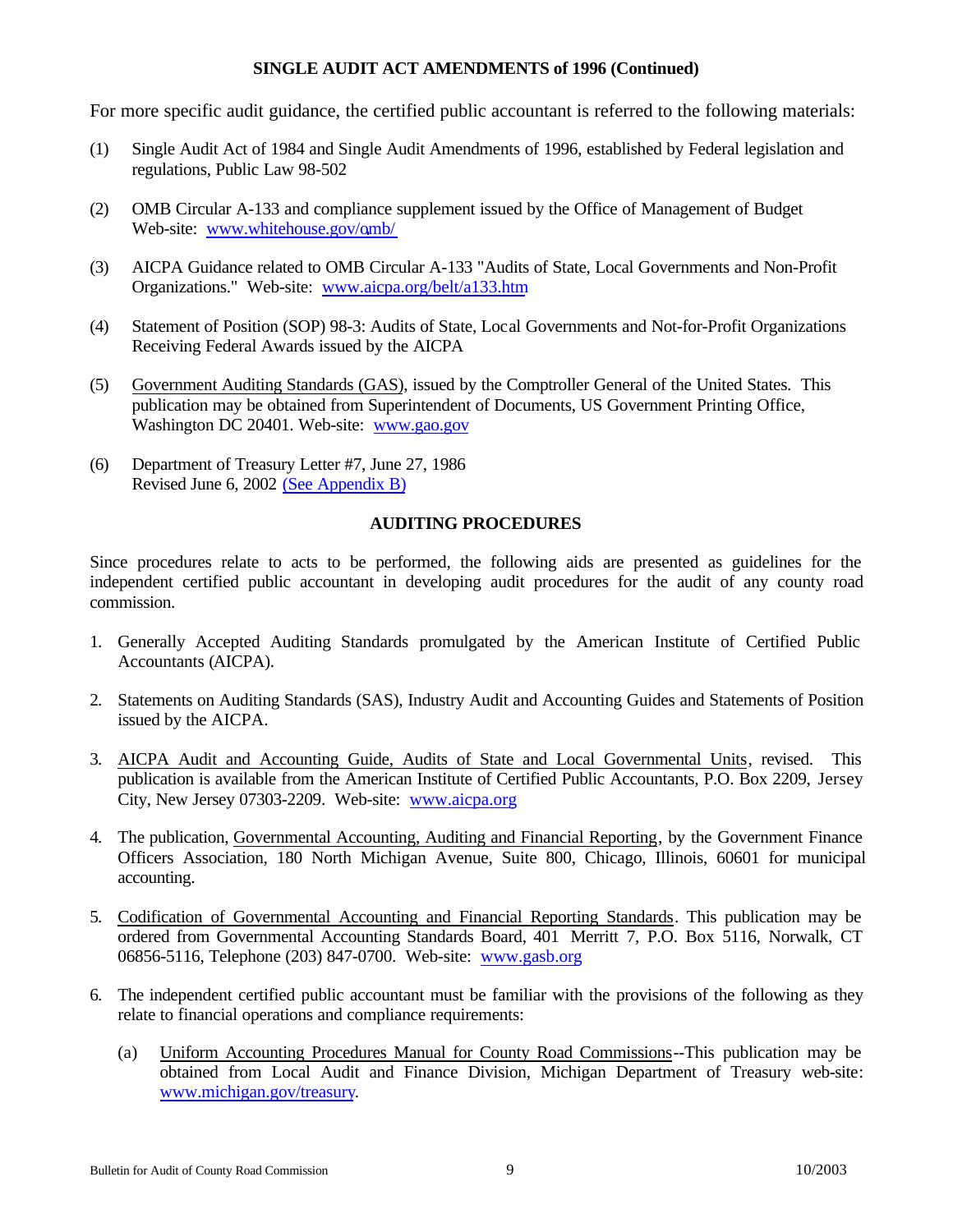## **AUDITING PROCEDURES (Continued)**

- (b) The Constitution of the State of Michigan--1963 (except Articles I through V and Article IX, Section 24). Web-site: <www.loc.gov/law/guide/us-mi.html>
- (c) The Laws Pertaining to Highways-[-PA 283 of 1909, a](http://www.michiganlegislature.org/mileg.asp?page=getObject&objName=mcl-Act-283-of-1909&queryid=4951314&highlight=)s amended, [MCL 224.26 to 224.32 a](http://www.michiganlegislature.org/mileg.asp?page=getObject&objName=mcl-224-26)nd [MCL 224.1 to 244.10, a](http://www.michiganlegislature.org/mileg.asp?page=getObject&objName=mcl-224-1)nd [PA 51 of 1951, a](http://www.michiganlegislature.org/mileg.asp?page=getObject&objName=mcl-Act-51-of-1951&queryid=4951326&highlight=)s amended, [MCL 247.651 to 247.675\).](http://www.michiganlegislature.org/mileg.asp?page=getObject&objName=mcl-247-651) Web-site: [www.michiganlegislature.org.](www.michiganlegislature.org) Any questions pertaining to accounting, payment of claims, salaries and benefits of board members, and similar questions may be referred to Michigan Department of Treasury, Local Audit and Finance Division, P.O. Box 30728, Lansing, Michigan 48909-8228, (517) 373-3227, E-Mail: Treas LAFD@Michigan.gov. All other questions relating to statutory provisions pertaining to highways or financial reporting relating to the Act 51 report should be directed to Michigan Department of Transportation, Financial Operations Division, P.O. Box 30050, Lansing, Michigan 48909, (517) 241-3178.
- (d) The Laws Pertaining to Revenue Bonds-[-\(PA 94 of 1933, a](http://www.michiganlegislature.org/mileg.asp?page=getObject&objName=mcl-Act-94-of-1933&queryid=4951335&highlight=)s amended, [MCL 141.101 to 141.140\).](http://www.michiganlegislature.org/mileg.asp?page=getObject&objName=mcl-141-101) Web-site[: www.michiganlegislature.org](www.michiganlegislature.org)
- (e) The Laws Pertaining to County Road Notes--(PA 143 of 1943, as amended, [MCL 141.251-141.254\).](http://www.michiganlegislature.org/mileg.asp?page=getObject&objName=mcl-141-251) Web-site: <www.michiganlegislature.org>
- (f) The Laws Pertaining to the Revised Municipal Finance Act--(PA 34 of 2001, [MCL 141.2101 to](http://www.michiganlegislature.org/mileg.asp?page=getObject&objName=mcl-141-2101) [141.2821\).](http://www.michiganlegislature.org/mileg.asp?page=getObject&objName=mcl-141-2821) Web-site: www.michiganlegislature.org
- (g) The Bond Ordinances and/or Resolutions--pertaining to the handling of residual funds and to any and all bonded debt authorized and/or outstanding during the audit period. This will be obtained from the clerk of the county road commission.
- (h) Open Meetings Act (PA 267 of 1976) [\(MCL 15.261 15.275\)](http://www.michiganlegislature.org/mileg.asp?page=getObject&objName=mcl-15-261) The official minutes of the county road commission. This will be obtained from the secretary of the county road commission.
- (i) Attorney General's Opinions relating to highways. These are contained in the Road Commission Accounting Procedures Manual.
- (j) MCGAA Statement 9 on Revenue Recognition of Property Taxes MCGAA Statement 11 on Infrastructure Reporting for County Road Commissions These publications may be obtained from Local Audit and Finance Division, Michigan Department of Treasury web-site: www.michigan.gov/treasury.
- (k) Uniform Budgeting and Accounting Act (PA 2 of 1968, as amended) [\(MCL 141.421a 141.422d a](http://www.michiganlegislature.org/mileg.asp?page=getObject&objName=mcl-141-421a)nd [MCL 141.434 - 141.440a\)](http://www.michiganlegislature.org/mileg.asp?page=getObject&objName=mcl-141-434) The budget documents, including amendments, should be examined for each fund.
- (l) Glen Steil State Revenue Sharing Act, PA 140 of 197[1 \(MCL 141.921\(2\)\)](http://www.michiganlegislature.org/mileg.asp?page=getObject&objName=mcl-141-921)
- (m) Investment of Surplus Funds, PA 20 of 1943, as amended [\(MCL 129.91 129.96\)](http://www.michiganlegislature.org/mileg.asp?page=getObject&objName=mcl-129-91)
- (n) Laws pertaining to Credit Card Transactions, PA 266 of 1995, as amended, [\(MCL 129.241 129.247\)](http://www.michiganlegislature.org/mileg.asp?page=getObject&objName=mcl-129-241)
- (o) Electronic Transactions of Public Funds, PA 738 of 2002 [\(MCL 124.301 124.305\)](http://www.michiganlegislature.org/mileg.asp?page=getObject&objName=mcl-124-301)
- 7. The independent certified public accountant should ascertain the funds that are in existence during the audit period and verify the enabling authority for such funds to determine if more or fewer funds should be maintained.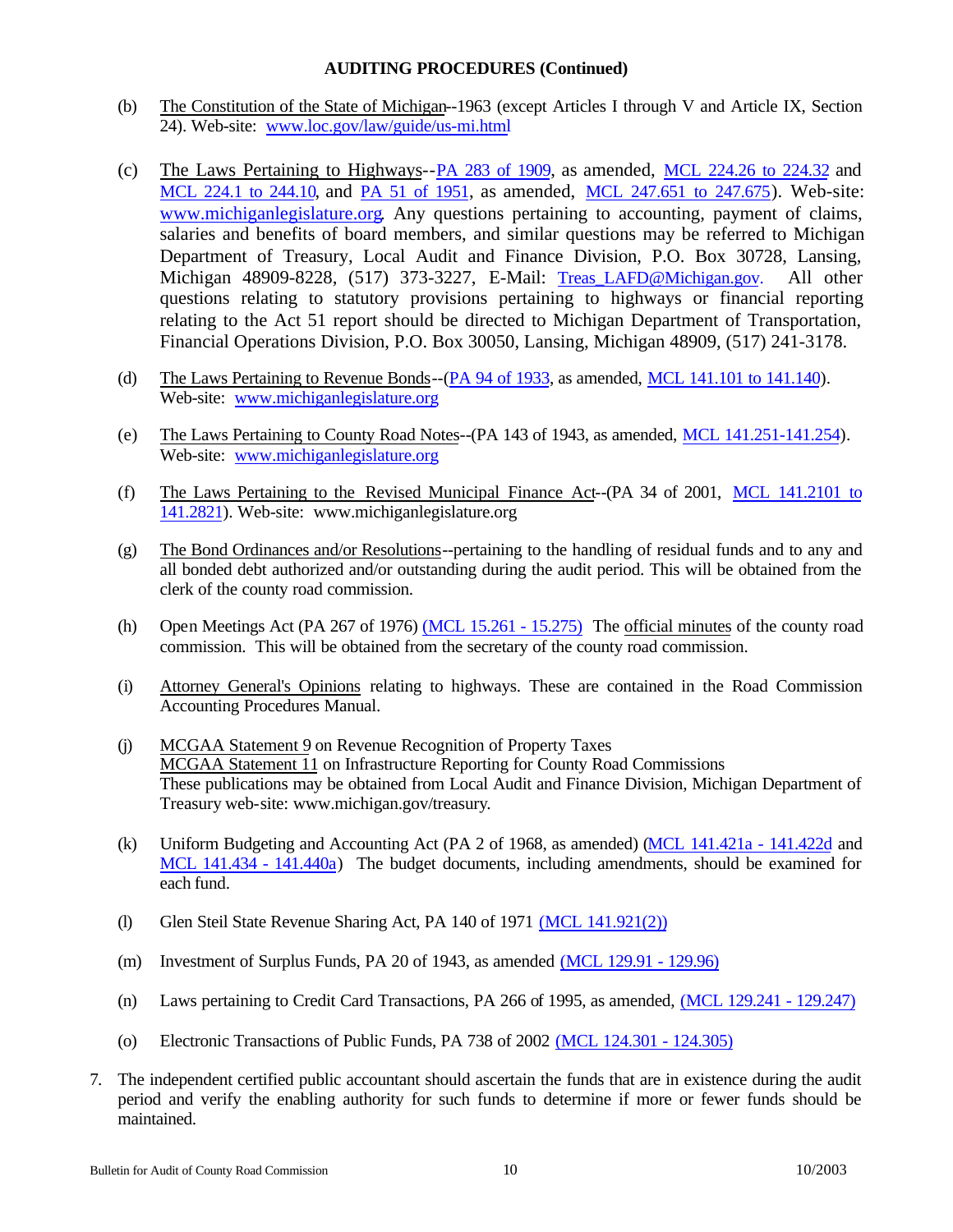## **AUDITING PROCEDURES (Continued)**

<span id="page-10-0"></span>8. Written audit programs and plans should be included in the independent certified public accountant's working papers.

The aforementioned subjects are not intended to be all-inclusive, but rather to give the independent certified public accountant guidelines that will enable them to develop comprehensive audit procedures. Also available as a reference is Appendix D of this manual, regarding planning and performing the compliance portion of he audit. **Please note that the use of Appendix D is required;** as well as the disclosure of noncompliance with any other statutory provisions necessary in the auditor's professional judgement.

### **MISCELLANEOUS**

#### Responsibility for Audit Fees

[MCL 224.27 \(P](http://www.michiganlegislature.org/mileg.asp?page=getObject&objName=mcl-224-27)A 283 of 1909) states in part: "...The cost of any audit required by this act shall be paid by the county road commission audited..."

This has reference to all audits, whether by a county road commission selected CPA, a State Treasurer selected CPA, or a Department of Treasury audit. All financial arrangements are between the CPA and the county road commission, even where the State Treasurer has selected the CPA. The state has no desire to disrupt the normal client relationship once it is established, nor does it have any intention of acting as a collection agency for the independent CPA.

#### Confirmations of State Payments to Local Units

The State Treasurer does not directly provide confirmation of state payments to units[. Appendix C s](#page-18-0)uggests certain alternative auditing procedures for testing the revenues or receipt accounts for these items.

## Filing Requirements

The reports to be rendered on financial statements and comments and recommendations as provided in this bulletin under the section entitled, "Reporting Requirements" shall be filed with the State Treasurer. One copy of the county road commission report shall be sent directly to the Local Audit and Finance Division. The independent CPA may file the report at the request of his client, however, the responsibility of filing the audit report timely lies with the county road commission.

The audit reports, comments and recommendations letter, and the auditing procedures report are to be filed with the state treasurer within 6 months after the end of the fiscal year of the county road commission. Extensions of time for filing all reports may be granted upon written request for reasonable cause to the State Treasurer by the county road commission. Such application shall set forth the circumstances necessitating the extension per Treasury (policy[\) numbered letter 2001-1 is](http://www.michigan.gov/treasury/1,1607,7-121-1751_2194-6003--,00.html)sued January 12, 2001 located at: www.michigan.gov/treasury.

#### Single Audit Act

Ideally, the reports required by the Single Audit Act and OMB Circular A-133 should be dated the same as the other reports. However, they often carry a later date because some of the audit work that is done to satisfy the single audit requirements may be done subsequent to the work on the basic financial statements.

The auditor has additional audit standards that must be met in accordance with *Government Auditing Standards* issued by the U.S. General Accounting Office. The auditor is required to perform additional fieldwork concerning the road commission's internal controls and compliance (as indicated in the OMB Compliance Supplement) as they specifically relate to major Federal programs.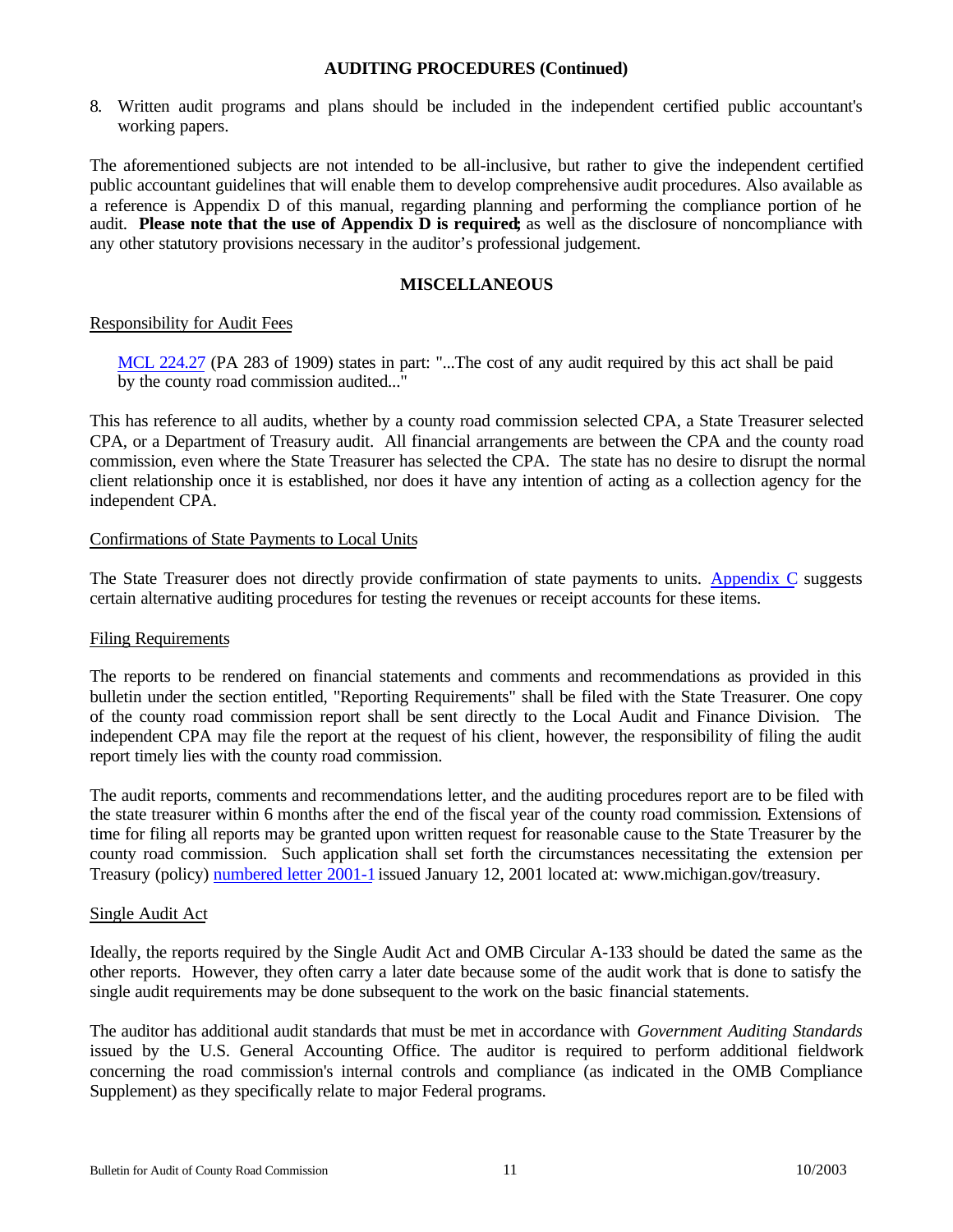## **MISCELLANEOUS (Continued)**

The following additional reports are required:

Reference in the financial statement report to GAS and a paragraph that discusses supplemental information containing a reference to the Schedule of Expenditure of Federal Awards (or other acceptable references).

Auditor's Report on Internal Control and Compliance Performed as part of the Audit of the Financial Statements Report Required by *Government Auditing Standards* (the Yellow Book). Any reportable conditions or material weaknesses found during the course of the audit should be referenced to the Schedule of Findings and Questioned Costs.

Auditor's Report on Compliance with Requirements Applicable to Each Major Program and Internal Control over Compliance in Accordance with OMB Circular A-133. Any reportable conditions or material weaknesses found during the course of the audit should be referenced to the Schedule of Findings and Questioned Costs.

Schedule of Expenditures of Federal Awards (additional reporting requirements are contained in Appendix B).

Schedule of Findings and Questioned Costs.

In addition to the above items, both the road commission and CPA must prepare a Data Collection Form. A copy of the data collection report, financial audit/single audit and summary Schedule of Prior Audit Findings (if applicable) must be sent to the agencies indicated in the data collection form and grant agreements. Data Collection Form web-site: <http://harvester.census.gov/fac/collect/ddeindex.html>

## Noncompliance With Consitutional and Statutory Provisions

For **guidance** in preparing proper disclosure **relating to noncompliance** , the independent CPA is referred to **Appendices A and D**. The independent CPA should also make the appropriate recommendations concerning these matters in their report of comments and recommendations.

## Counties With Population Under 50,000

For counties under 50,000 population, an annual (one year) audit is required every two years.

The condition may exist which precludes the independent CPA from forming an opinion as to the consistent application of accounting principles and/or the reasonable accuracy of the account balances at the beginning of the current year. Where such amounts could materially affect current results, the independent CPA should state in their report the reasons which prevent them from expressing an unqualified opinion.

#### Noncompliance With Provisions of This Bulletin

Where the Department of Treasury feels that the conditions of this bulletin have not been met, the State Treasurer or his delegate shall review the independent CPA's audit programs and discuss the audit with the independent CPA. After this review, the State Treasurer or his delegate may inspect all workpapers of the independent CPA in an attempt to resolve differences. This can be done voluntarily with permission of the county road commission or by subpoena as provided for by law.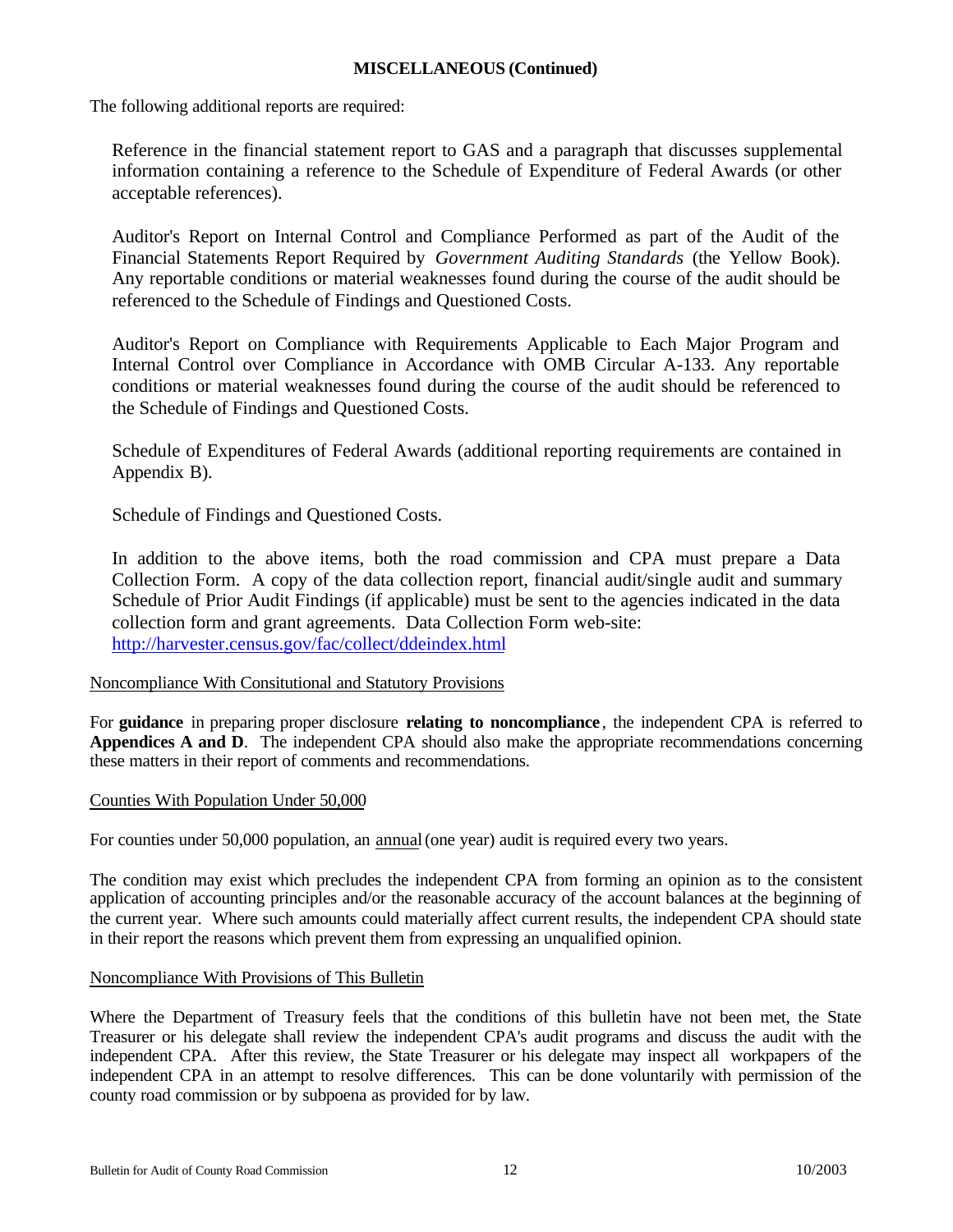## **MISCELLANEOUS (Continued)**

Should differences of opinion still exist regarding the audit, the entire matter may be turned over to the Michigan State Board of Accountancy. The county road commission should be aware of the subpoena provisions. The independent CPA should obtain written permission to permit the review of the audit programs and the inspection of the workpapers by the State. (This written permission should be obtained to protect the CPA from any future legal implications as a result of their voluntary action.)

### Failure to Follow Standards and/or Procedures or Other Requirements in Governmental Audits

The Michigan Department of Treasury has prepared this Bulletin with the advice and cooperation of the Michigan Committee on Governmental Accounting and Auditing. Audits of local units of government in Michigan are to be performed in compliance with the provisions of the bulletin, in addition to generally accepted auditing standards.

The independent CPA should be aware that they are obligated to follow the provisions in the bulletin. Failure to do so is an act discreditable to the profession in violation of Rule 501; unless the member discloses in their report the fact that such requirements were not followed and reasons therefore.\*

\*Source--Interpretation 501-3

American Institute of Certified Public Accountants Professional Ethics Division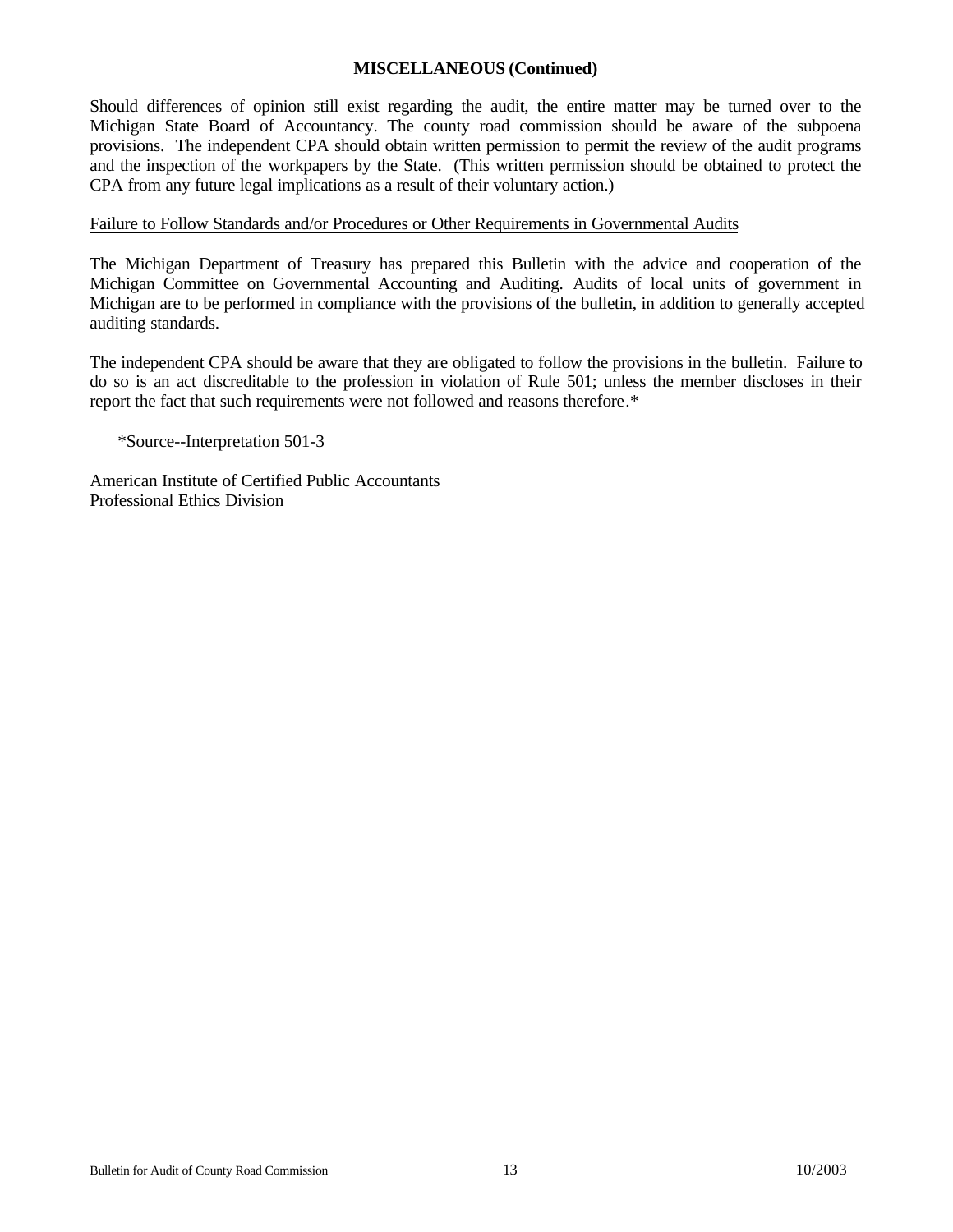## PUBLIC ACT [283 OF 1909, A](http://www.michiganlegislature.org/mileg.asp?page=getObject&objName=mcl-Act-283-of-1909&queryid=4951314&highlight=)S AMENDED

## Public Highways and Private Roads, Chapter IV

## County Road Law

<span id="page-13-0"></span>The following are excerpts taken from the County Road Law which pertain to the audits of County Road Commissions.

#### **224.26 Audit Required; Frequency**

- (1) Every county road commission in counties of more than 50,000 population shall have an annual audit of its financial records, accounts, and procedures, including those required by law governing the disposition of any State funding.
- (2) In counties of less than 50,000 population, the audit shall be required not less frequently than biennially.

#### **224.27 Audit; Contract with Certified Public Accountant; Audit as Public Record; Certain Persons to Receive Copies; Failure to Provide Audit; Cost; Powers, Duties, and Functions of State Agencies not Affected.**

Each county road commission shall contract with a certified public accountant to perform the audit. The proposed contract with the certified public accountant shall be confirmed by the county board of commissioners. Such audit shall be a public record and copies shall be sent to the county road commission, the county treasurer and the state treasurer. If a county road commission fails to provide for an audit, the Department of Treasury shall conduct the audit or cause it to be conducted by a certified public accountant. The cost of any audit required by this act shall be paid by the county road commission audited.

Nothing in this act shall increase or decrease the powers, duties, and functions, including the authority to audit, of any state agency, department, board or commission relative to the boards of county road commissions as provided by any other law.

#### **224.28 Audit Reports; Contents**

An audit report shall:

- (a) State that the audit was conducted in accordance with generally accepted auditing standards and with the standards as provided in Act No. 71 of the Public Acts of 1919, being section 21.41 of the Michigan Compiled Laws.
- (b) State that the financial statements in the reports were prepared in accordance with generally accepted accounting principles applied on a consistent basis and with applicable rules of a state department or agency. Deviations from the principles or rules shall be described.
- (c) Disclose material deviations by the county road commission from generally accepted accounting practices or from applicable rules of a set department or agency.
- (d) Disclose fiscal irregularities, defalcations, misfeasance, nonfeasance, or malfeasance which came to the auditors' attention.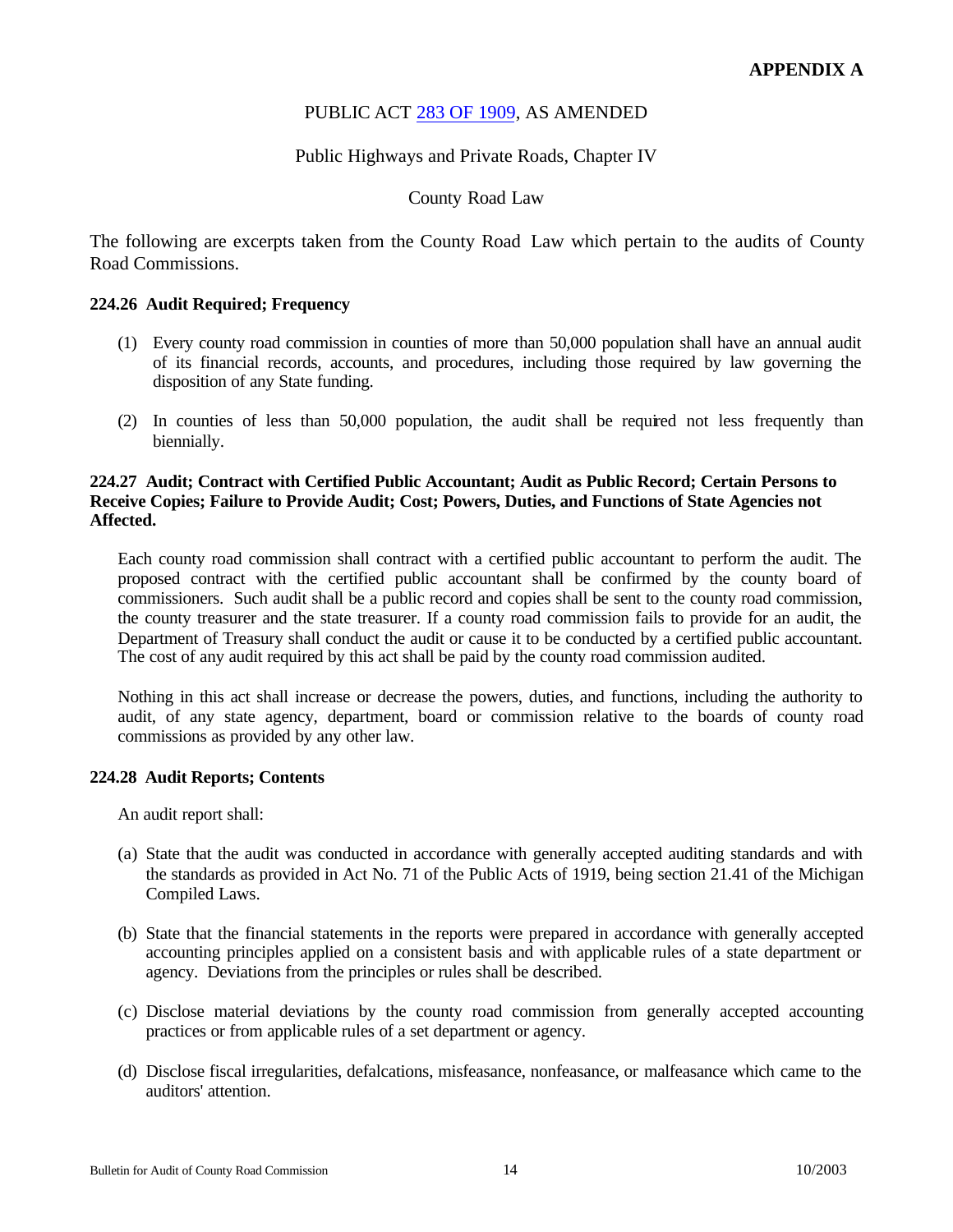## PUBLIC ACT [283 OF 1909, A](http://www.michiganlegislature.org/mileg.asp?page=getObject&objName=mcl-Act-283-of-1909&queryid=4951314&highlight=)S AMENDED

## Public Highways and Private Roads, Chapter IV

## County Road Law (Continued)

### **224.29 Audit Report; Public Inspection**

The audit reports submitted under this act shall be made available for public inspection.

#### **224.30 Statutory Violations; Institution of Proceedings**

- (1) If an audit or investigation conducted under this act discloses statutory violations on the part of an officer, employee, or board of a county road commission, a copy of the report shall be filed with the attorney general who shall review the report and cause to be instituted a proceeding against the officer, employee, or board as the attorney general deems necessary.
- (2) The attorney general, within 60 days after receipt of the report, may institute criminal proceedings as he deems necessary against the officer or employee, or direct that the criminal proceedings be instituted by the prosecuting attorney of the county in which the offense was committed.
- (3) The attorney general or the prosecuting attorney shall institute civil action in a court of competent jurisdiction for the recovery of public moneys disclosed by an examination to have been illegally expended or collected and not accounted for and for the recovery of public property disclosed to have been converted and misappropriated.

## **224.31 Verification of Transactions; Immunity of Bank, Contractor, or Other Persons Providing Information**

- (1) For purposes of verifying transactions disclosed by an audit or investigation, a person or firm authorized to conduct an audit under this act may ascertain the deposits, payments, withdrawals, and balances on deposit in a bank account or with a contractor or with any other person having dealings with the county road commission.
- (2) A bank, contractor, or person shall not be held liable for making available any of the information required under this act.

#### **224.32 Access to Records; Examination of, or Production of Records or Property**

- (1) An authorized employee of any state agency, department, board or commission, certified public accountant, or firm of certified public accountants conducting an audit under this act shall have access to, and may examine, all books, accounts, reports, vouchers, correspondence files, and other records, as well as bank accounts, moneys, or other property of a road commission.
- (2) An officer of a county road commission, upon demand of persons authorized under this act, shall produce all books, accounts, reports, vouchers, correspondence files, and other records, as well as bank accounts, moneys, or other property of the county road commission under audit or investigation, and shall truthfully answer all questions related thereto.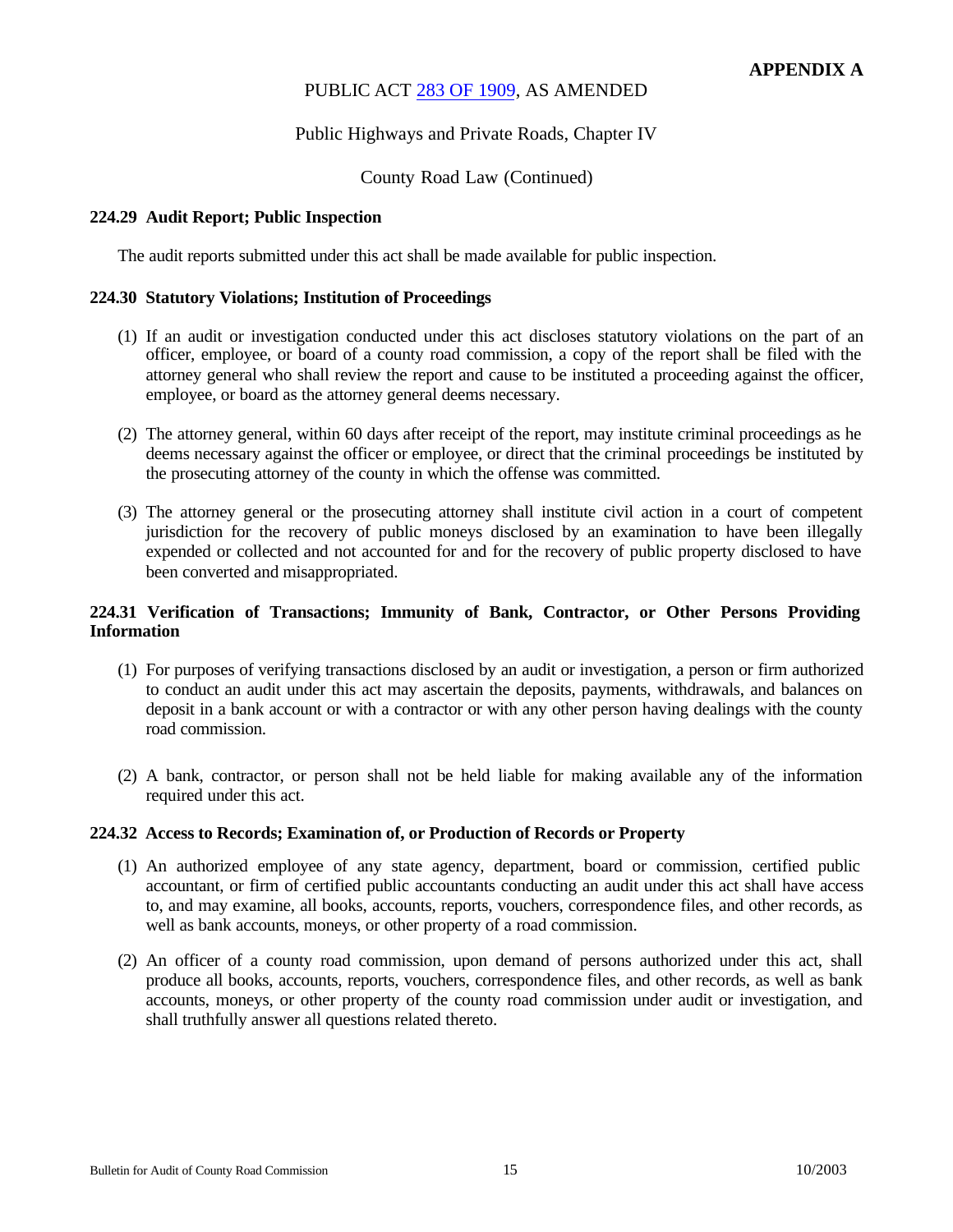## MICHIGAN DEPARTMENT OF TREASURY LETTER NO. 7, JUNE 27, 1986 (Revised June 6, 2002)

<span id="page-15-0"></span>TO: County Road Commissions, County Treasurers, City and Village Treasurers

## FROM: Richard L. Baldermann, CPA, Administrator Local Audit and Finance Division and

Jerry J. Jones, CPA, Commission Auditor Office of Commission Audits

Compliance Requirements and Suggested Audit Procedures to be used in the Audit of Local Public Agencies Receiving Federal Highway Funds

The Michigan Department of Transportation (MDOT) is normally responsible for the administration of Federal Highway Administration (FHWA) funds provided for the improvement of road systems of Local Public Agencies (LPA) located in Michigan.

## Audit Responsibilities

Although these funds are provided for the improvement of the LPA's road systems, MDOT is responsible for the administration of the funds. In this capacity, MDOT may award construction contracts, and in some instances, contract for other services or perform related work with MDOT forces. The LPA normally receives final accountings of project receipts and disbursements from MDOT. The final accountings are reflected in the LPA's accounting records. Federal compliance testing of these funds will normally be included in the audit of MDOT.

On the other hand, under the provisions of governing agreements between MDOT and LPA's, primarily county road commissions and municipalities, the LPA's may receive FHWA funds for work performed by the LPA's employees or work contracted by the LPA. To be eligible for Federal reimbursement, prior authorization is required for the various phases of the work performed by the LPA's. Agreements with third parties to perform work are subject to prior Department and/or FHWA approval. The LPA's may, with their employees, provide preliminary engineering, acquisition of rightof-way, construction engineering or construction related work such as pavement marking, the installation of signs and signals, etc. The local units may also secure the services of consultants, railroads, utility companies or other parties under the terms of the governing agreement with MDOT. Federal compliance testing of these funds will be included in the audit of the LPA.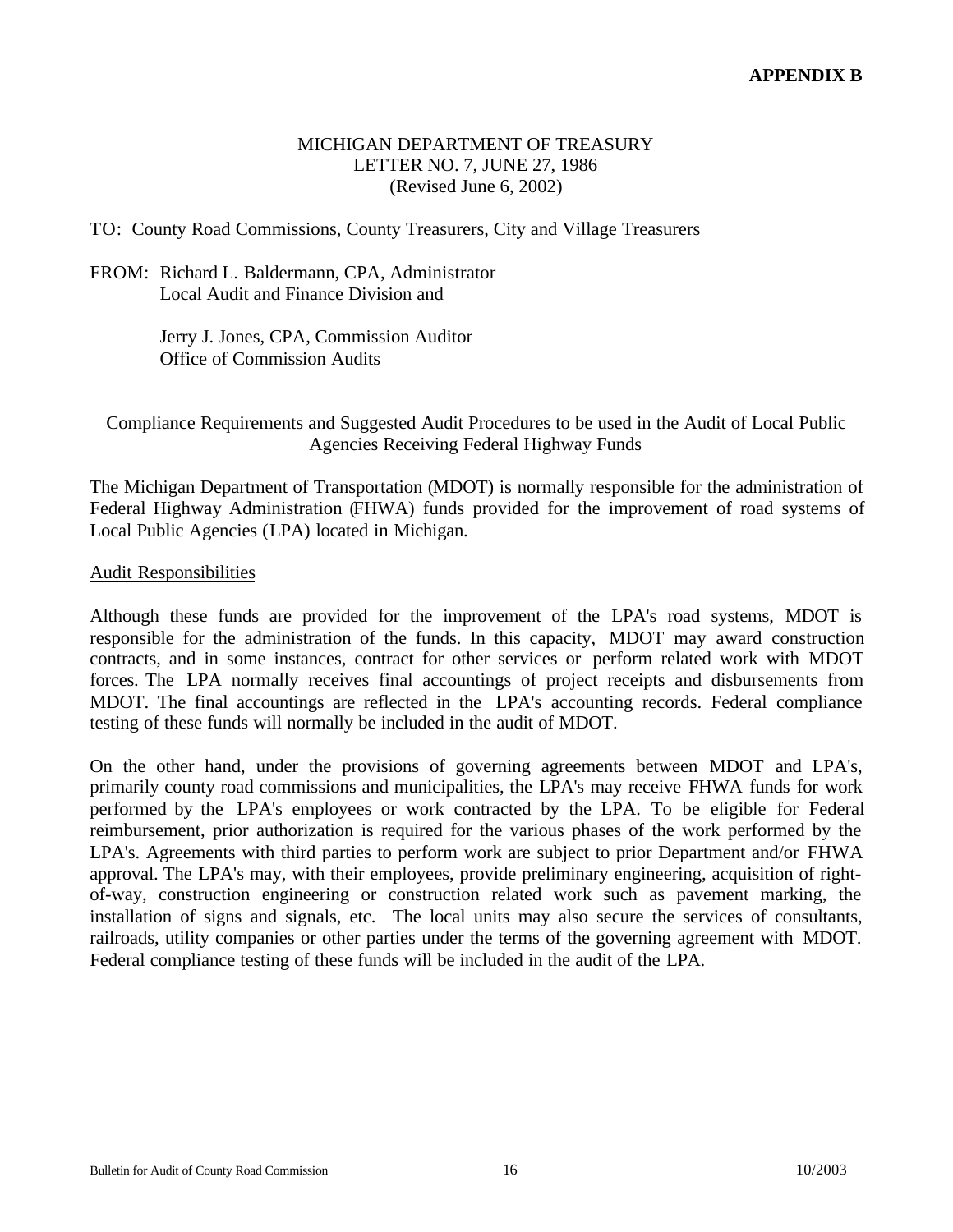## Federal Grants--Accounting Requirements

Because of Federal Single Audit requirements, Federal highway grant revenue must be classified in either of the following accounts:

#510---Federal Grants--Highways (MDOT--Private Contractors) #511---Federal Grants--Highways (Negotiated Contracts)

Account 510 and applicable subaccounts are to be used to account for Federal grant revenue where private contractors are paid by the Michigan Department of Transportation to perform the work.

Account 511 and applicable subaccounts are to be used to record Federal revenue where the work is performed or contracted by the LPA.

## Audit Requirements

The principal compliance requirements for the audits of the Federal Highway Funds are contained in the OMB Circular A-133, Compliance Supplement, issued by the United States Office of Management and Budget.

## Reporting Requirements

The Single Audit Act requires a Schedule of Expenditures of Federal Awards to be included in the auditor's report showing the total expenditures for each Federal assistance program. For the highway programs, this schedule must be expanded or a supplemental schedule prepared showing the required information by individual grant (agreement) with columns added for grant number and period. The schedule must also identify those grant moneys administered by the State and those administered by the LPA.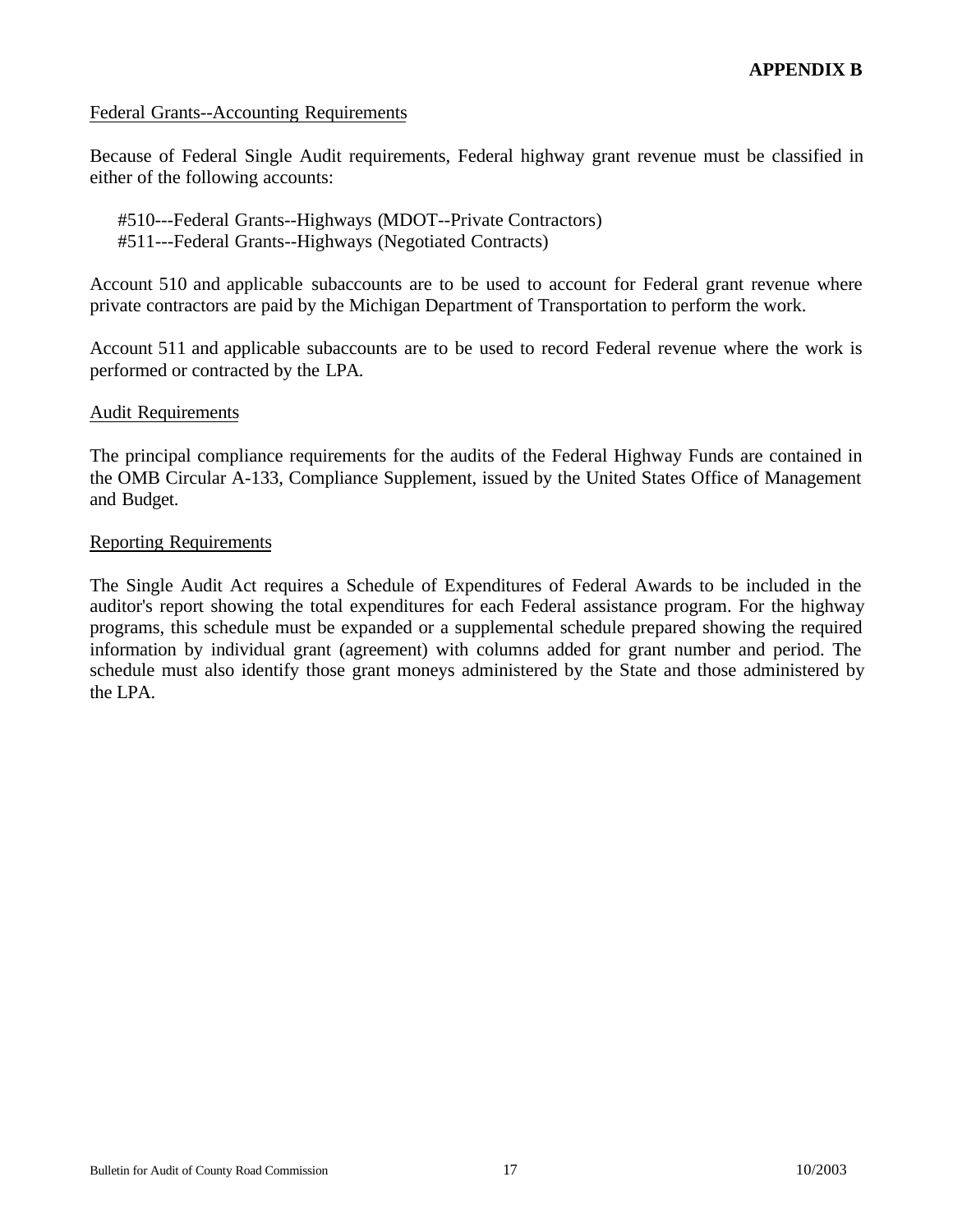#### **SAMPLE COUNTY ROAD COMMISSION SCHEDULE 1 SCHEDULE OF EXPENDITURES OF FEDERAL AWARDS For the Year Ended December 31, 20XX**

| Federal Grantor/Pass-Through Grantor/Program Title                                              | Federal<br><b>CFDA</b><br>Number | Pass-Through<br>Grantor's Number | Grant<br>Period                | Revenue<br>Recognized | Federal<br>Expenditures |
|-------------------------------------------------------------------------------------------------|----------------------------------|----------------------------------|--------------------------------|-----------------------|-------------------------|
| US Department of Transportation<br>Passed Through Michigan Department                           |                                  |                                  |                                |                       |                         |
| of Transportation                                                                               |                                  |                                  |                                |                       |                         |
| Highway Research, Planning and Construction                                                     | 20.205                           |                                  |                                |                       |                         |
| Contracted Projects: (1)                                                                        |                                  |                                  |                                |                       |                         |
| <b>Critical Bridge</b>                                                                          |                                  | RR1225 (40020A)                  | $(10/1998)$ thru<br>6/2000     | \$                    | \$                      |
| <b>Surface Transporation Program</b>                                                            |                                  | BB0004 (48374A)                  | $(10/1999)$ thru<br>$6/2001$ ) |                       |                         |
| Total US Department of Transportation                                                           |                                  |                                  |                                |                       |                         |
| US Federal Emergency Management Agency<br>Passed Through Michigan Department<br>of State Police |                                  |                                  |                                |                       |                         |
|                                                                                                 |                                  | FEMA-3137-EM-                    |                                |                       |                         |
| Snow Emergency (2)                                                                              | 83.544                           | $-123-02ACB$                     |                                |                       |                         |
| Total US Federal Emergency Management Agency                                                    |                                  |                                  |                                |                       |                         |
| <b>Total Federal Awards</b>                                                                     |                                  |                                  |                                |                       |                         |

(1) These contracts are administered by the Michigan Department of Transportation and will be included in their Single Audit.

(2) This project was performed by the Road Commission based on a force account basis and is subject to single audit requirements.

(3) This schedule is prepared on a modified accrual basis, see Note \_\_ for more significant accounting policies in the Notes to the Financial Statements.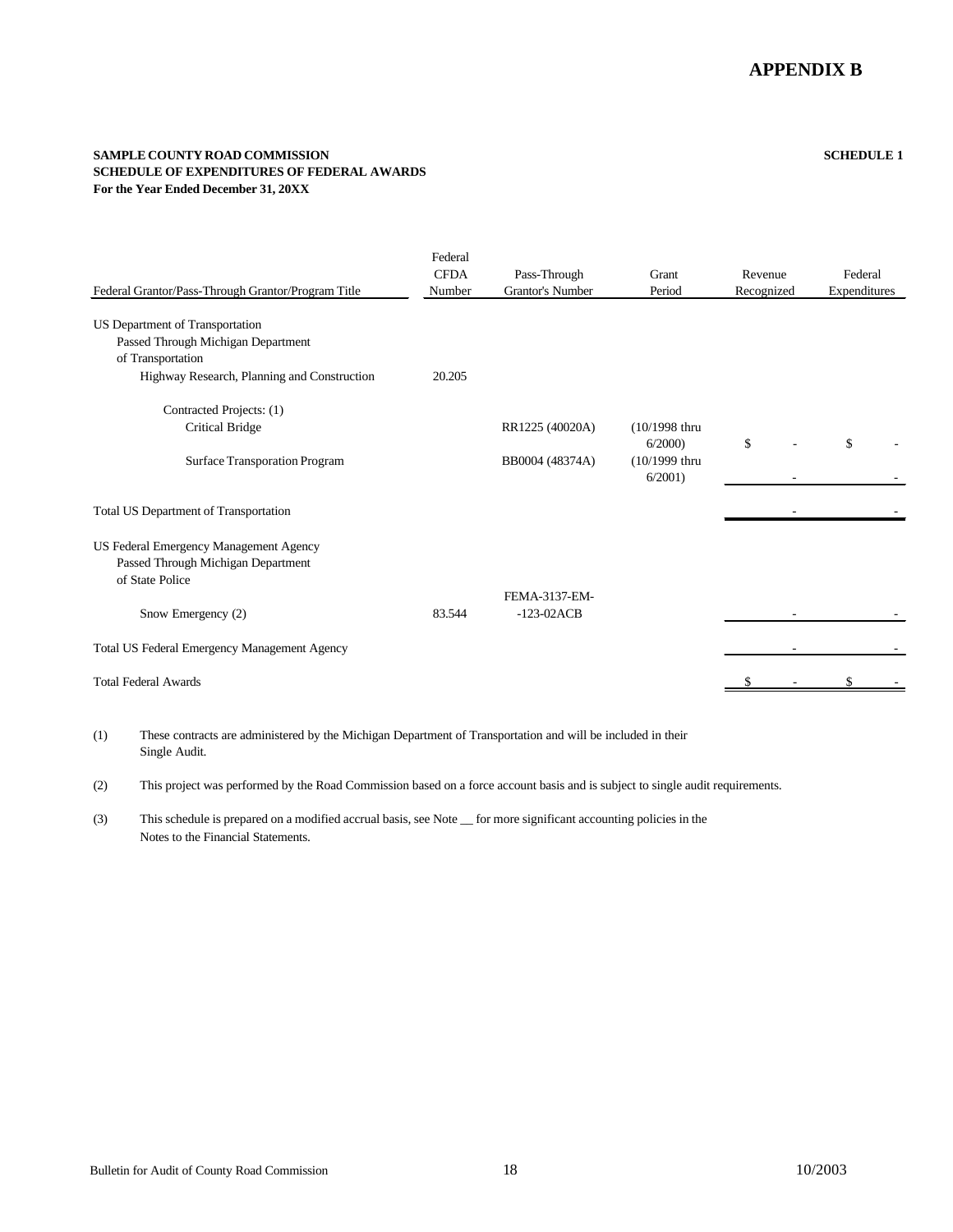## CONFIRMATION OF STATE PAYMENTS TO INDEPENDENT CERTIFIED PUBLIC ACCOUNTANTS

<span id="page-18-0"></span>The Michigan Department of Treasury, Local Audit and Finance Division **does not provide** independent certified public accountants with **confirmations of state payments to local units of government**.

The following suggestions are offered as **an alternative** to the regular confirmation for the verification of State payments made to local units of government:

- (1) **Warrant Stub**--Each State warrant is accompanied with a stub or in some cases with a special remittance advice. The information listed on the warrant stubs or remittance advice should aid in determining that State moneys received have been properly classified to the appropriate funds and accounts of the local unit.
- (2) **Detailed Bank Deposit Tickets**--for subsequent tracing to the cash receipt books.
- (3) **Directing Confirmation Requests**--to State agencies that authorize payments to local units of government.

Attached is a listing of Michigan Department of Transportation personnel who authorize payments to county road commissions.

Copies of computerized listings or vouchers of State payments will be available in the Department of Treasury, Local Audit and Finance Division in Lansing.

A member of your staff may come to either office to prepare schedules of these payments. By using this alternative, it would be possible to obtain information for a number of audits at the same time.

If you have any questions, please contact the Local Audit and Finance Division, Michigan Department of Treasury at (517) 373-3227.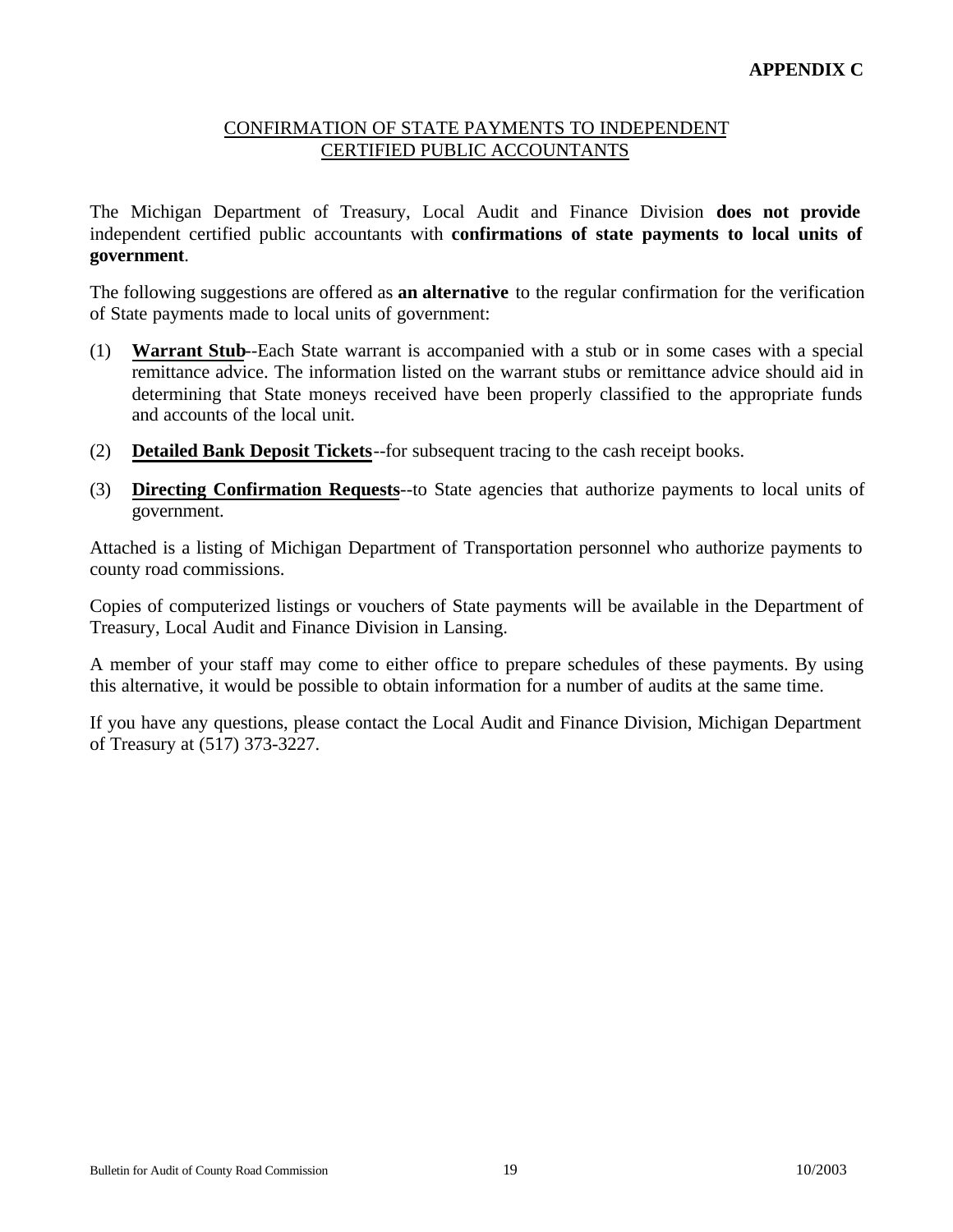## STATE DEPARTMENTS TO CONTACT FOR CONFIRMATION OF PAYMENTS MADE TO LOCAL UNITS OF GOVERNMENT

| Type of<br>Payment                  | Recipients                                 | When<br>Paid | Department                                                                                                         | Phone<br>Number   | Contact                                |
|-------------------------------------|--------------------------------------------|--------------|--------------------------------------------------------------------------------------------------------------------|-------------------|----------------------------------------|
| Trunkline<br>Maintenance            | Cities,<br>Villages $&$<br><b>Counties</b> | Monthly      | Michigan Department of<br>Transportation<br>Financial Operations Division<br>P.O. Box $30050$<br>Lansing, MI 48909 | $(517)335 - 2503$ | Accounts Payable Unit,<br>Supervisor   |
| Michigan<br>Transportation<br>Funds | Counties,<br>Cities $\&$<br>Villages       | Monthly      | Michigan Department of<br>Transportation<br>Financial Operations Division<br>P.O. Box 30050<br>Lansing, MI 48909   | $(517)373-0417$   | Budget and Reports Unit,<br>Supervisor |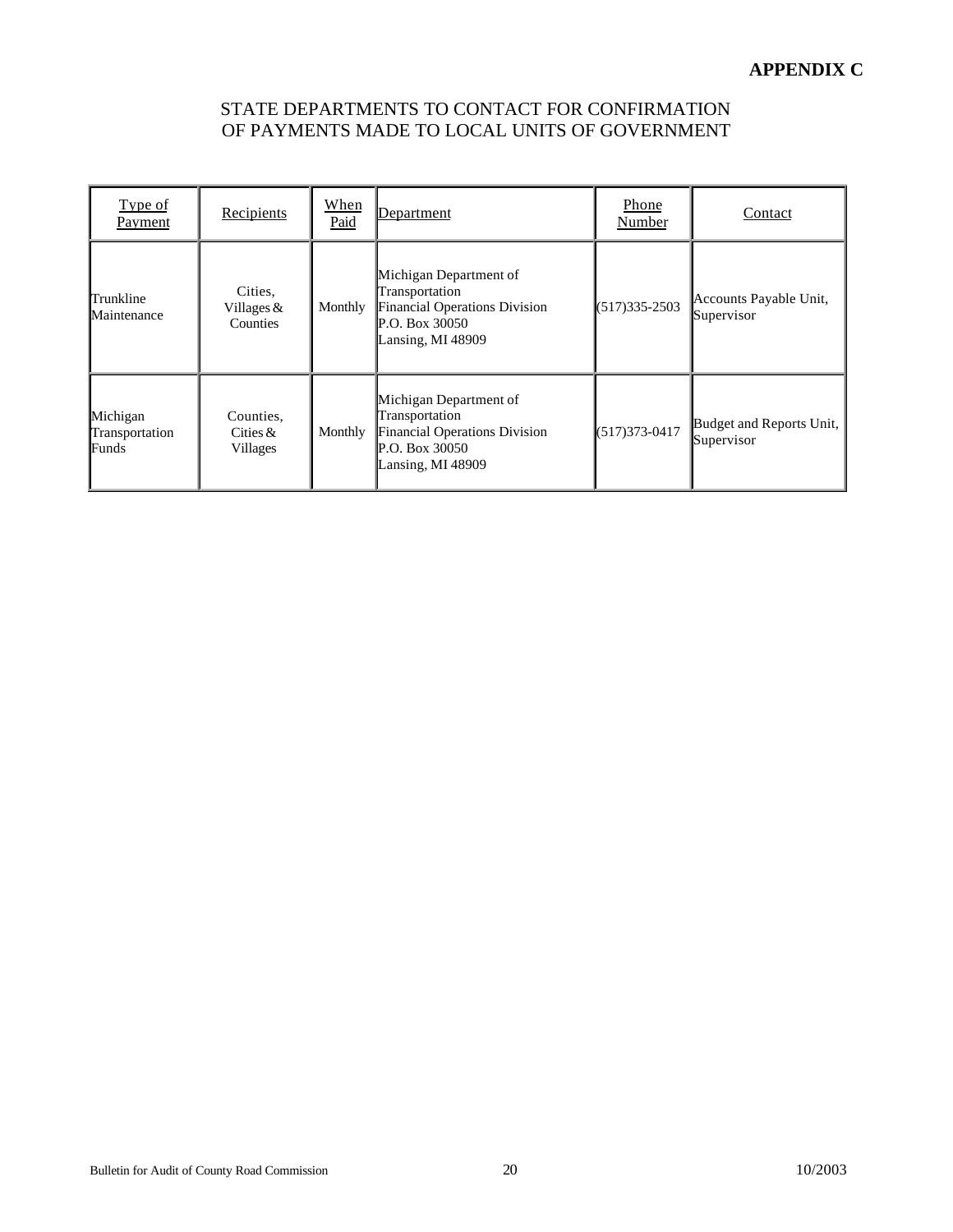# COMPLIANCE AUDIT REQUIREMENTS COUNTY ROAD COMMISSIONS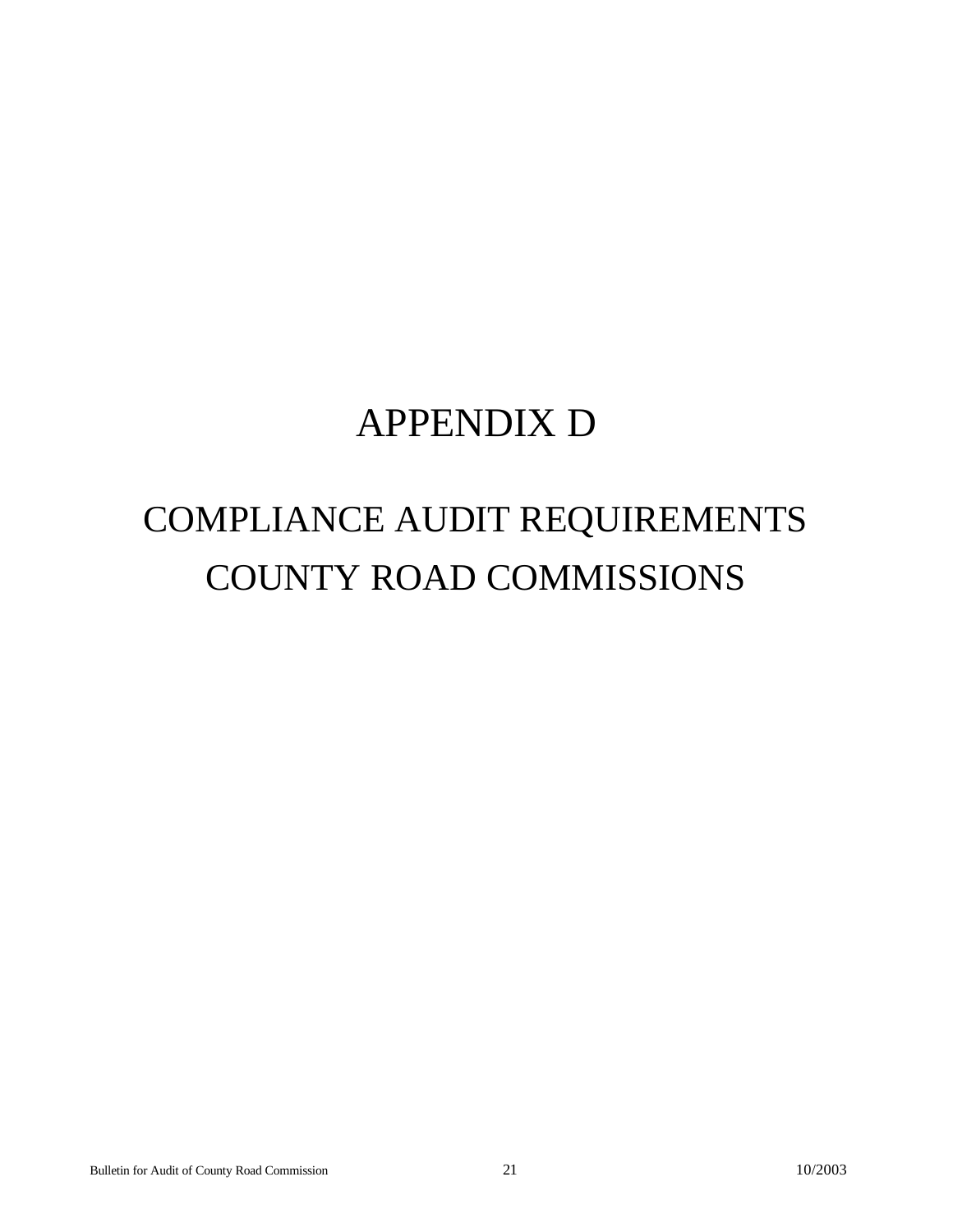## **AICPA Audit and Accounting Guide Audits of State and Local Governmental Units, September 1, 2002**

<span id="page-21-0"></span>Chapter 4, paragraph 4.31, summarizes background information useful in planning an audit of a local unit of government. Background information that may be useful to planning can be obtained from authorizing statutes, charters, budget documents, recent official statements, prior period annual financial reports, the request for proposal for audit services, other documents, and discussions with key members of management. The following are selected items from the list that relate to statutory authority and that are necessary to perform the compliance portion of the audit:

- The form of government
- Laws, statutes, and regulations governing the general operations of the governmental unit<br>• The nature of any joint ventures
- The nature of any joint ventures
- Primary sources of revenue
- The nature of any compliance auditing requirements
- h Economic, legislative, regulatory, accounting and auditing developments that affect the governmental industry in general and the auditee in particular

Paragraph 4.44 states, in part, that the auditor is to plan and perform the audit to obtain reasonable assurance about whether the financial statements are free of material misstatements arising from illegal acts that have a direct and material effect on the determination of financial statement amounts. The following types of compliance requirements may have such an effect on the financial statement amounts:

GAAP Requirements (subject to legal or contractual provisions)

Federal and State Taxes

Legal Authority for Transactions (Governments should have legal authority to execute transactions. Often they cannot exercise powers or conduct activities unless authorized by law.)

Establishment of Funds (Legal and contractual provisions may require the establishment of individual funds to account for and report on particular activities.)

Other Legal and Contract-Based Compliance Requirements

Budgets

Tax and Debt Limitations

There may be types of compliance requirements other than those included here for which noncompliance could have a direct and material effect on the determination of the financial statements.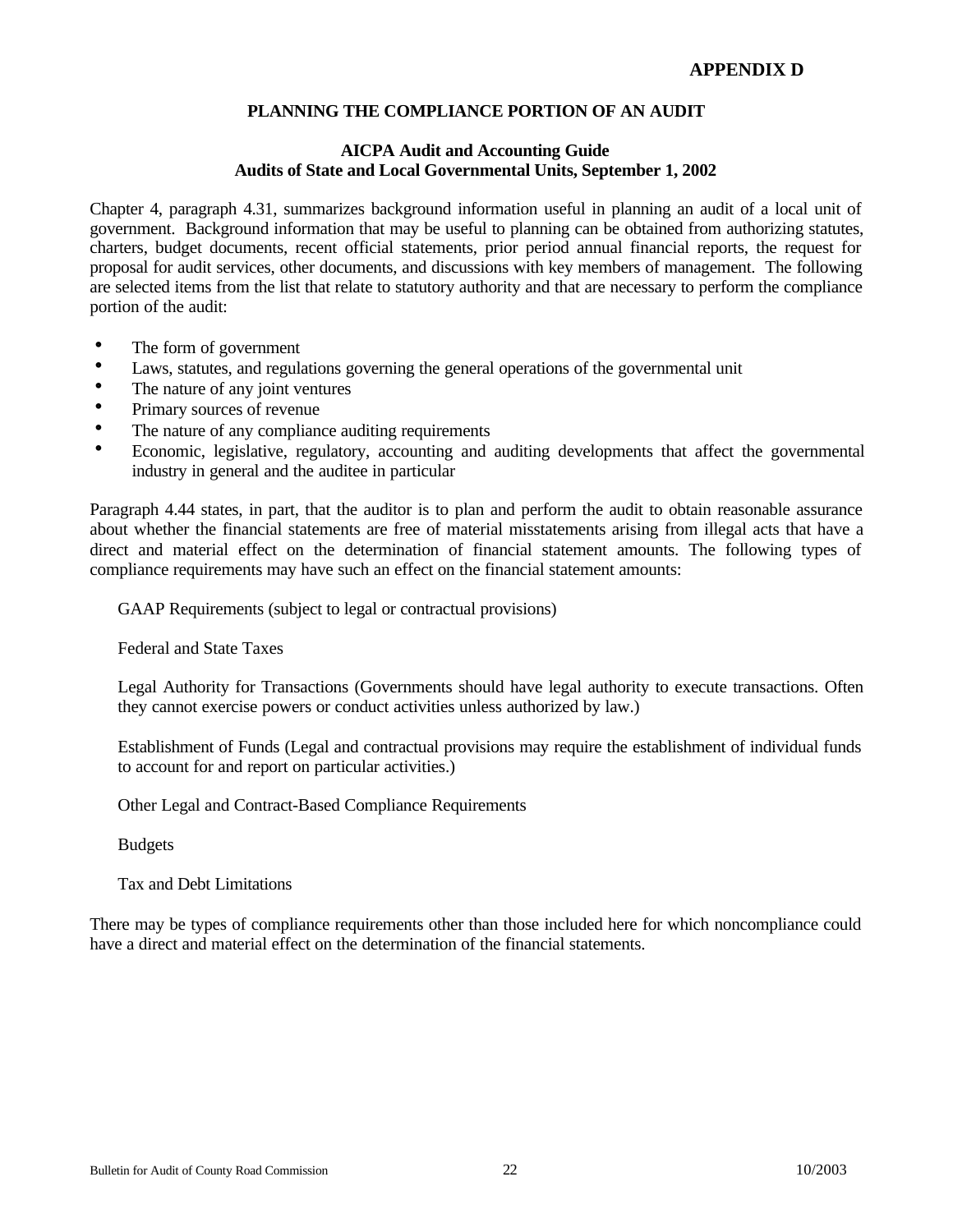## **Government Audit Standards by the Comptroller General of the United States, as Amended**

Chapter 5, paragraphs 5.15 through 5.28, provides the reporting standards for the statutory portion of a financial audit.

#### Paragraph 5.15 states:

The second additional reporting standard for financial statement audits is:

The report on the financial statements should either: (1) describe the scope of the auditors' testing of compliance with laws and regulations, and internal control over financial reporting and present the results of those tests; or (2) refer to the separate report(s) containing that information. In presenting the results of those tests, auditors should report fraud, illegal acts, other material noncompliance, and reportable conditions in internal control over financial reporting<sup>3</sup>. In some circumstances, auditors should report fraud and illegal acts directly to parties external to the audited entity.

NOTE 3: These responsibilities are in addition to and do not modify auditors' responsibilities under AICPA standards to: (1) address the effect fraud or illegal acts may have on the report on the financial statements; and (2) determine that the audit committee or others with equivalent authority and responsibility are adequately informed about fraud, illegal acts, and reportable conditions.

## **PA 199 of 1975, as Amended**

## **Bulletin For Audits of County Road Commissions in Michigan by the Michigan Department of Treasury**

[MCL 224.28 r](http://www.michiganlegislature.org/mileg.asp?page=getObject&objName=mcl-224-28)eads in part as follows:

An audit shall:

- (a) State that the audit was conducted in accordance with generally accepted auditing standards and with the standards as provided in PA 71 of 1919, being section 21.41 of the Michigan Compiled Laws.
- (b) State that the financial statements in the reports were prepared in accordance with generally accepted accounting principles applied on a consistent basis and with applicable rules of a state department or agency. Deviations from the principles or rules shall be described.
- (c) Disclose material deviations by the county road commission from generally accepted accounting practices or from applicable rules of a state department or agency.
- (d) Disclose fiscal irregularities, defalcations, misfeasance, nonfeasance, or malfeasance which came to the auditors' attention.

[MCL 224.30 re](http://www.michiganlegislature.org/mileg.asp?page=getObject&objName=mcl-224-30)ads in part as follows:

(1) If an audit or investigation conducted under this act discloses statutory violations on the part of an officer, employee, or board of a county road commission, a copy of the report shall be filed with the attorney general who shall review the report and cause to be instituted a proceeding against the officer, employee, or board as the attorney general deems necessary.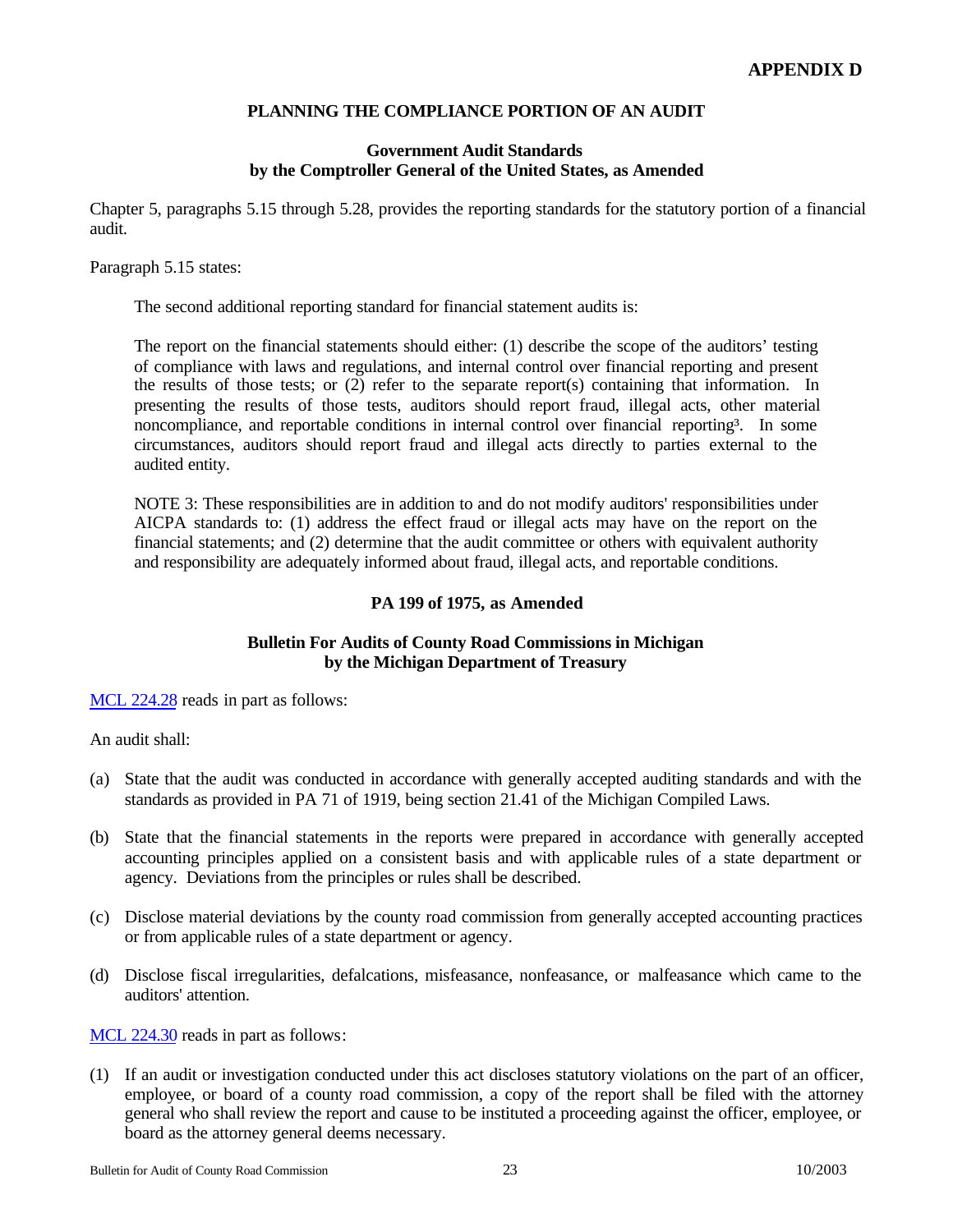## **BASIC PREMISE OF LOCAL GOVERNMENT**

Constitutional and statutory provisions specify that a local governmental unit and the officials of the local governmental unit have only those duties specifically granted to them by the Michigan Constitution and applicable statutes. Those provisions highlight the basic restrictive authority granted to Michigan's local units of government. If the action to be taken is not specifically authorized by the Constitution, a statute, a court decision, or an Attorney General's opinion, that action can not be legally executed.

Provisions specified in a local unit's charter or ordinance, legally adopted by vote of the electorate or approved by the legislative body after publication, must be followed when those procedures are more restrictive than the general statute.

#### Constitutional Provisions, Michigan Constitution of 1963

Each organized county shall be a body corporate with powers and immunities provided by law. (Art 7, Sec 1)

Note: The road commission is part (a component unit) of the county.

## **INVESTMENT PROVISIONS**



## **Act 51 of 1951**

Funds returned to a county shall be expended by the county road commission for the purposes provided in this section and **shall be deposited** by the county treasurer **in a designated county depository**, **in a separate account to the credit of the county road fund**, and shall be paid out only upon the order of the county road commission, and interest accruing on the money shall become a part of, and be deposited with the county road fund. **(emphasis added)** [\(MCL 247.662, Sec. 12\(12\)\)](http://www.michiganlegislature.org/mileg.asp?page=getObject&objName=mcl-247-662)

## **CREDIT CARD PROVISIONS**

## **General Statutory Provisions (PA 266 of 1995, as amended--Credit Card Transactions)**

The governing body of a county, city, village, township, **county road commission** and an organization of government may enter a credit card agreement and then must adopt a written policy. **(emphasis added)** [\(MCL](http://www.michiganlegislature.org/mileg.asp?page=getObject&objName=mcl-129-242) [129.242\(1\)\)](http://www.michiganlegislature.org/mileg.asp?page=getObject&objName=mcl-129-242)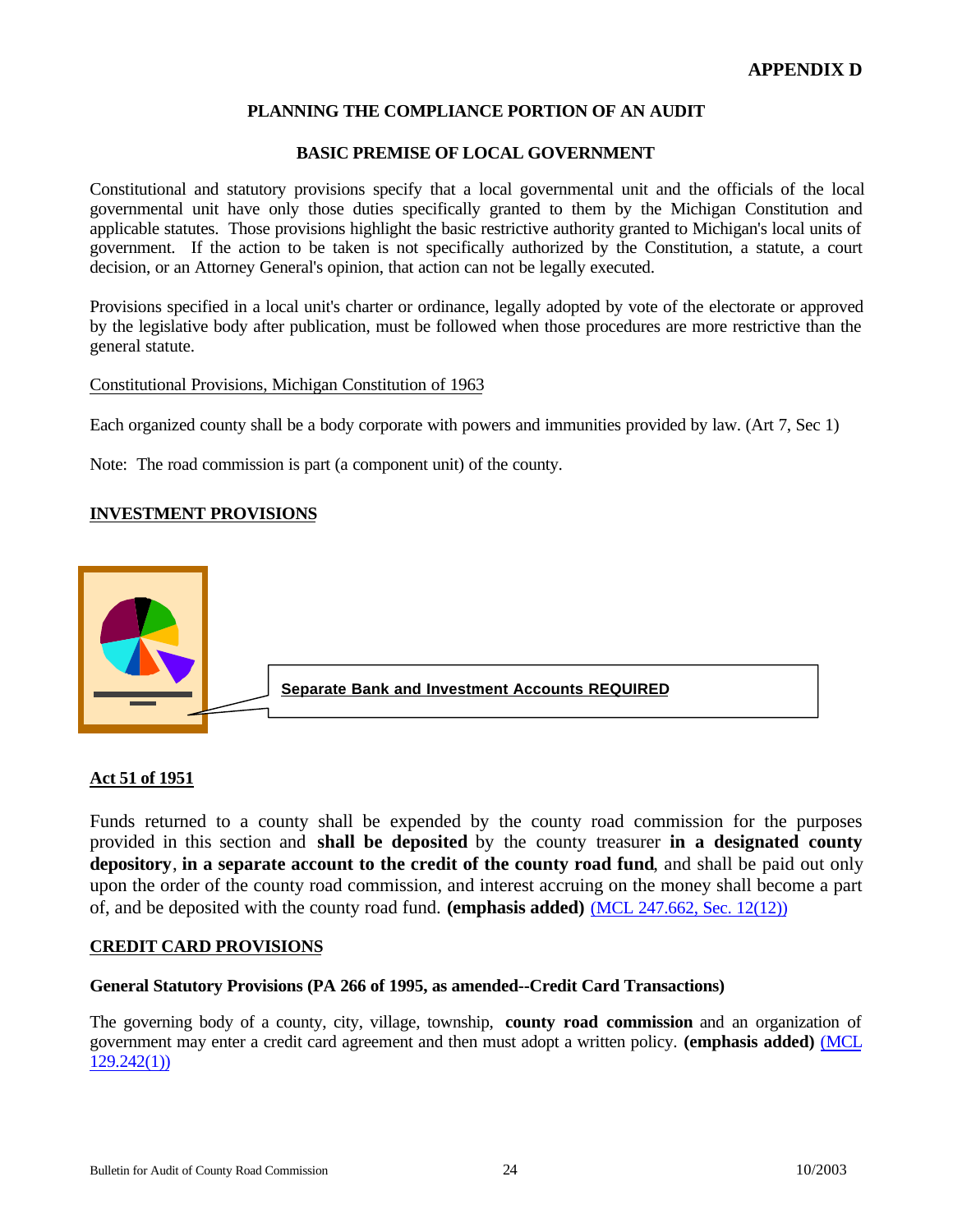The written credit card policy must include [\(MCL 129.243\):](http://www.michiganlegislature.org/mileg.asp?page=getObject&objName=mcl-129-243)

- (a) That an officer or employee designated by the credit card policy is responsible for the local unit's credit card issuance, accounting, monitoring, and retrieval and generally for overseeing compliance with the credit card policy.
- (b) That a credit card may be used only by an officer or employee of the local unit for the purchase of goods or services for the official business of the local unit. In addition, the credit card policy may limit the specific official business for which credit cards may be used.
- (c) That an officer or employee using credit cards issued by the local unit shall submit to the local unit documentation described in the credit card policy detailing the goods or services purchased, the cost of the goods or services, the date of the purchase, and the official business for which purchased.
- (d) That an officer or employee issued a credit card is responsible for its protection and custody and shall immediately notify the local unit if the credit card is lost or stolen.
- (e) That an officer or employee issued a credit card shall return the credit card upon the termination of his or her employment or service in office with the local unit.
- (f) For a system of internal accounting controls to monitor the use of credit cards issued by the local unit.
- (g) For the approval of credit card invoices before payment.
- (h) That the balance including interest due on an extension of credit under the credit card arrangement shall be paid for within not more than 60 days of the initial statement date. The local unit shall comply with this provision of the credit card policy.
- (i) For disciplinary measures consistent with law for the unauthorized use of a credit card by an officer or employee of the local unit.
- (j) Any other matters the governing body considers advisable.

The total combined authorized credit limit of all credit cards by a local unit shall not exceed 5% of the total budget of the local unit for the current fiscal year. [\(MCL 129.244\)](http://www.michiganlegislature.org/mileg.asp?page=getObject&objName=mcl-129-244)

Department of Treasury may issue an order limiting or suspending the authority of a local unit to issue and use credit cards for failure to comply with the requirements of the Act or local unit policy. [\(MCL 129.245\)](http://www.michiganlegislature.org/mileg.asp?page=getObject&objName=mcl-129-245)

## **REQUIREMENTS FOR BUDGETING**

## **Constitutional Provisions, Michigan Constitution of 1963**

Article 7, Section 32 provides as follows: Any county, township, city, village, authority or school district empowered by the legislature or by this constitution to prepare budgets of estimated expenditures and revenues shall adopt such budgets, only after a public hearing, in a manner prescribed by law.

## **General Statutory Provisions [\(PA 2 of 1968, a](http://www.michiganlegislature.org/mileg.asp?page=getObject&objName=mcl-Act-2-of-1968&queryid=4952060&highlight=)s Amended--Uniform Budgeting and Accounting Act)**

Requires that a public hearing be held on the proposed budget prior to the legislative body formally adopting the budget. The time, date and location of the public hearing must be published at least six days prior to the hearing. Copies of the proposed budget must be available for public inspection from the date the notice of the public hearing is published and thereafter. [\(MCL 141.412\)](http://www.michiganlegislature.org/mileg.asp?page=getObject&objName=mcl-141-412)

The "Uniform Budgeting and Accounting Act" requires a local unit governing body to adopt a General Appropriations Act after a public hearing. [\(MCL 141.434\(5\)\)](http://www.michiganlegislature.org/mileg.asp?page=getObject&objName=mcl-141-434)

The "Chief Administrative Officer" must prepare a recommended budget for the general fund and all special revenue funds for the ensuing fiscal year[. \(MCL 141.434\)](http://www.michiganlegislature.org/mileg.asp?page=getObject&objName=mcl-141-434)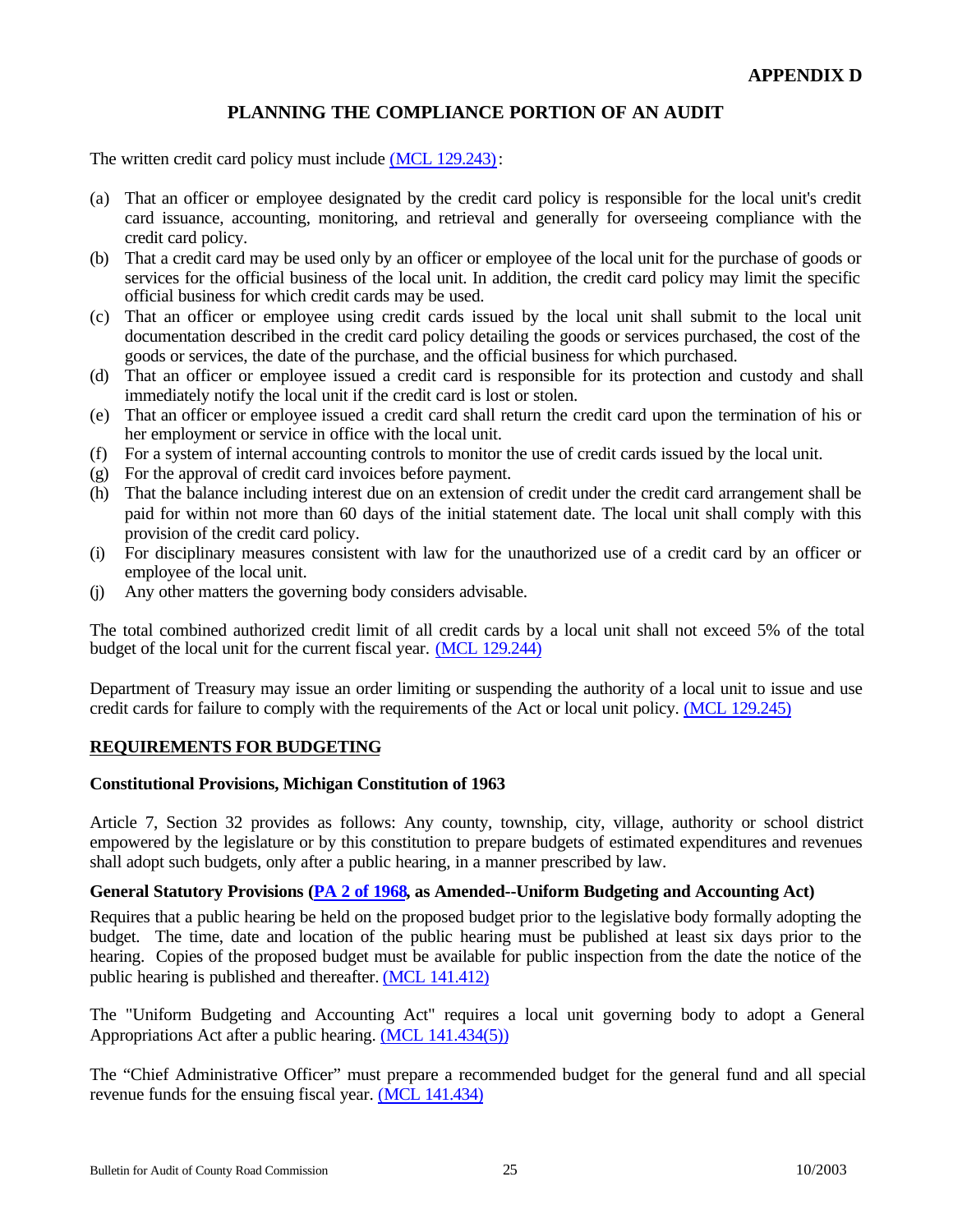The recommended budget must at least include [\(MCL 141.435\(1\)\):](http://www.michiganlegislature.org/mileg.asp?page=getObject&objName=mcl-141-435)

- (a) Expenditure data for the most recently completed fiscal year and estimated expenditures for the current fiscal year.
- (b) An estimate of the expenditure amounts required to conduct, in the ensuing fiscal year, the government of the local unit, including its budgetary centers.
- (c) Revenue data for the most recently completed fiscal year and estimated revenues for the current fiscal year.
- (d) An estimate of the revenues, by source of revenue, to be raised or received by the local unit in the ensuing fiscal year.
- (e) The amount of surplus or deficit that has accumulated from prior fiscal years, together with an estimate of the amount of surplus or deficit expected in the current fiscal year. The inclusion of the amount of an authorized debt obligation to fund a deficit shall be sufficient to satisfy the requirement of funding the amount of a deficit estimated under this subdivision.
- (f) An estimate of the amounts needed for deficiency, contingent, or emergency purposes.
- (g) Other data relating to fiscal conditions that the chief administrative officer considers to be useful in considering the financial needs of the local unit.

The "Chief Administrative Officer" must transmit the recommended budget to the legislative body in accordance with a timetable sufficient to allow review and approval prior to the beginning of the next fiscal year[. \(MCL 141.434\(3\)\)](http://www.michiganlegislature.org/mileg.asp?page=getObject&objName=mcl-141-434)

The legislative body shall not adopt a General Appropriations Act or an amendment which causes estimated expenditures, including an accrued deficit, to exceed estimated revenue, including an accrued surplus. [\(MCL](http://www.michiganlegislature.org/mileg.asp?page=getObject&objName=mcl-141-436) [141.436\)](http://www.michiganlegislature.org/mileg.asp?page=getObject&objName=mcl-141-436)

Expenditures can not exceed the amount authorized in the Appropriation Act unless the local Appropriation Act is amended. Expenditures can not be authorized unless they are provided for in the Appropriation Act. [\(MCL](http://www.michiganlegislature.org/mileg.asp?page=getObject&objName=mcl-141-437) [141.437\)](http://www.michiganlegislature.org/mileg.asp?page=getObject&objName=mcl-141-437)

Expenditures can not be authorized that exceed the amount appropriated or in excess of the available funds as that action creates a debt against the unit or a deficit within the fund[. \(MCL 141.438\)](http://www.michiganlegislature.org/mileg.asp?page=getObject&objName=mcl-141-438)

The General Appropriation Act may include a narrative authorizing the chief administrative officer to make transfers between activities, cost of personnel, capital outlay or other budgetary action authorized by the legislative body[. \(MCL 141.439\(2\)\)](http://www.michiganlegislature.org/mileg.asp?page=getObject&objName=mcl-141-439)

Authorized expenditures in excess of or contrary to the Appropriation Act (budget) can be recovered by civil proceedings brought by the Attorney General or prosecuting attorney[. \(MCL 141.440\)](http://www.michiganlegislature.org/mileg.asp?page=getObject&objName=mcl-141-440)

Any budgetary procedure specified in a charter or ordinance of a local unit that is more restrictive than the general statute must be followed.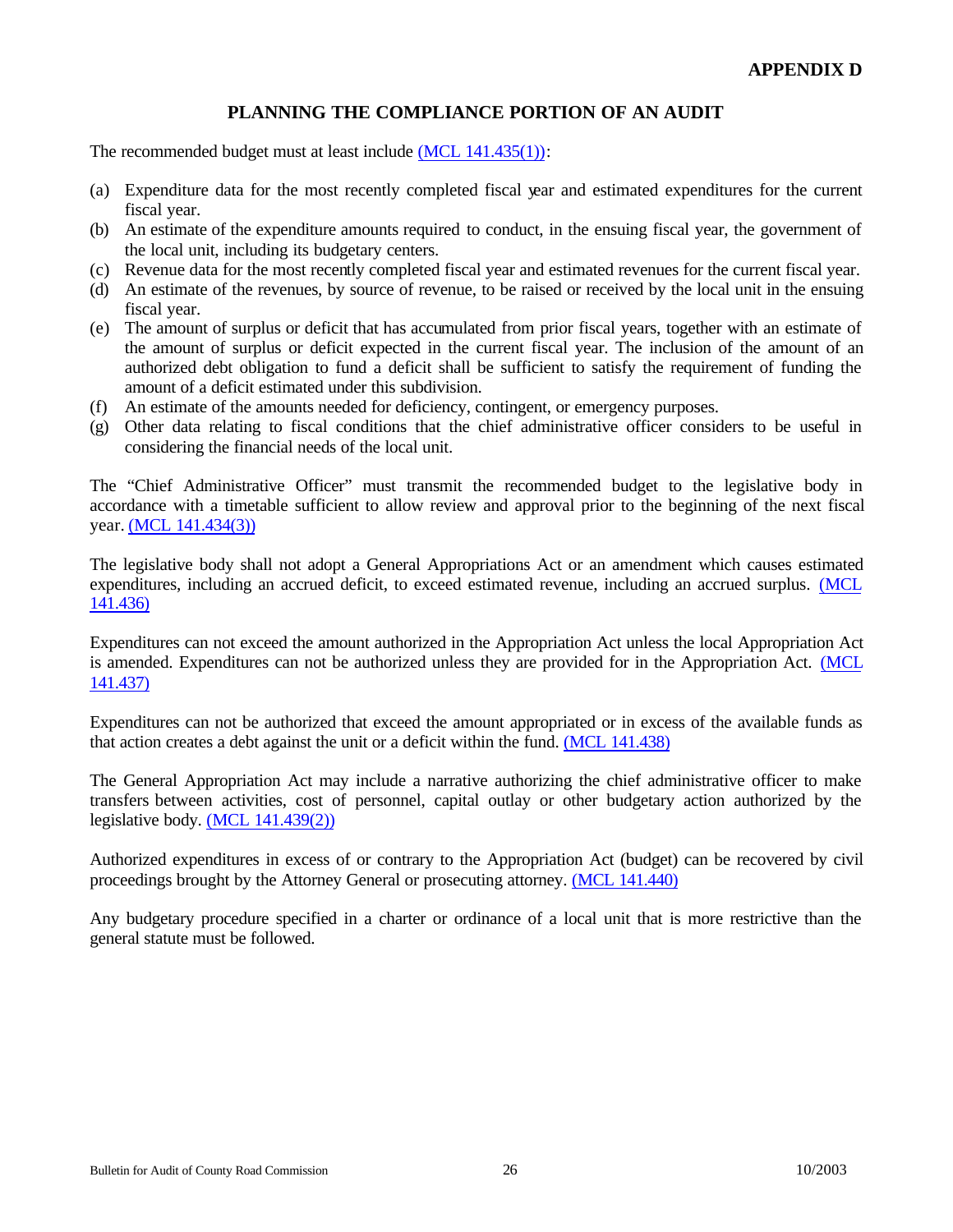## **REQUIREMENTS FOR DEFICITS**

## **General Statutory Provisions (**[PA 140 of 1971](http://www.michiganlegislature.org/mileg.asp?page=getObject&objName=mcl-Act-140-of-1971&queryid=4952157&highlight=)**, as Amended--Glenn Steil State Revenue Sharing Act)**

For a fiscal year of a unit of local government ending on or after October 1, 1980 or any year thereafter, if a local unit of government ends its fiscal year in a deficit condition, the local unit of government shall formulate and file a financial plan within 90 days after the beginning of the fiscal year to correct this condition. Upon request of a local unit of government, the department of treasury may assist that local unit in the formulation of the financial plan to correct the deficit condition. The local unit of government shall file the financial plan with the department of treasury for evaluation and certification that the plan ensures that the deficit condition is correct. Upon certification by the department of treasury, the local unit of government shall institute the plan. An amount equal to 25% of each payment to a local unit of government entitled to payments under this act may be withheld until requirements of this subsection are met[. \(MCL 141.921\(2\)\)](http://www.michiganlegislature.org/mileg.asp?page=getObject&objName=mcl-141-921)

#### **REQUIREMENTS FOR BORROWING**

## **Constitutional Provisions, Michigan Constitution of 1963**

No county shall incur any indebtedness, which shall increase its total debt beyond 10 percent of its assessed value. (Art. 7, Sec. 11)

## **General Statutory Provisions (**[PA 34 of 2001](http://www.michiganlegislature.org/mileg.asp?page=getObject&objName=mcl-Act-34-of-2001&queryid=4952175&highlight=)**--Revised Municipal Finance Act)**

Revised Municipal Finance Act. After March 1, 2002, a municipality shall not borrow money and issue municipal securities except in accordance with this act. Generally, a municipality may qualify to issue municipal securities without Treasury approval. Municipalities that do not qualify under the provisions of the act must obtain prior approval from Treasury before issuing municipal securities[. \(MCL 141.2101\)](http://www.michiganlegislature.org/mileg.asp?page=getObject&objName=mcl-141-2101)

## **Installment Purchases (**[PA 283 of 1909](http://www.michiganlegislature.org/mileg.asp?page=getObject&objName=mcl-Act-283-of-1909&queryid=4951314&highlight=)**, as Amended--Public Highways and Private Roads)**

ROAD COMMISSIONS (COUNTY) may enter into a contract or agreement for the purchase of machines, tools, appliances and materials (excludes buildings and land) to be used for public purposes that are paid for in installments over a period not to exceed 5 years or the useful life of the property acquired, whichever is less. [\(MCL 224.10\)](http://www.michiganlegislature.org/mileg.asp?page=getObject&objName=mcl-224-10)

#### **Please refer to the "Uniform Accounting Procedures Manual for County Road Commissions" legal compliance section for other statutory provisions related to borrowing.**

Audits should determine that money returned from the Michigan Transportation Fund (MTF) is accounted for in accordance with [Public Act 51 of 1951,](http://www.michiganlegislature.org/mileg.asp?page=getObject&objName=mcl-Act-51-of-1951&queryid=4951326&highlight=) as amended, (Act 51) section 14 [\(MCL 247.664\).](http://www.michiganlegislature.org/mileg.asp?page=getObject&objName=mcl-247-664)

Auditors need to be aware of and report on compliance with Act 51, including, but not limited to specific requirements of section 12 [\(MCL 247.662\)](http://www.michiganlegislature.org/mileg.asp?page=getObject&objName=mcl-247-662) for counties.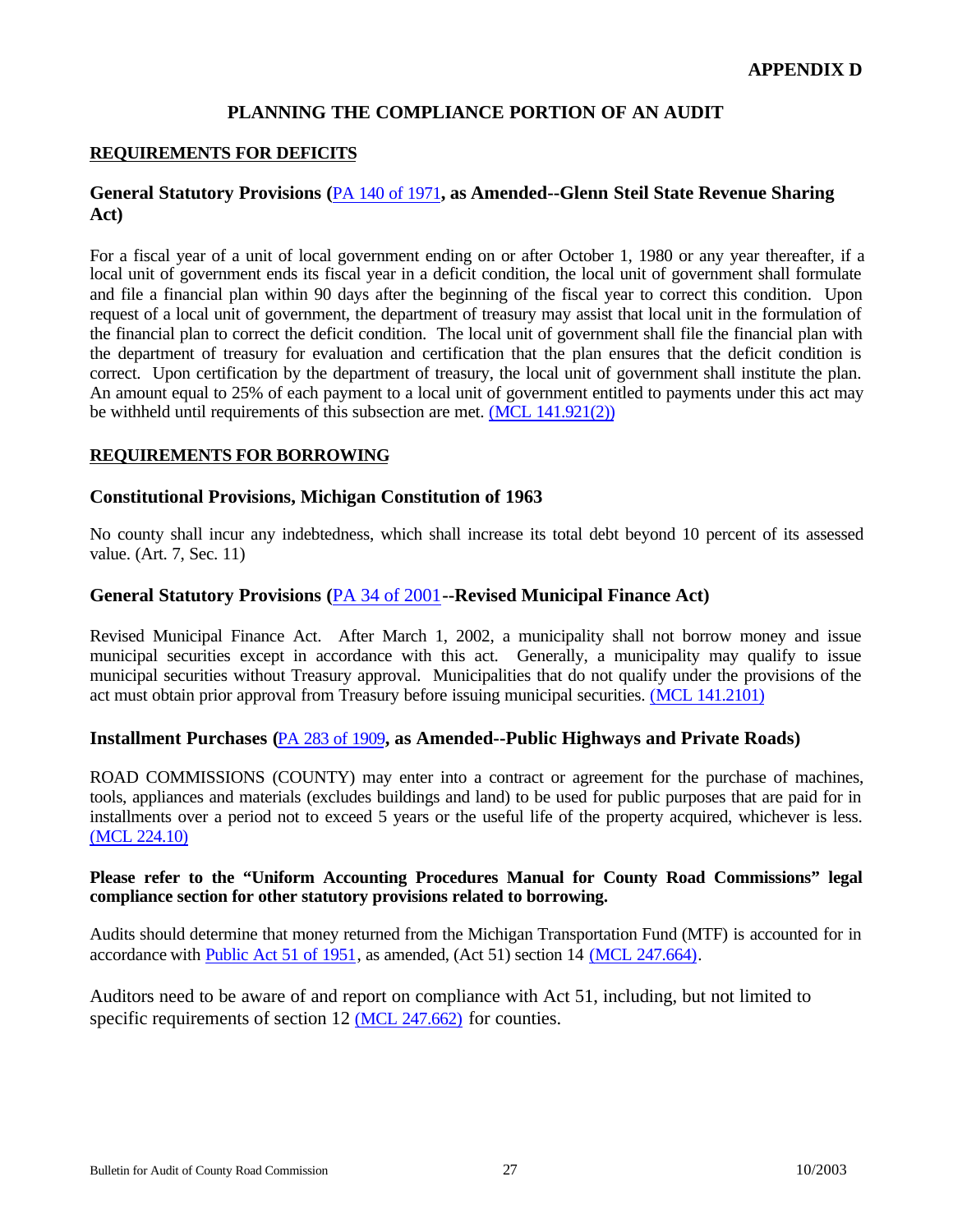## **COMPLIANCE CHECKLIST**

<span id="page-27-0"></span>

|    | NOTE: To assist users of this checklist, Michigan Compiled Laws information can be accessed at the Michigan<br>Legislature web-site: http://www.michiganlegislature.org/                                                                                                                                                                                                                             |            |    |
|----|------------------------------------------------------------------------------------------------------------------------------------------------------------------------------------------------------------------------------------------------------------------------------------------------------------------------------------------------------------------------------------------------------|------------|----|
| 1. | Are the records and accounts of the road commission maintained in accordance<br>with the uniform accounting procedures established by the state treasury<br>department? (MCL 21.41)                                                                                                                                                                                                                  | <b>YES</b> | NO |
|    | <b>County Road Law</b>                                                                                                                                                                                                                                                                                                                                                                               |            |    |
| 2. | Is the compensation of the county road commissioners fixed by the county<br>board of commissioners? $(MCL 224.8(2))$                                                                                                                                                                                                                                                                                 |            |    |
| 3. | If the county road commissioners are participating in an insurance or retirement<br>program established under section 224.10a, is their participation authorized by the<br>county board of commissioners? (MCL 224.8(3))                                                                                                                                                                             |            |    |
| 4. | Is the business which the board of county road commissioners performs<br>conducted at public meetings of the board held in compliance with the Open<br>Meetings Act? (MCL 15.261 - 15.275)                                                                                                                                                                                                           |            |    |
| 5. | In cases involving the expenditures of an amount greater than \$10,000 for the<br>purchase of machines, tools, appliances, and materials, does the board of county<br>road commissioners advertise for sealed proposals for the machines, tools,<br>appliances, and materials proposed to be purchased; except under emergency<br>conditions, does the limit not exceed \$20,000? (MCL $224.10(3)$ ) |            |    |
| 6. | Does the board give approval on all purchases made under this section?<br>(MCL 224.10(3))                                                                                                                                                                                                                                                                                                            |            |    |
| 7. | Does the board advertise for sealed proposals for the purchase of passenger<br>vehicles and trucks weighing less than 5,000 pounds? (MCL 224.10(3))                                                                                                                                                                                                                                                  |            |    |
|    | NOTE: The board may purchase surplus properties from the state and federal<br>governments without advertising for sealed proposals.                                                                                                                                                                                                                                                                  |            |    |
| 8. | If the board enters into a contract or agreement for the purchase of machines,<br>tools, appliances, or materials to be used for public purposes and to be paid for<br>in installments, does the installment period not exceed 5 years or the useful life<br>of the property acquired, whichever is less? $(MCL 224.10(4))$                                                                          |            |    |
| 9. | Whenever the board of county road commissioners decides to build or rebuild<br>a road or bridge by any method other than by employment of day labor and<br>purchase of necessary materials, does the board advertise for sealed bids for the<br>work if the work involves an expenditure of an amount greater than \$20,000?<br>(MCL 224.19(5))                                                      |            |    |
|    | <b>County Road Property Taxes</b>                                                                                                                                                                                                                                                                                                                                                                    |            |    |
|    | 10. If the county road commission receives property tax revenues for county<br>road purposes: $(MCL 224.20, 20a$ and $20b)$                                                                                                                                                                                                                                                                          |            |    |
|    | Does the tax levied not exceed tax rate limitations specified by<br>MCL 224.20 and 224.20a?                                                                                                                                                                                                                                                                                                          |            |    |
|    | Is the tax revenue distributed to the road commission in accordance with<br>the provisions of MCL 224.20, 20a and 20b?                                                                                                                                                                                                                                                                               |            |    |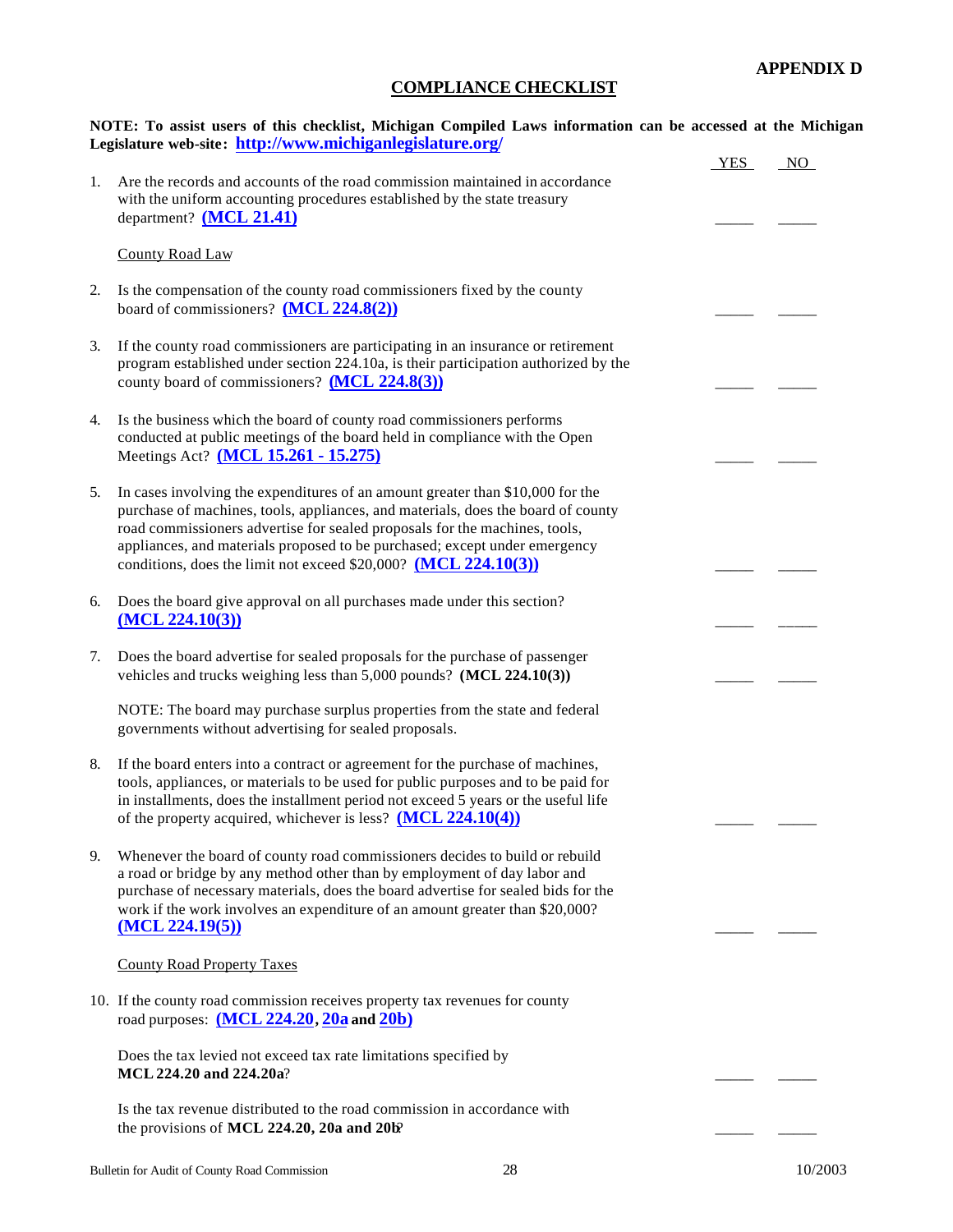## **COMPLIANCE CHECKLIST**

|                                                                                                                                                                                                                                                                                                                                      | <b>YES</b> | NO. |
|--------------------------------------------------------------------------------------------------------------------------------------------------------------------------------------------------------------------------------------------------------------------------------------------------------------------------------------|------------|-----|
| 11. Are accurate accounts kept of all money received and disbursed by the<br>road commission and is a complete financial report together with a detailed<br>statement of all work done, right-of-way acquired, and roads constructed<br>by the road commission made to the county board of commissioners<br>annually? $(MCL 224.25)$ |            |     |
| 12. Are the Michigan Transportation Funds (MTF) distributed to the county road<br>commission sent or deposited with the county treasurer of the respective county<br>road commission as required by $MCL$ 247.662(1)?                                                                                                                |            |     |
| 13. Is the road commission reimbursed from the State of Michigan in an amount up to<br>\$10,000 per year for the sum paid to a registered professional engineer employed<br>or retained by the road commission in the previous year? $(MCL 247.662(2))$                                                                              |            |     |
| 14. Is not more than 30% per year of MTFs returned to the county for use on<br>the county primary road system expended, with or without matching, on<br>the county local road system? (MCL 247.662(9))                                                                                                                               |            |     |
| 15. Is not more than 15% per year of MTFs returned to the county for use on the<br>county local road system expended, with or without matching, on the county primary<br>road system? $(MCL 247.662(9))$                                                                                                                             |            |     |
| 16. In case of emergency or with the approval of the state transportation department, is<br>not more than an additional 15% per year of MTFs returned to the county for<br>use on the county local road system expended, with or without matching, on the<br>county primary road system? (MCL 247.662(9))                            |            |     |
| 17. If the amount of MTFs returned to the county for county local roads exceeds<br>total township contributions for the year for and on account of county local roads,<br>is the excess transferred to and expended on the county primary road system?<br>Note: This transfer is allowed, but not required. (MCL 247.662(9))         |            |     |
| 18. Is 20% or more per year of the MTFs returned to the county by this section<br>expended for snow and ice removal, the construction or reconstruction of a new<br>highway or existing highway, or for the servicing of bonds issued by the county for<br>these purposes? $(MCL 247.662(10))$                                       |            |     |
| 19. Are surplus funds expended for the development, construction, or repair of an off-<br>street parking facility? Note: This transfer is allowed, but not required.<br>(MCL 247.662(10))                                                                                                                                            |            |     |
| 20. Is not more than 5% per year of the MTFs returned to the county for the county<br>primary road system and the county local road system expended for the maintenance,<br>improvement, or acquisition of roadside parks and motor parkways?<br>(MCL 247.662(11))                                                                   |            |     |
| 21. Are MTFs returned to the county deposited by the county treasurer in a<br>designated county depository, in a separate account to the credit of the county road<br>fund, and paid out only upon the order of the county road commission?<br>(MCL 247.662(12))                                                                     |            |     |
| 22. Is interest earned on deposits of MTFs credited to the county road fund?<br>(MCL 247662(12))                                                                                                                                                                                                                                     |            |     |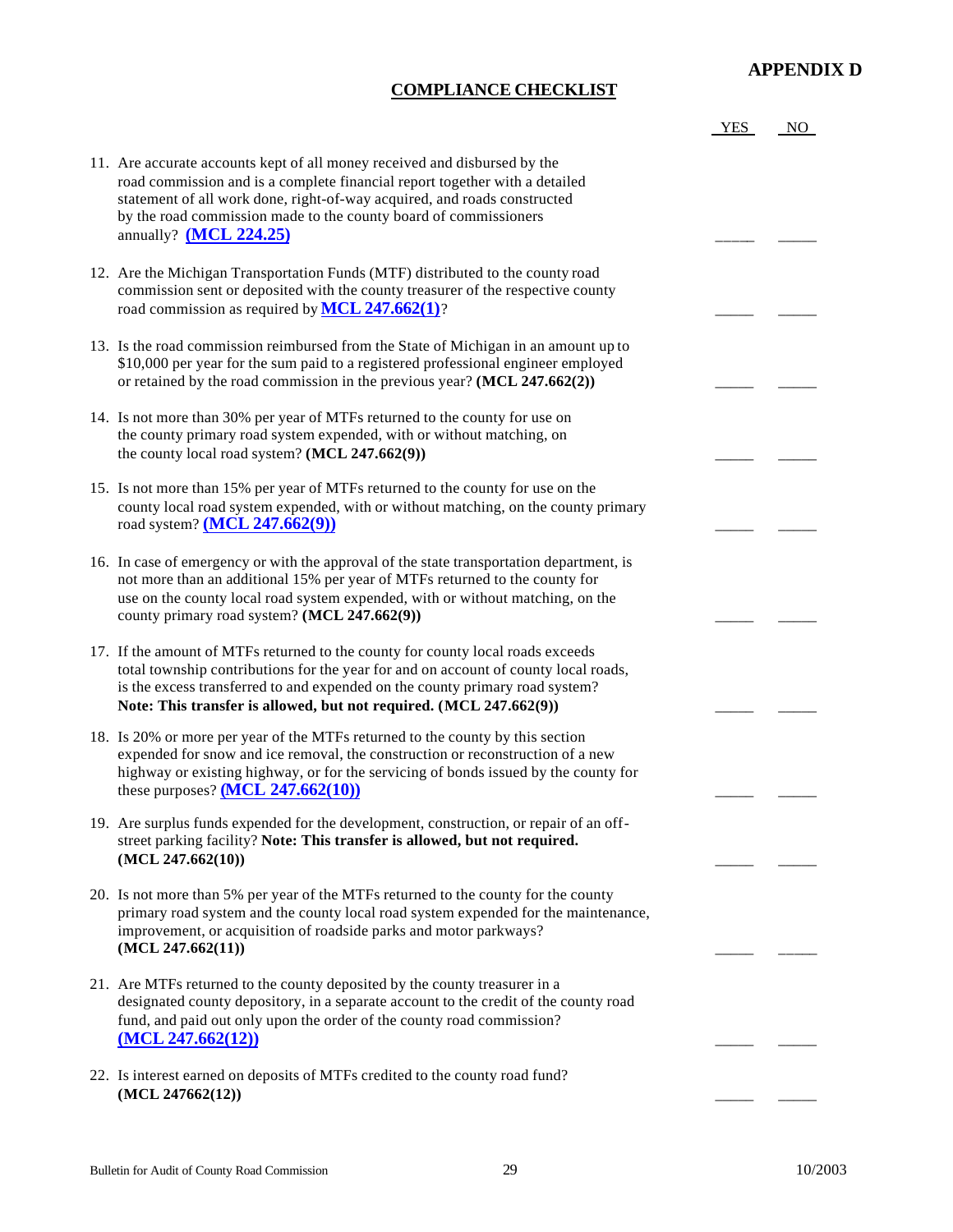## **COMPLIANCE CHECKLIST**

|                                                                                                                                                                                                                                                                                                                                                                                                          | <b>YES</b> | NO. |
|----------------------------------------------------------------------------------------------------------------------------------------------------------------------------------------------------------------------------------------------------------------------------------------------------------------------------------------------------------------------------------------------------------|------------|-----|
| 23. Is at least 50% of the cost of local road construction paid from money received<br>from sources other than MTFs? $(MCL 247.662(15))$                                                                                                                                                                                                                                                                 |            |     |
| 24. Does the amount of MTFs expended for local road bridge construction not<br>exceed 75% of the cost of the construction of the local road bridges? Note: This<br>question does not apply to bridges financed with state critical bridge<br>program funds. (MCL 247.662(15))                                                                                                                            |            |     |
| 25. Is not more than 10% per year of all of the funds received by and returned to a<br>county from any source for the purposes of this section expended for administrative<br>expenses. (MCL 247.662(20))                                                                                                                                                                                                |            |     |
| 26. Is 90 % of funds returned to the county road commission from MTFs expended<br>annually by the county road commission for the preservation of highways, roads,<br>streets and bridges, and for the payment of contractual contributions pledged for<br>the payment of bonds or portions of bonds, debt service requirements?<br>(MCL 247.662(16))                                                     |            |     |
| 27. If the county is entitled to a MTF distribution for snow removal purposes:<br>(MCL 247.662a)                                                                                                                                                                                                                                                                                                         |            |     |
| Did it receive, before December 15 of the current fiscal year, a payment from<br>the state for MVH snow removal funds? $(MCL 247.662a(2))$                                                                                                                                                                                                                                                               |            |     |
| Did the county treasurer deposit the snow removal payment to the credit of the<br>county road fund? (MCL 247.662a(2))                                                                                                                                                                                                                                                                                    |            |     |
| 28. Before May 2 of each year, does the county road commission file (on forms<br>provided by the state department of transportation) with the director of the state<br>department of transportation, the county clerk, and each township in the county<br>a report showing the disposition of county road commission funds appropriated,<br>apportioned, or allocated under this act? $(MCL 247.665(1))$ |            |     |
| 29. Is the road commission a party to any Automated Clearing House (ACH)<br>arrangements regarding electronic transactions? (MCL 124.301 and .302)                                                                                                                                                                                                                                                       |            |     |
| If yes, is there a written ACH Policy? (MCL 124.303)                                                                                                                                                                                                                                                                                                                                                     |            |     |
| Are all required provisions included in the policy? (MCL 124.303)                                                                                                                                                                                                                                                                                                                                        |            |     |
| 30. Does the road commission use credit cards? $(MCL 129.242(1))$                                                                                                                                                                                                                                                                                                                                        |            |     |
| If yes, is there a policy for the use of the credit cards? $(MCL 129.243)$                                                                                                                                                                                                                                                                                                                               |            |     |
| Are all required provisions included in the policy? (MCL 129.243)                                                                                                                                                                                                                                                                                                                                        |            |     |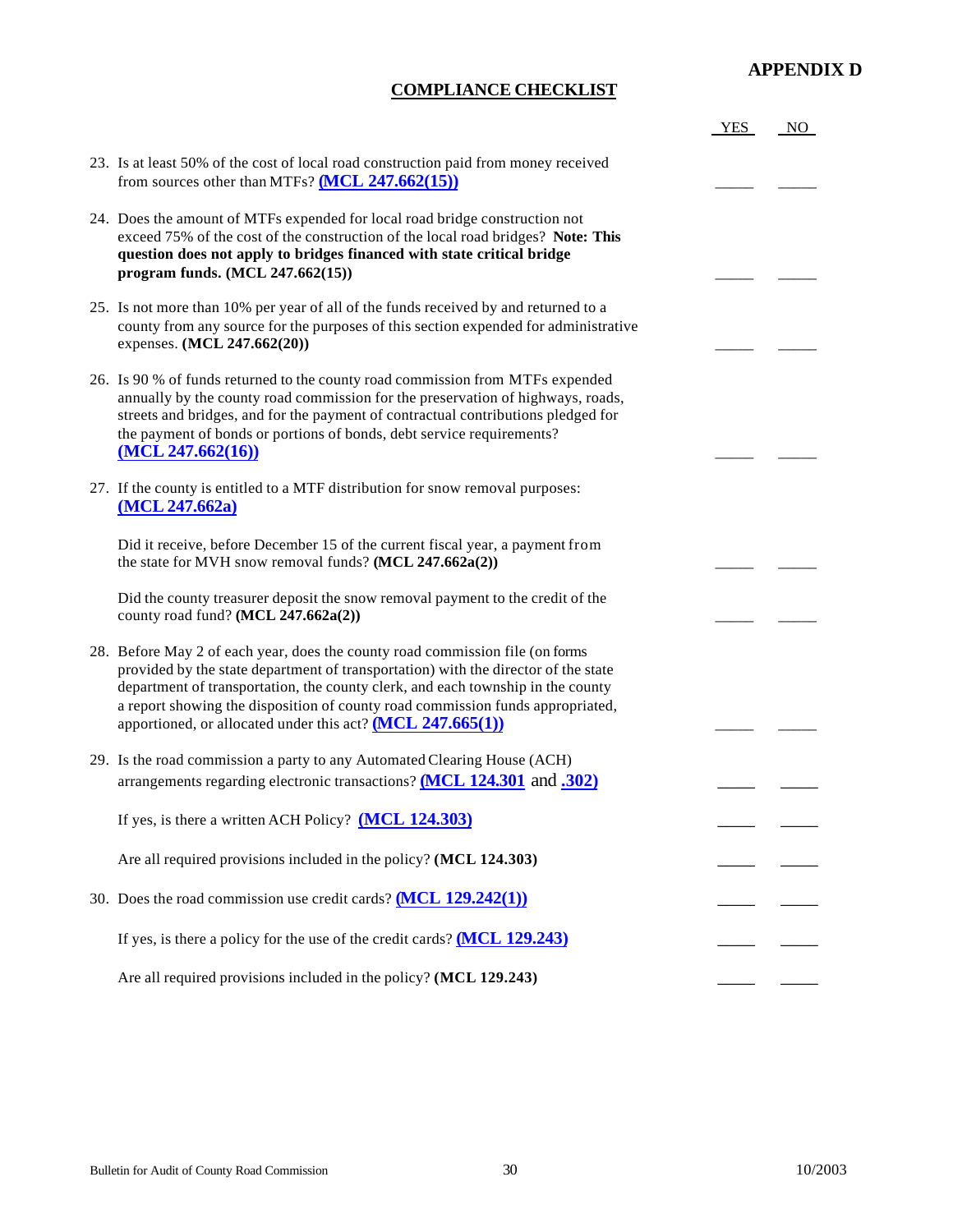## **COMPLIANCE CHECKLIST**

|                                                                                                                                                                        | YES | NO. |
|------------------------------------------------------------------------------------------------------------------------------------------------------------------------|-----|-----|
| 31. Has the "Chief Administrative Officer" transmitted a recommended budget<br>to the legislative body? $(MCL 141.434)$                                                |     |     |
| Does the recommended budget include all items required by the Budget Act?<br>(MCL 141.435)                                                                             |     |     |
|                                                                                                                                                                        |     |     |
| Has a general appropriations act been adopted prior to the beginning of the road<br>commission's fiscal year? (MCL 141.436)                                            |     |     |
| Do actual expenditures not exceed final amended budget appropriations at<br>the level the budget is controlled (e.g., function, activity, line-item)?<br>(MCL 141.437) |     |     |
| 32. Has the road commission borrowed money or issued bonds or notes?                                                                                                   |     |     |
| If yes, have the procedures required by the Municipal Finance Act or the Revised<br>Municipal Finance Act been adhered to? (MCL 141.2101)                              |     |     |
| If the borrowing is authorized in other statutes, what statutes?                                                                                                       |     |     |
| 33. Are there any other statutory violations noted during the tests of transactions?                                                                                   |     |     |
| If yes, what are the violations?                                                                                                                                       |     |     |

**NOTE: Number 33 does not require additional testing to be performed by the auditor unless a matter comes to the auditor's attention and in the auditor's professional judgement, additional testing is needed. The attributes included in the auditor's testing should include statutory considerations.**

Materiality should not be a consideration in reporting violations to the Department of Treasury , however, materiality should be used to determine the effect on the financial statements.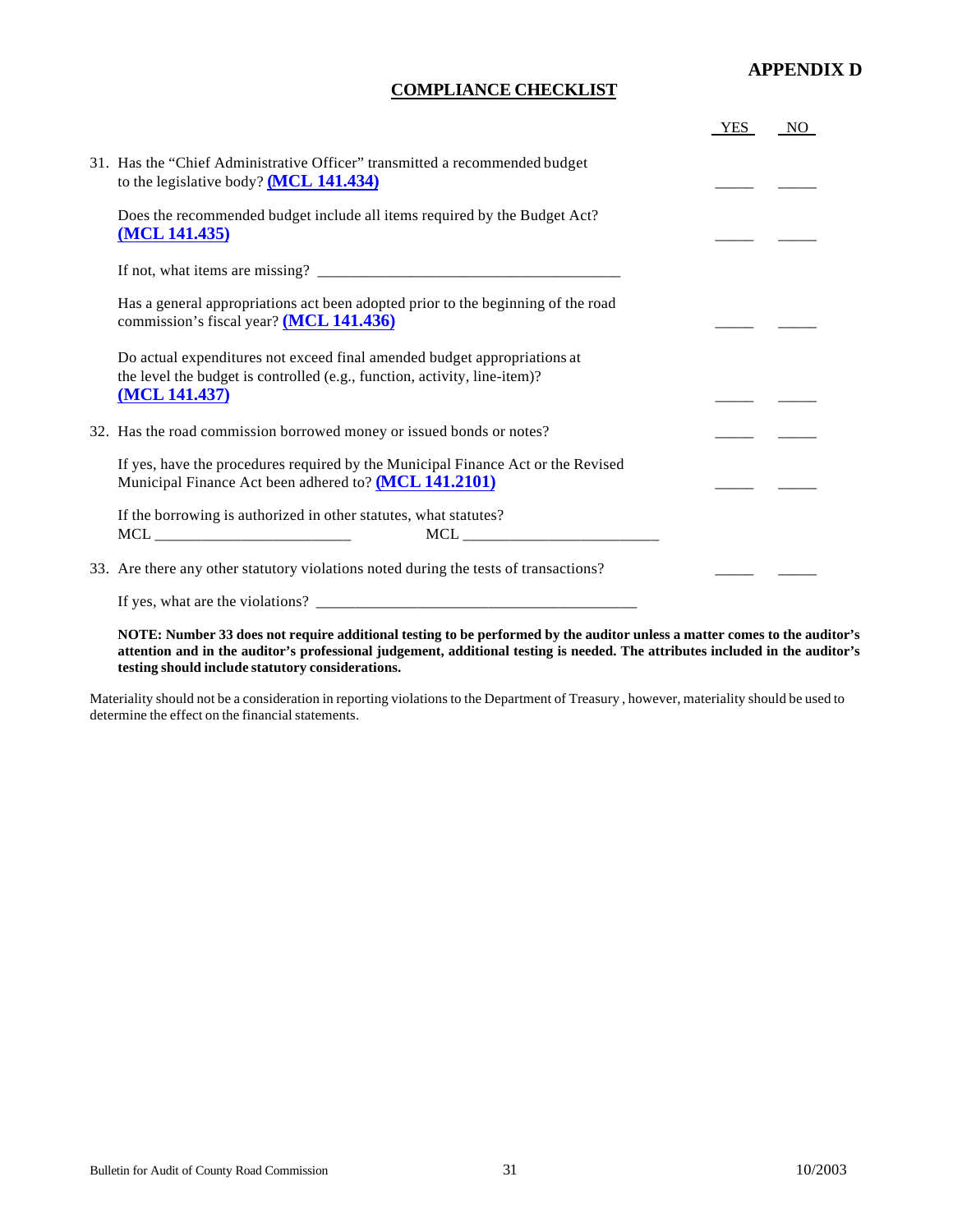## APPENDIX E

## SAMPLE FINANCIAL STATEMENTS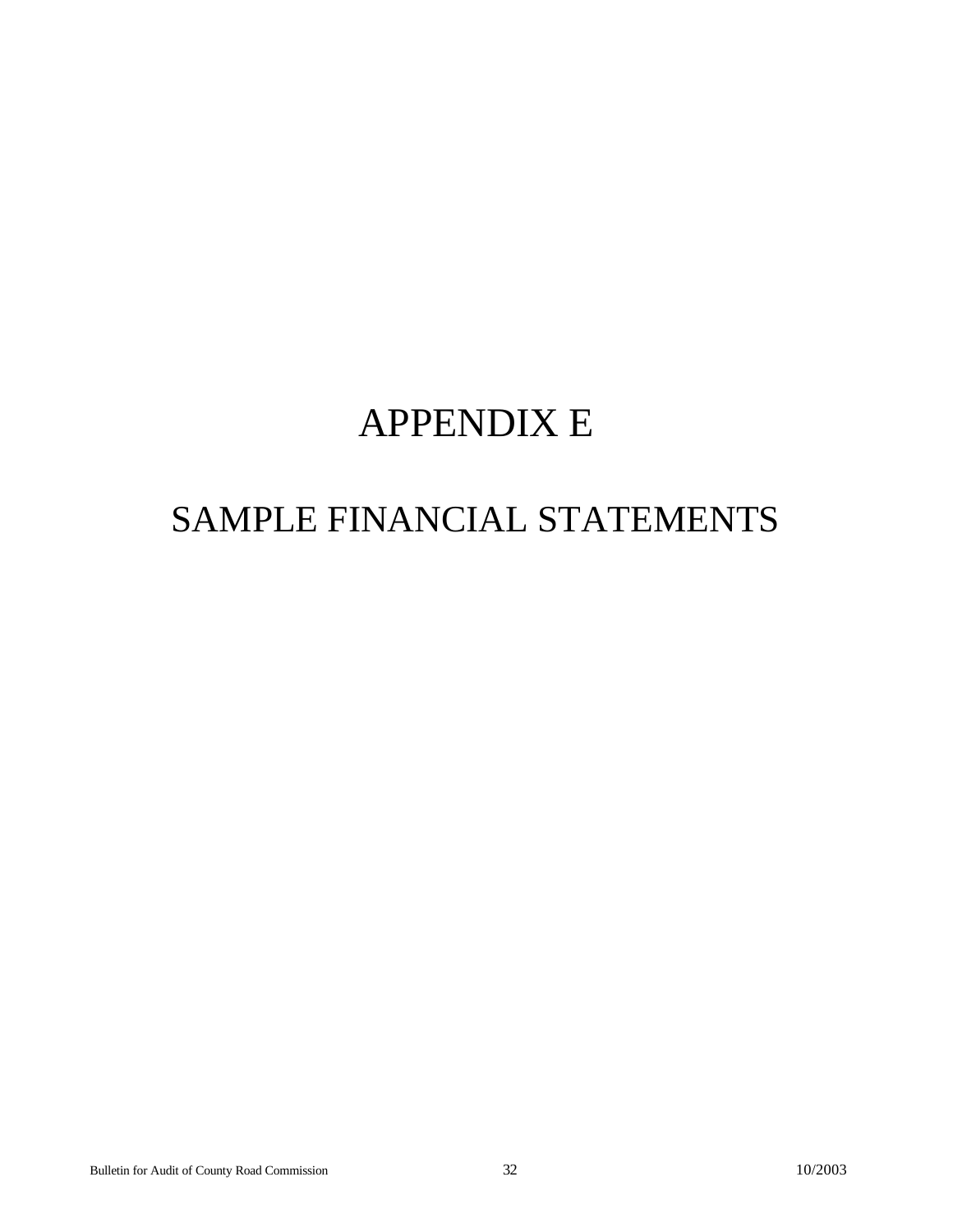## **MANAGEMENT'S DISCUSSION AND ANALYSIS**

<span id="page-32-0"></span>Our discussion and analysis of Sample County Road Commission's financial performance provides an overview of the Road Commission's financial activities for the calendar year ended December 31, 20X1. This annual report consists of a series of financial statements. The Statement of Net Assets and the Statement of Activities provide information about the activities of the Road Commission and present a long-term view of the Road Commission's finances. Fund financial statements tell how these services were financed in the short-term, as well as what remains for future spending. Fund financial statements also report the Road Commission's operations in more detail than the government-wide financial statements.

#### **Overview of the Financial Statements**

This annual report consists of four parts--management's discussion and analysis (this section), the basic financial statements, required supplementary information, and an additional section that presents the operating fund broken down between primary, local and county funds. The basic financial statements include two kinds of statements that present different views of the Road Commission:

- The first two statements are government-wide financial statements that provide both long-term and shortterm information about the Road Commission's overall financial status. These statements report information about the Road Commission as a whole using accounting methods similar to those used by private-sector companies. The statement of net assets includes all of the government's assets and liabilities. All of the current year's revenues and expenses are accounted for in the statement of activities regardless of when cash is received or paid. The two government-wide statements report the Road Commission's net assets and how they have changed. "Net assets" is the difference between the assets and liabilities--this is one way to measure the Road Commission's financial health or position.
- The remaining statements are fund financial statements that focus on individual funds; reporting the operations in more detail than the government-wide statements.

## **Reporting the Commission as a Whole**

#### Government-Wide Statements

The statement of net assets and the statement of activities report information about the Road Commission, as a whole, and about its activities in a way that helps answer the question of whether the Road Commission, as a whole, is better off or worse off as a result of the year's activities. The statement of net assets includes all of the Road Commission's assets and liabilities using the accrual basis of accounting, which is similar to the accounting method used by most private-sector companies. All of the current year's revenues and expenses are accounted for in the statement of activities regardless of when cash is received or paid.

The two statements, mentioned above, report the Road Commission's net assets and how they have changed. The reader can think of the Road Commission's net assets (the difference between assets and liabilities) as one way to measure the Road Commission's financial health or financial position. Over time, increases or decreases in the Road Commission's net assets are one indicator of whether its financial health is improving or deteriorating, respectively. To assess the overall health of the Road Commission, additional nonfinancial factors such as changes in the county's property tax base, the condition of the Road Commission's roads, and changes in the law related to the gas taxes and its distribution need to be considered.

#### Fund Financial Statements

The Road Commission currently has only one fund, the general operations fund. All of the Road Commission's activities are accounted for in this fund. The general operations fund is a governmental fund type. Our analysis of the Road Commission's major fund begins on page \_\_. The fund financial statements begin on page \_\_ and provide detailed information about the major fund.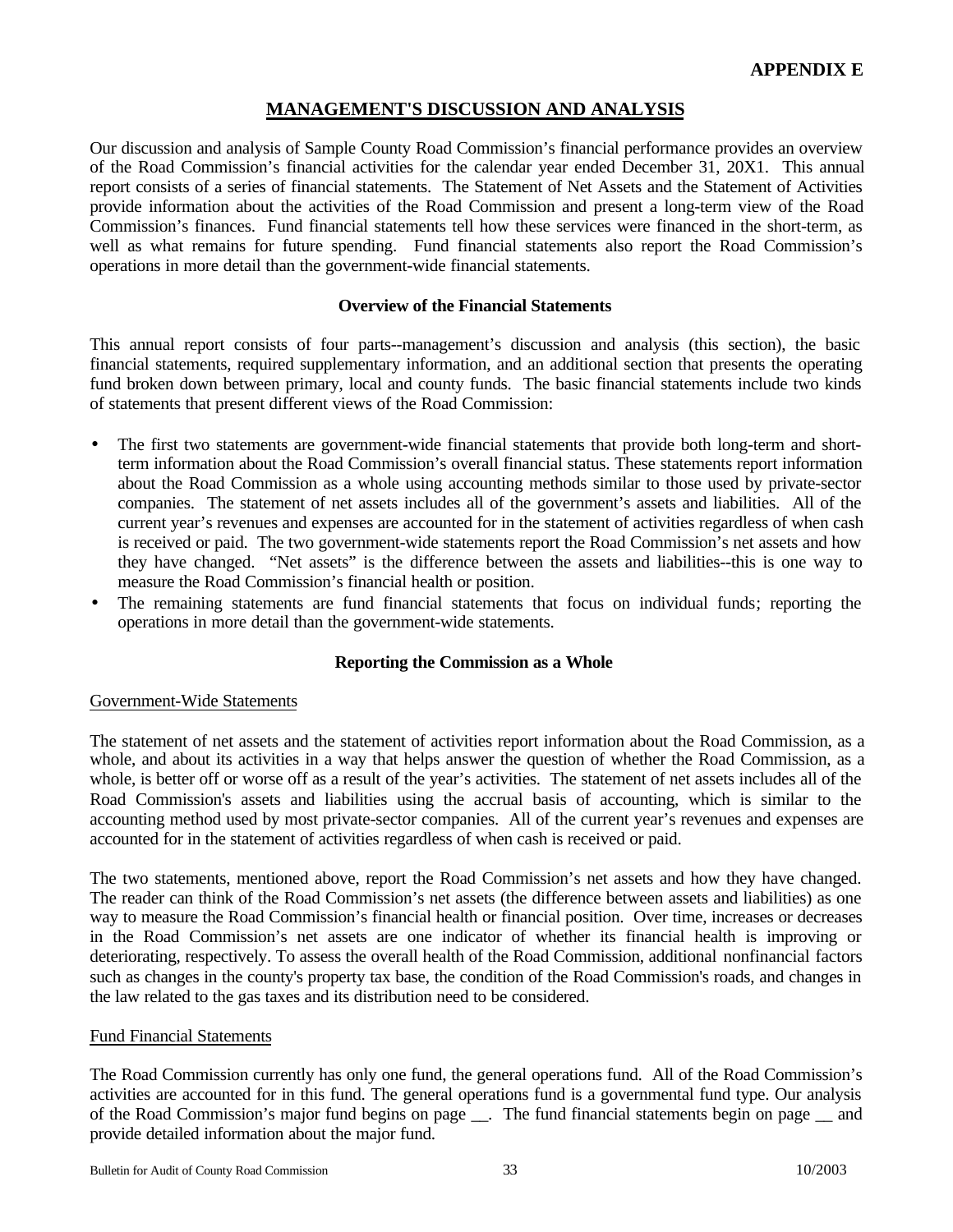## **MANAGEMENT'S DISCUSSION AND ANALYSIS (Continued)**

#### **Reporting the Commission as a Whole (Continued)**

Governmental funds focus on how money flows into and out of this fund and the balances left at year end that are available for spending. This fund is reported using an accounting method called modified accrual accounting, which measures cash and all other financial assets that can readily be converted to cash. The governmental fund statements provide a detailed short-term view of the Road Commission's general governmental operations and the basic service it provides. Governmental fund information helps the reader to determine whether there are more or fewer financial resources that can be spent in the near future to finance the Road Commission's services. We describe the relationship (or differences) between governmental activities (reported in the statement of net assets and the statement of activities) and the governmental fund in a reconciliation following the fund financial statements.

## **Financial Analysis of the Road Commission as a Whole**

The Road Commission's net assets increased approximately 1%, or \$\_\_\_\_\_\_, from \$\_\_\_\_\_\_\_\_\_\_ to \$ below.

#### Net Assets

Restricted net assets are those net assets that have constraints placed on them by either: a) externally imposed by creditors, grantors, contributors, or laws or regulations of other governments; or b) imposed by law through constitutional provisions or enabling legislation. Enabling legislation authorizes the government to assess, levy, charge or otherwise mandate payment of resources and includes a legally enforceable requirement that those resources be used only for the specific purpose stipulated in the legislation. As such all assets (except for assets invested in capital assets, net of related debt) are considered restricted.

The restricted net assets decreased by  $\frac{1}{2}$  during 20X1. The primary reason for the decrease was a decline in federal support for road projects. Declining interest rates and gasoline tax revenue also negatively impacted net assets.

The investment in capital assets, net of related debt increased by \$\_\_\_\_\_\_\_\_\_. The increase in net assets is primarily the result of the reporting infrastructure  $(\$$   $)$  for the year 20X1. The depreciation for the current year's infrastructure will be depreciated in the subsequent year. The Road Commission will retroactively report infrastructure assets (assets acquired after 1980) in a subsequent year as permitted by GASB 34.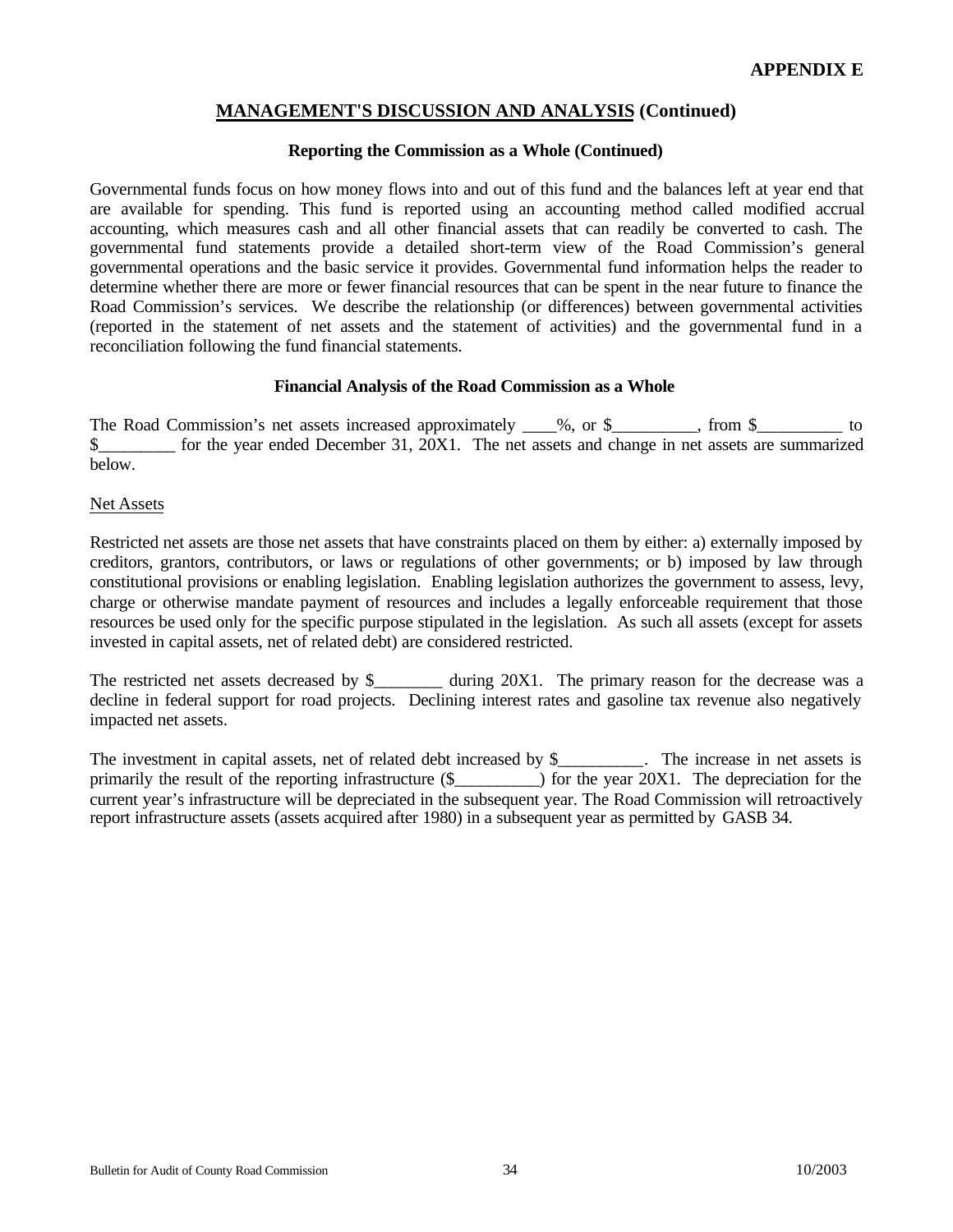## **MANAGEMENT'S DISCUSSION AND ANALYSIS (Continued)**

## **Financial Analysis of the Road Commission as a Whole (Continued)**

Net assets as of year ended December 31, 20X1 follows:

|                                 | 20X1 | <b>20X0</b> | Variance | $\%$ |
|---------------------------------|------|-------------|----------|------|
| <b>Current and Other Assets</b> | \$   | \$          | \$       | $\%$ |
| <b>Capital Assets</b>           |      |             |          | $\%$ |
| <b>Total Assets</b>             |      |             |          | $\%$ |
| Long-Term Debt Outstanding      |      |             |          | $\%$ |
| Other Liabilities               |      |             |          | $\%$ |
| <b>Total Liabilities</b>        |      |             |          | $\%$ |
| Net Assets                      |      |             |          |      |
| Invested in Capital Assets      |      |             |          |      |
| Net of Debt                     |      |             |          | $\%$ |
| Restricted                      |      |             |          | $\%$ |
| <b>Total Net Assets</b>         |      |             |          | $\%$ |

## Changes in Net Assets

Because this is the first year of implementation of Governmental Accounting Standards Board Statement No. 34, which requires this new reporting model, the following table presents only current year data. In future years, when prior year information is available, comparative analysis of Road Commission data will be presented.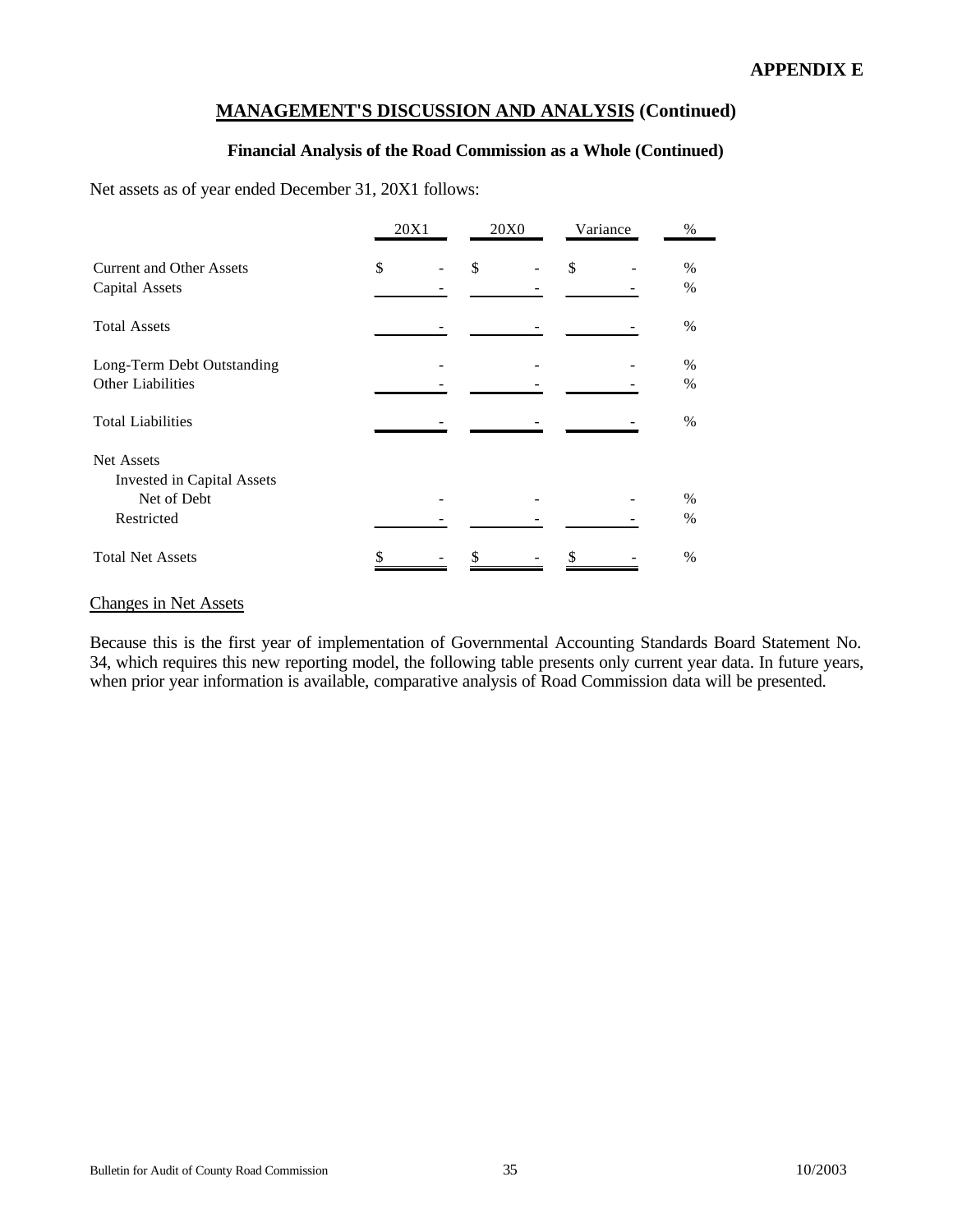## **MANAGEMENT'S DISCUSSION AND ANALYSIS (Continued)**

## **Financial Analysis of the Road Commission as a Whole (Continued)**

A summary of changes in net assets for the year ended December 31, 20X1 follows:

|                                       | Governmental<br>Activities |
|---------------------------------------|----------------------------|
| Program Revenue                       |                            |
| License and Permits                   | \$                         |
| <b>Federal Grants</b>                 |                            |
| <b>State Grants</b>                   |                            |
| <b>Contributions From Local Units</b> |                            |
| <b>Charges for Services</b>           |                            |
| <b>Investment Earnings</b>            |                            |
| Reimbursements                        |                            |
| <b>General Revenue</b>                |                            |
| <b>Taxes</b>                          |                            |
| Gain on Equipment Disposal            |                            |
| <b>Total Revenue</b>                  |                            |
| Expenses                              |                            |
| <b>Public Works</b>                   |                            |
| <b>Interest Expense</b>               |                            |
| <b>Total Expenses</b>                 |                            |
| <b>Excess Before Transfers</b>        |                            |
| Transfers In--Primary Government      |                            |
| Increase in Net Assets                | \$                         |

#### The Road Commission's Fund

The Road Commission's general operations fund is used to control the expenditures of Michigan Transportation Fund monies distributed to the county which are earmarked by law for road and highway purposes.

For the year ended December 31, 20X1, the fund balance of the general operations fund decreased \$\_ as compared to an increase of \$\_\_\_\_\_\_\_\_ in the fund balance for the year ended December 31, 20X0. Total operating revenues were \$ an increase of \$ as compared to last year. This change in revenues resulted primarily from an increase in township contributions of \$\_\_\_\_\_\_\_\_\_, there was also a decrease in federal surface transportation funds due to fewer Federal projects in the amount of  $\frac{1}{2}$ . Total expenditures were \$\_\_\_\_\_\_\_, an increase of \$\_\_\_\_\_\_\_\_ as compared to last year. This change in expenditures is due primarily to an increase in local road heavy maintenance projects of \$ There was also a decrease of  $%$  \_\_\_\_\_\_\_) in local road structures for a bridge project that was completed during 20X0 and a decrease in net capital outlay in the amount of  $\frac{1}{2}$  (from the prior year.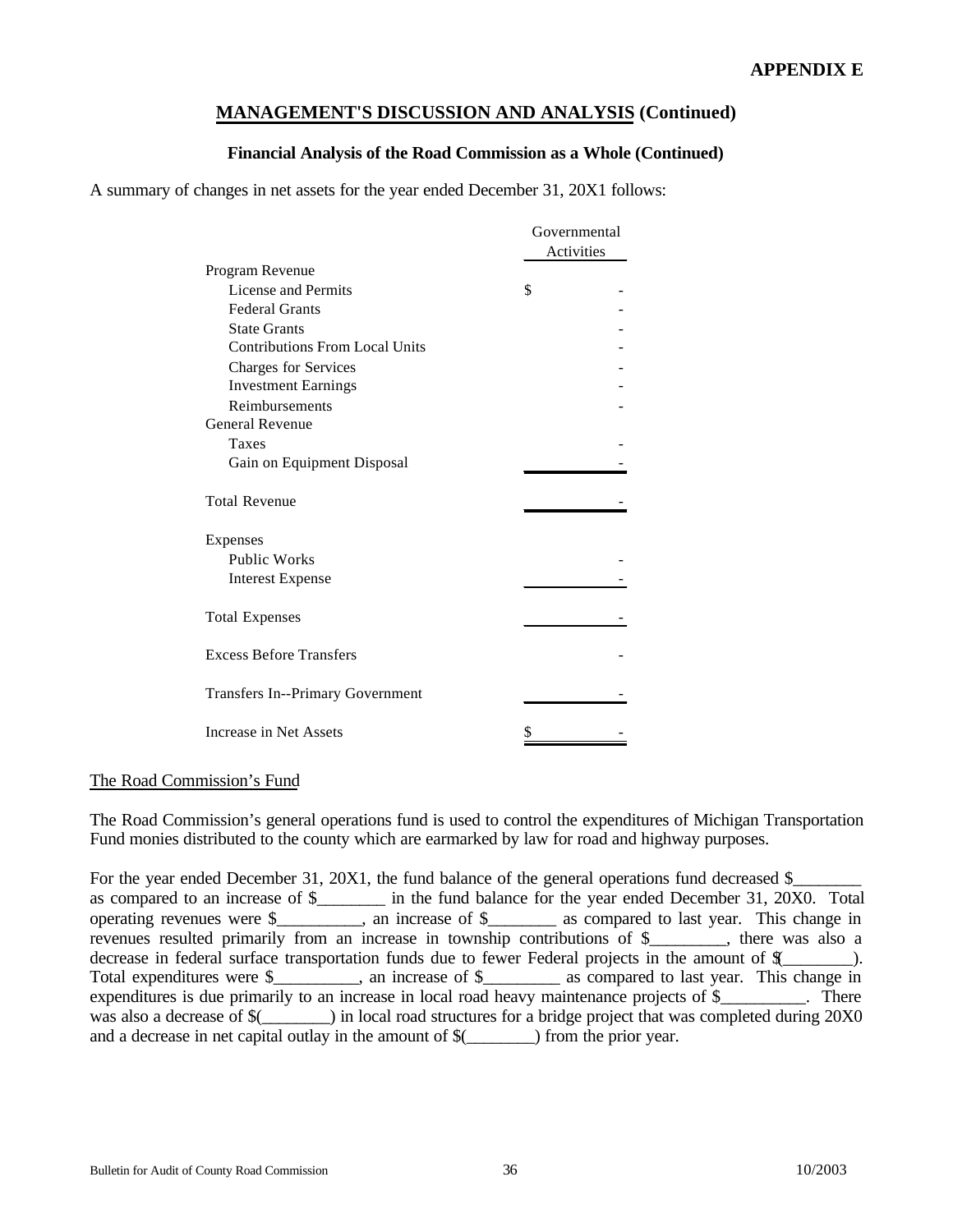# **Financial Analysis of the Road Commission as a Whole (Continued)**

A summary of changes in the Operating Fund is as follows:

|                                                                     | 12/31/20X1<br>Operating<br>Fund | 12/31/20X0<br>Operating<br>Fund | Favorable<br>(Unfavorable)<br>Variance | Variance<br>$\%$ |
|---------------------------------------------------------------------|---------------------------------|---------------------------------|----------------------------------------|------------------|
| Revenues                                                            |                                 |                                 |                                        |                  |
| <b>Taxes</b>                                                        | \$                              | \$                              | \$                                     | $\%$             |
| License and Permits                                                 |                                 |                                 |                                        | $\%$             |
| <b>Federal Grants</b>                                               |                                 |                                 | $(-)$                                  | $\%$             |
| <b>State Grants</b>                                                 |                                 |                                 |                                        | $\%$             |
| <b>Contributions From Local Units</b>                               |                                 |                                 |                                        | $\%$             |
| Charges for Services                                                |                                 |                                 |                                        | $\%$             |
| <b>Interest and Rents</b>                                           |                                 |                                 | $(-)$                                  | $\%$             |
| Other Revenue                                                       |                                 |                                 | $(-)$                                  | $\%$             |
| <b>Total Revenues</b>                                               |                                 |                                 |                                        | %                |
| Expenditures                                                        |                                 |                                 |                                        |                  |
| Public Works                                                        |                                 |                                 | $(-)$                                  | $\%$             |
| Net Capital Outlay                                                  |                                 |                                 |                                        | $\%$             |
| Debt Service                                                        |                                 |                                 | $(-)$                                  | $\%$             |
| <b>Total Expenditures</b>                                           |                                 |                                 | $(-)$                                  | %                |
| <b>Excess of Expenditures Over</b>                                  |                                 |                                 |                                        |                  |
| Revenues                                                            | $(-)$                           | $(-)$                           | $(-)$                                  | $\%$             |
| Other Financing Sources                                             |                                 |                                 |                                        |                  |
| Proceeds From Lease                                                 |                                 |                                 |                                        | $\%$             |
| Transfers In--Primary Government                                    |                                 |                                 | $(-)$                                  | $\frac{0}{0}$    |
| <b>Total Other Financing Sources</b>                                |                                 |                                 | $(-)$                                  | $\frac{0}{0}$    |
| Excess of Revenues and Other Financing<br>Sources Over Expenditures | $(-)$                           |                                 | $(-)$                                  | $\%$             |
| Fund Balance--Beginning                                             |                                 |                                 |                                        | $\%$             |
| Fund Balance--Ending                                                | \$                              |                                 | \$                                     | %                |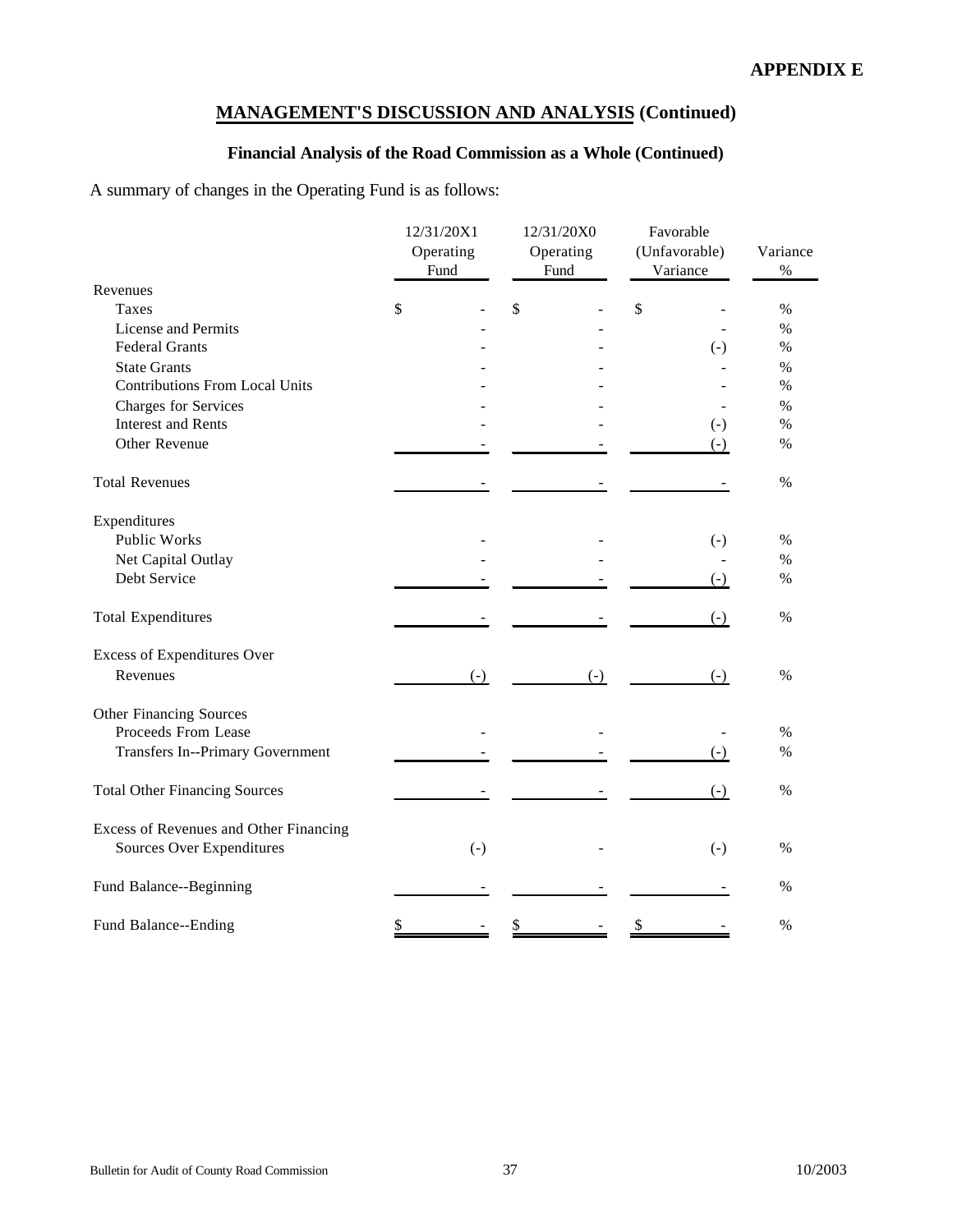#### **Budgetary Highlights**

Prior to the beginning of any year, the Road Commission's budget is compiled based upon certain assumptions and facts available at that time. During the year, the Road Commission board acts to amend its budget to reflect changes in these original assumptions, facts and/or economic conditions that were unknown at the time the original budget was compiled. In addition, by policy, the board reviews and authorizes large expenditures when requested throughout the year.

The final amended revenue budget for  $20X1$  was \$, lower than the original budget primarily due to the Road Commission not receiving certain federal aid projects during the year as originally planned. There was also an increase in township contributions. The actual revenue recognized during 20X1 was greater than the final amended budget by  $\frac{1}{2}$ , there were immaterial unfavorable variances in all revenue line-items. (See Exhibit G for details)

The final amended expenditure budget for 20X1 was \$\_\_\_\_\_\_\_, lower than the original budget primarily due to the Road Commission not receiving a certain federal aid project in the amount of \$\_\_\_\_\_\_\_\_\_\_ during the year as originally planned. There was also an increase in local road heavy maintenance expenditures as a result of an increase in township contributions. The actual expenditures recognized during 20X1 were less than the final amended budget by \$ There were no unfavorable variances in any expenditure line-items.

#### **Capital Asset and Debt Administration**

#### Capital Assets

As of December 31, 20X1, the Road Commission had invested \$\_\_\_\_\_\_\_\_\_\_\_ in capital assets. This amount represents a net increase (including additions and deductions) of \$\_\_\_\_\_\_\_\_\_\_\_ or \_\_\_% as follows:

|                                       | 20X1  | 20X0  | Total<br>Percentage<br>Change<br>20X0/20X1 |
|---------------------------------------|-------|-------|--------------------------------------------|
| Capital Assets Not Being Depreciated  |       |       |                                            |
| Land and Improvements                 | \$    | \$    | %                                          |
| Land/Right-of-Way                     |       |       | N/A                                        |
| <b>Construction in Progress</b>       |       |       | N/A                                        |
| Subtotal                              |       |       | $\%$                                       |
| Capital Assets Being Depreciated      |       |       |                                            |
| <b>Buildings</b>                      |       |       | $\%$                                       |
| Equipment                             |       |       | $\%$                                       |
| Yard and Storage                      |       |       | $\%$                                       |
| Infrastructure                        |       |       | N/A                                        |
| Subtotal                              |       |       | $\%$                                       |
| <b>Total Capital Assets</b>           |       |       | $\%$                                       |
| <b>Total Accumulated Depreciation</b> | $(-)$ | $(-)$ | $\%$                                       |
| <b>Total Net Capital Assets</b>       |       |       | $\%$                                       |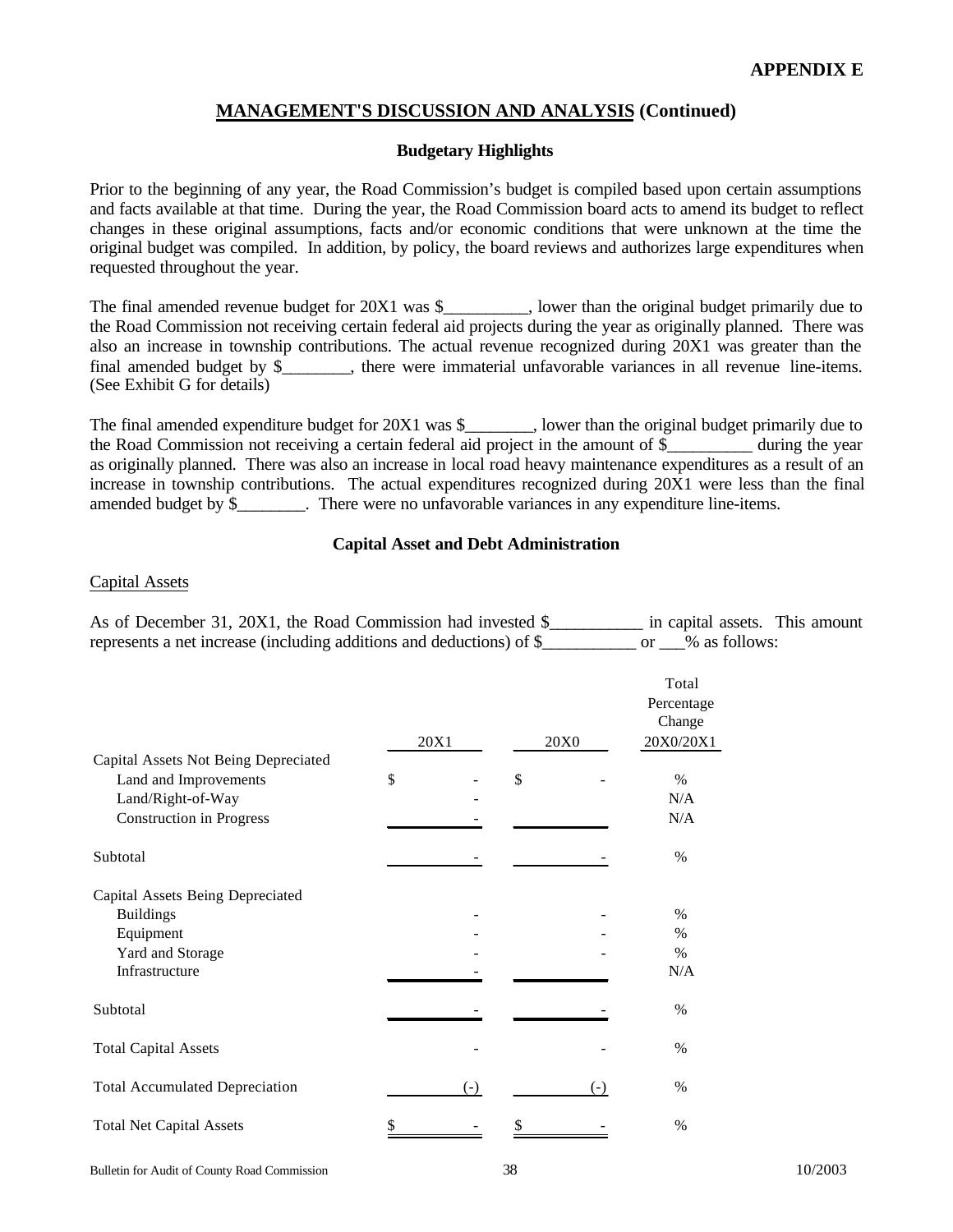#### **Capital Asset and Debt Administration (Continued)**

The Road Commission reported the infrastructure and related assets during the current year in the amount of  $\$\$  and an additional  $\$\$  in construction in progress related to the infrastructure. The infrastructure recorded, during 20X1, will be depreciated in the following year. The infrastructure is financed through federal, state and local contributions. The Road Commission will retroactively report infrastructure assets (assets acquired after 1980) in a subsequent year as permitted by GASB 34.

This year's major capital asset additions included the following:

| Reconstruction of Bridges (by Location)<br>S               |  |
|------------------------------------------------------------|--|
| Various Resurfacing Projects and Related Land/Right-of-Way |  |
| Construction in Progress (Various Resurfacing Projects)    |  |
| Trucks/Equipment                                           |  |
| Yard and Storage                                           |  |
|                                                            |  |
| <b>Total Additions</b>                                     |  |

There was an installment purchase agreement entered into during December 20X1 in the amount of \$\_\_\_\_\_\_\_\_ for two motor graders, the remaining equipment was acquired with Road Commission funds.

During 20X1, the Road Commission traded in and/or disposed of equipment (road, shop, office and engineer) with a purchase amount of  $\frac{1}{2}$ , related depreciation of  $\frac{1}{2}$ , and net book value of  $\frac{1}{2}$ .

Debt

At the year end, the Road Commission had \$\_\_\_\_\_\_\_\_ in bonds and installment purchase agreements versus \$ last year, a decrease of  $\%$  as shown below:

|                                        | 20X1 |                          | <b>20X0</b> |                          | Variance |   | $%$ of<br>Variance |
|----------------------------------------|------|--------------------------|-------------|--------------------------|----------|---|--------------------|
| <b>Bonds Payable</b>                   | \$   | $\overline{\phantom{a}}$ |             | $\overline{\phantom{a}}$ | -\$      | - | $\%$               |
| <b>Installment Purchase Agreements</b> |      | -                        |             | -                        |          |   | $\%$               |
| Total                                  |      |                          |             |                          |          |   | $\%$               |

During 20X1, the only new debt was an installment purchase agreement for two motor graders in the amount of \$ The Road Commission paid off three of the eight installment purchase agreements during 20X1.

Other obligations include accrued vacation pay and sick leave. More detailed information about the Road Commission's long-term liabilities is presented in Note \_\_ to the financial statements.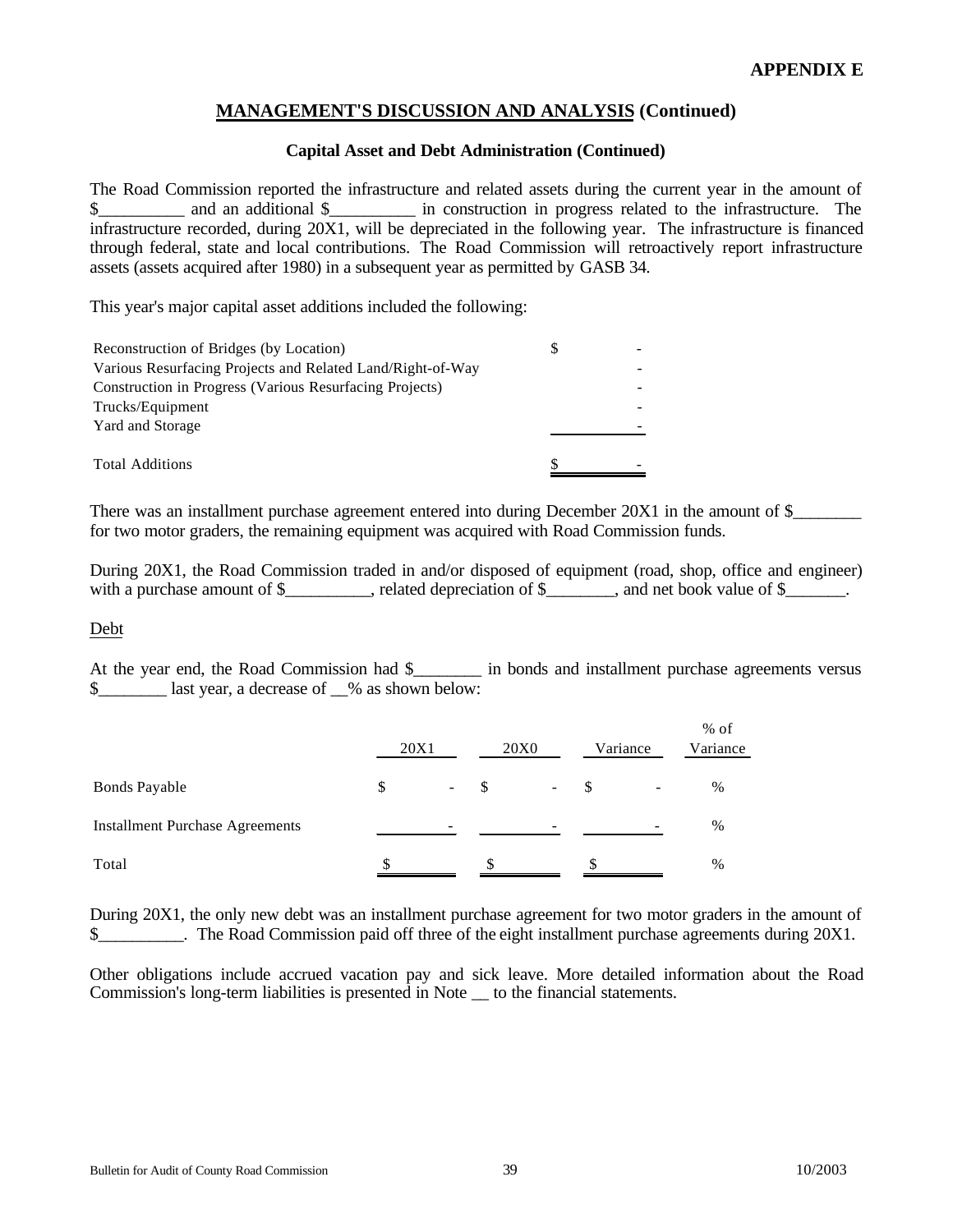#### **Economic Factors and Next Year's Budget**

The board of county road commissioners considered many factors when setting the fiscal year 20X2 budget. One of the factors is the economy. The Road Commission derives approximately  $\%$  of its revenues from the fuel tax collected. Using Michigan Department of Transportation projections, it is estimated that the Road Commission will receive \$\_\_\_\_\_\_\_\_ (\_\_\_%) less Michigan Transportation Fund revenues in 20X2. The Road Commission received approximately  $\%$  of its revenues from township contributions during 20X1, this amount fluctuates with the approved road projects and depends on what and how much the townships can afford to participate. During 20X2, we expect to receive at least \$  $\ldots$  in federal and state aid for road projects, some of which was deferred from 20X1. Some of these projects were released late in the year after the construction season.

The above items were considered when adopting the budget for 20X2. Amounts available for appropriation in the budget are  $\frac{1}{2}$  an increase of  $\frac{1}{2}$  over the 20X1 budget of  $\frac{1}{2}$ .

#### **Contacting the Commission's Financial Management**

This financial report is designed to provide the motoring public, citizens and other interested parties a general overview of the Road Commission's finances and to show the Road Commission's accountability for the money it receives. If you have any questions about this report or need additional financial information, contact the Sample County Road Commission's administrative offices at

Because this is the first year of implementation of Governmental Accounting Standards Board Statement No. 34, which requires this new reporting model, the following table presents only current year data. In future years, when prior year information is available, comparative analysis of Road Commission data will be presented.

A Summary of changes in net assets for the year ended December 31, 20X1 follows: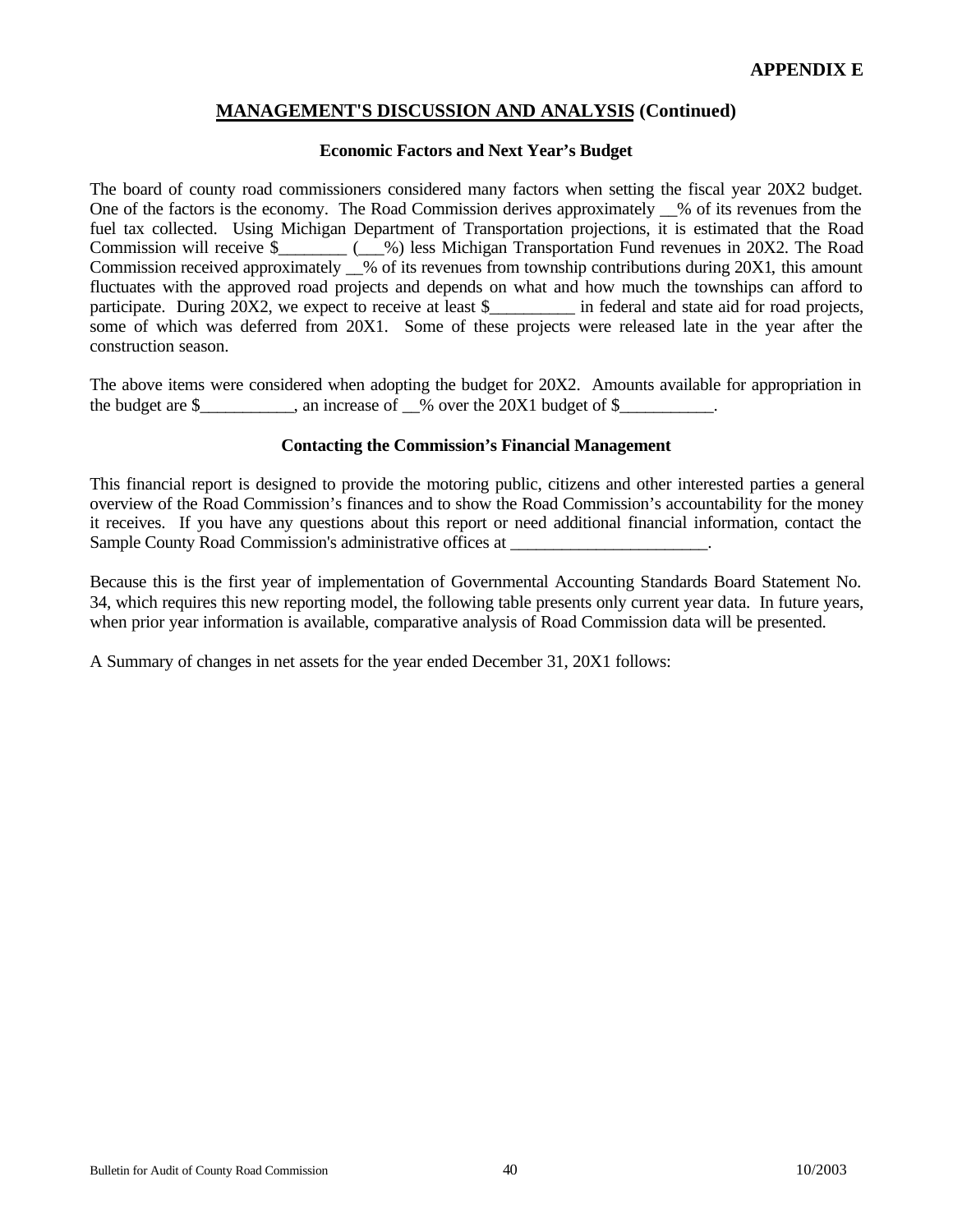#### SAMPLE COUNTY ROAD COMMISSION EXHIBIT A STATEMENT OF NET ASSETS 12/31/20X1

#### **ASSETS**

| Cash                                             | \$ |
|--------------------------------------------------|----|
| Investments                                      |    |
| <b>Accounts Receivable</b>                       |    |
| <b>Taxes</b>                                     |    |
| Michigan Transportation Fund                     |    |
| State Highway--Other                             |    |
| Due From Primary Government                      |    |
| Due on County Road Agreements                    |    |
| <b>Sundry Accounts</b>                           |    |
| Inventories                                      |    |
| Road Materials                                   |    |
| <b>Equipment Parts and Materials</b>             |    |
| Prepaid Expenses                                 |    |
| Deferred Expenses                                |    |
| Capital Assets (Net of Accumulated Depreciation) |    |
|                                                  |    |

# Total Assets and the set of the set of the set of the set of the set of the set of the set of the set of the set of the set of the set of the set of the set of the set of the set of the set of the set of the set of the set

# **LIABILITIES**

| <b>Current Liabilities</b>                                       |  |
|------------------------------------------------------------------|--|
| <b>Accounts Payable</b>                                          |  |
| Due to State of Michigan                                         |  |
| <b>Accrued Liabilities</b>                                       |  |
| Performance Bonds Payable                                        |  |
| Due to Townships                                                 |  |
| <b>Interest Payable</b>                                          |  |
| Noncurrent Liabilities                                           |  |
| Bonds Payable--Due Within One Year                               |  |
| Installment Purchase Agreements Payable--Due Within One Year     |  |
| Bonds Payable--Due After One Year                                |  |
| Installment Purchase Agreements Payable--Due After One Year      |  |
| Vested Employee Benefits Payable--Due After One Year             |  |
|                                                                  |  |
| <b>Total Liabilities</b>                                         |  |
|                                                                  |  |
| <b>NET ASSETS</b>                                                |  |
|                                                                  |  |
| <b>Investment in Capital Fixed Assets</b><br>Net of Related Debt |  |
|                                                                  |  |
| <b>Restricted for County Road</b>                                |  |
| <b>Total Net Assets</b>                                          |  |
|                                                                  |  |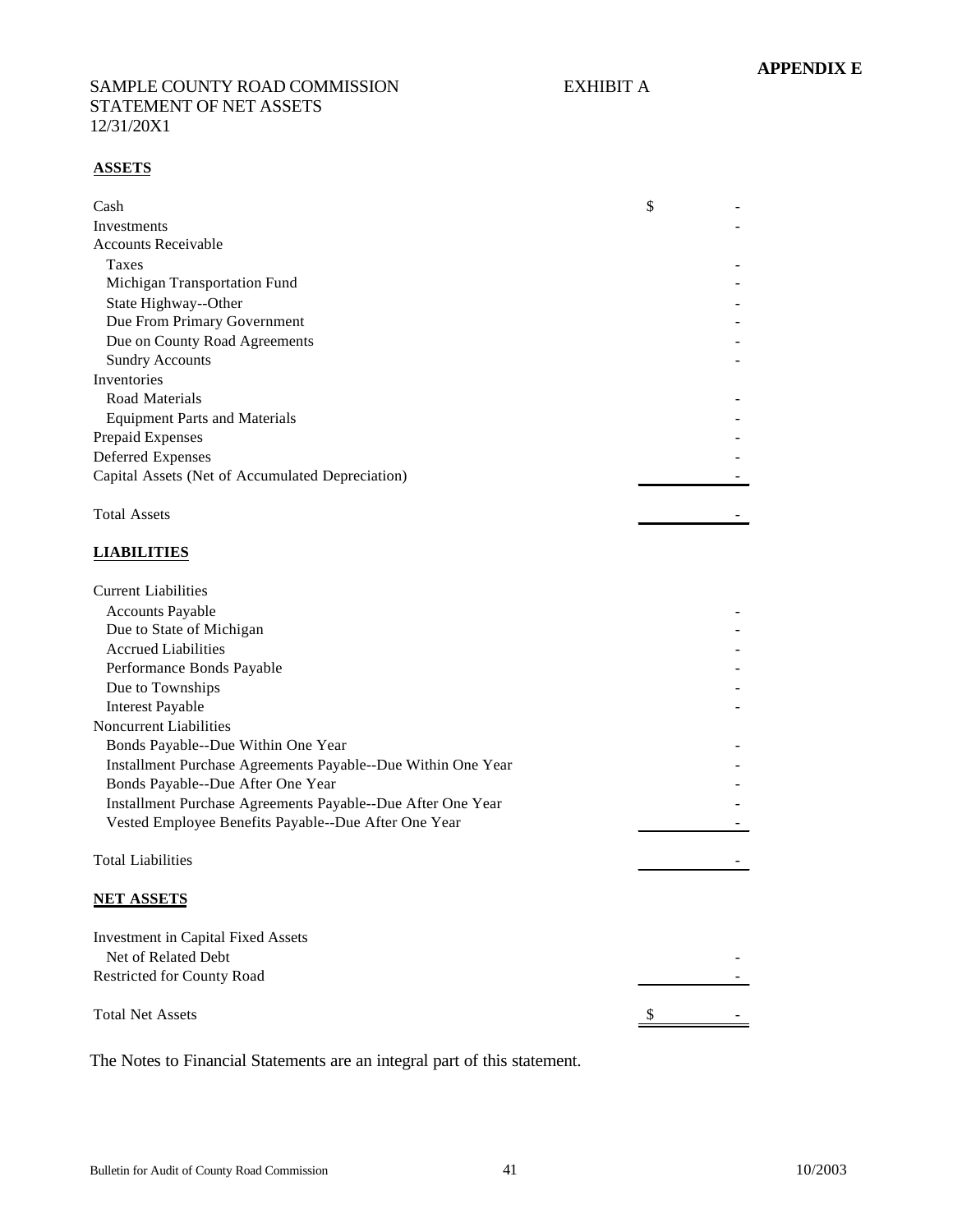SAMPLE COUNTY ROAD COMMISSION EXHIBIT B STATEMENT OF ACTIVITIES For the Year Ended December 31, 20X1

| Program Expenses                               |    |
|------------------------------------------------|----|
| Primary Road Maintenance                       | \$ |
| <b>Local Road Maintenance</b>                  |    |
| Net Equipment Expense                          |    |
| Net Administrative Expense                     |    |
| <b>Compensated Absences</b>                    |    |
| <b>Infrastructure Depreciation</b>             |    |
| <b>Interest Expense</b>                        |    |
| <b>Total Program Expenses</b>                  |    |
| Program Revenues                               |    |
| <b>License and Permits</b>                     |    |
| Federal Aid                                    |    |
| <b>State Aid</b>                               |    |
| <b>Contributions From Local Units</b>          |    |
| <b>Charges for Services</b>                    |    |
| <b>Investment Earnings</b>                     |    |
| Reimbursements                                 |    |
|                                                |    |
|                                                |    |
| <b>Total Program Revenues</b>                  |    |
|                                                |    |
| Net Program Revenues                           |    |
| <b>General Revenue</b>                         |    |
| Taxes                                          |    |
|                                                |    |
| Gain on Equipment Disposal                     |    |
| <b>Transfers In--Primary Government</b>        |    |
| <b>Total General Revenues and Transfers In</b> |    |
|                                                |    |
|                                                |    |
| Change in Net Assets                           |    |
| Net Assets                                     |    |
| Beginning of Year                              |    |
|                                                |    |
| End of Year                                    |    |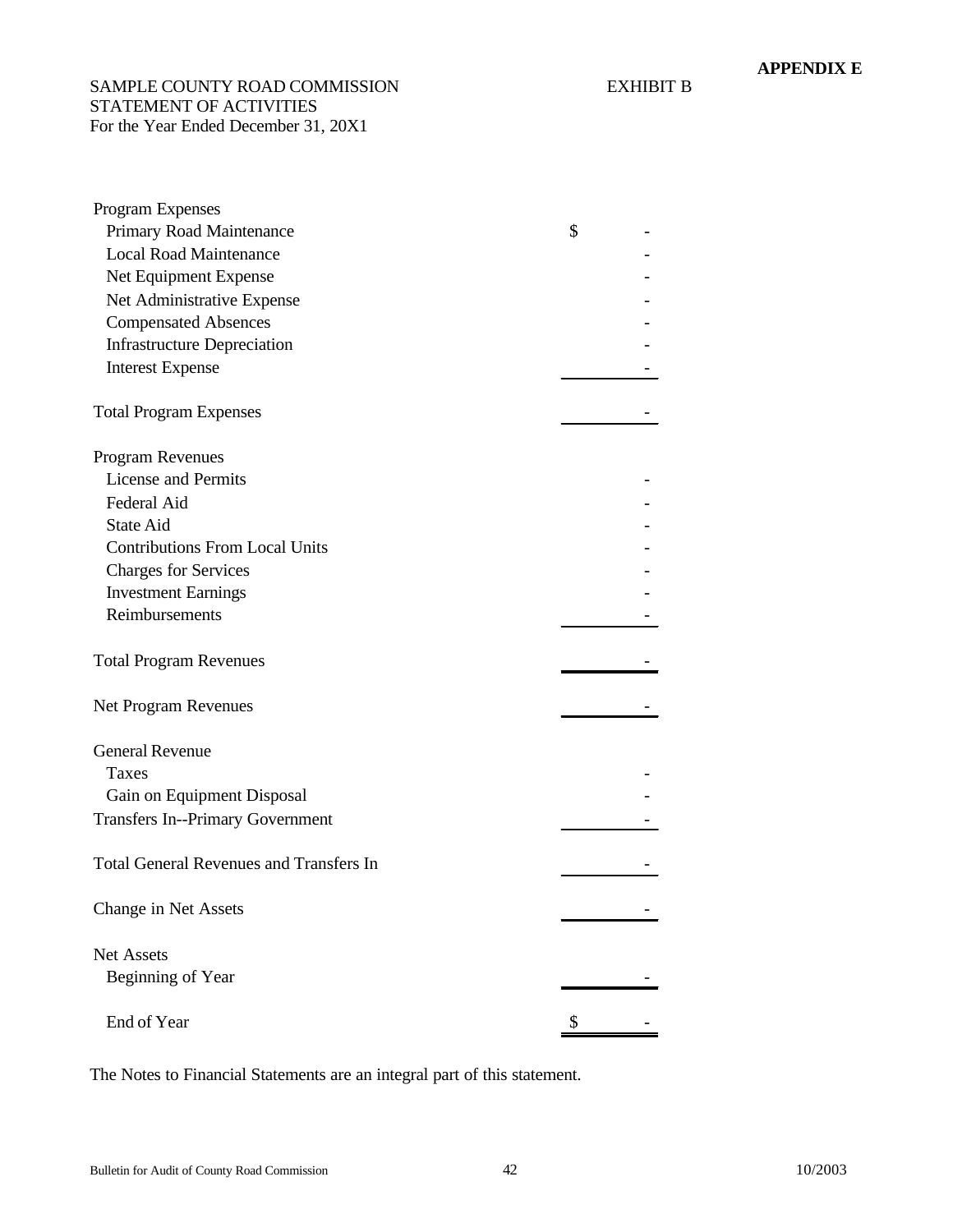#### SAMPLE COUNTY ROAD COMMISSIONS EXHIBIT C BALANCE SHEET December 31, 20X1

#### **GOVERNMENTAL FUND TYPE**

|                                      | General               |  |
|--------------------------------------|-----------------------|--|
| <b>ASSETS</b>                        | <b>Operating Fund</b> |  |
|                                      |                       |  |
| Cash                                 | \$                    |  |
| Investments                          |                       |  |
| Taxes Receivable                     |                       |  |
| <b>Accounts Receivable</b>           |                       |  |
| Michigan Transportation Fund         |                       |  |
| State Highway--Other                 |                       |  |
| Due From Primary Government          |                       |  |
| Due on County Road Agreements        |                       |  |
| <b>Sundry Accounts</b>               |                       |  |
| Inventories                          |                       |  |
| Road Materials                       |                       |  |
| <b>Equipment Parts and Materials</b> |                       |  |
| Prepaid Expense                      |                       |  |
| Deferred Expense                     |                       |  |
| <b>Total Assets</b>                  |                       |  |
| <b>LIABILITIES AND FUND EQUITY</b>   |                       |  |
| Liabilities                          |                       |  |
| <b>Accounts Payable</b>              |                       |  |
| Due to State of Michigan             |                       |  |
| <b>Accrued Liabilities</b>           |                       |  |
| Due to Townships                     |                       |  |
| Performance Bonds Payable            |                       |  |
| Deferred Revenue--Property Taxes     |                       |  |
|                                      |                       |  |
| <b>Total Liabilities</b>             |                       |  |
|                                      |                       |  |
| <b>Fund Equities</b>                 |                       |  |
| Fund Balance                         |                       |  |
| Unreserved and Undesignated          |                       |  |
| <b>Total Fund Equities</b>           |                       |  |
| Total Liabilities and Fund Equities  | \$                    |  |
|                                      |                       |  |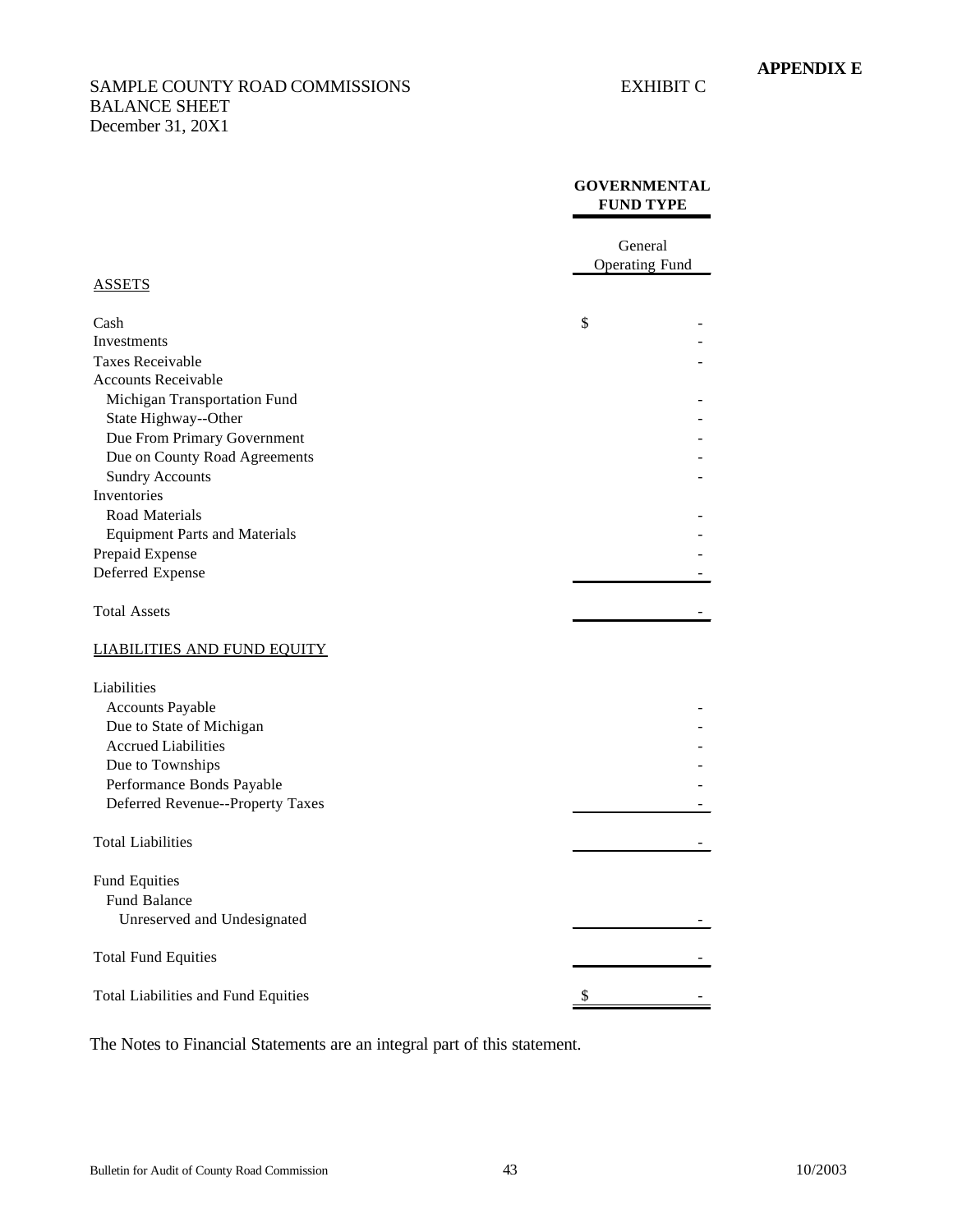# SAMPLE COUNTY ROAD COMMISSION EXHIBIT D RECONCILIATION OF THE BALANCE SHEET FUND BALANCE TO THE STATEMENT OF NET ASSETS For the Year Ended December 31, 20X1

| <b>Total Governmental Fund Balance</b>                                                                                                                                    | \$ |
|---------------------------------------------------------------------------------------------------------------------------------------------------------------------------|----|
| Amounts reported for governmental activities in the Statement of Net<br>Assets are different because:                                                                     |    |
| Capital assets used in governmental activities are not financial<br>resources and therefore are not reported in the funds.                                                |    |
| Other long-term assets are not available to pay for current period<br>expenditures and therefore are not reported in the funds.                                           |    |
| The 20X1 tax levy is not considered "available" in governmental funds,<br>but is considered earned and is recognized as revenue in the<br><b>Statement of Activities.</b> |    |
| Net Assets of Governmental Activities                                                                                                                                     |    |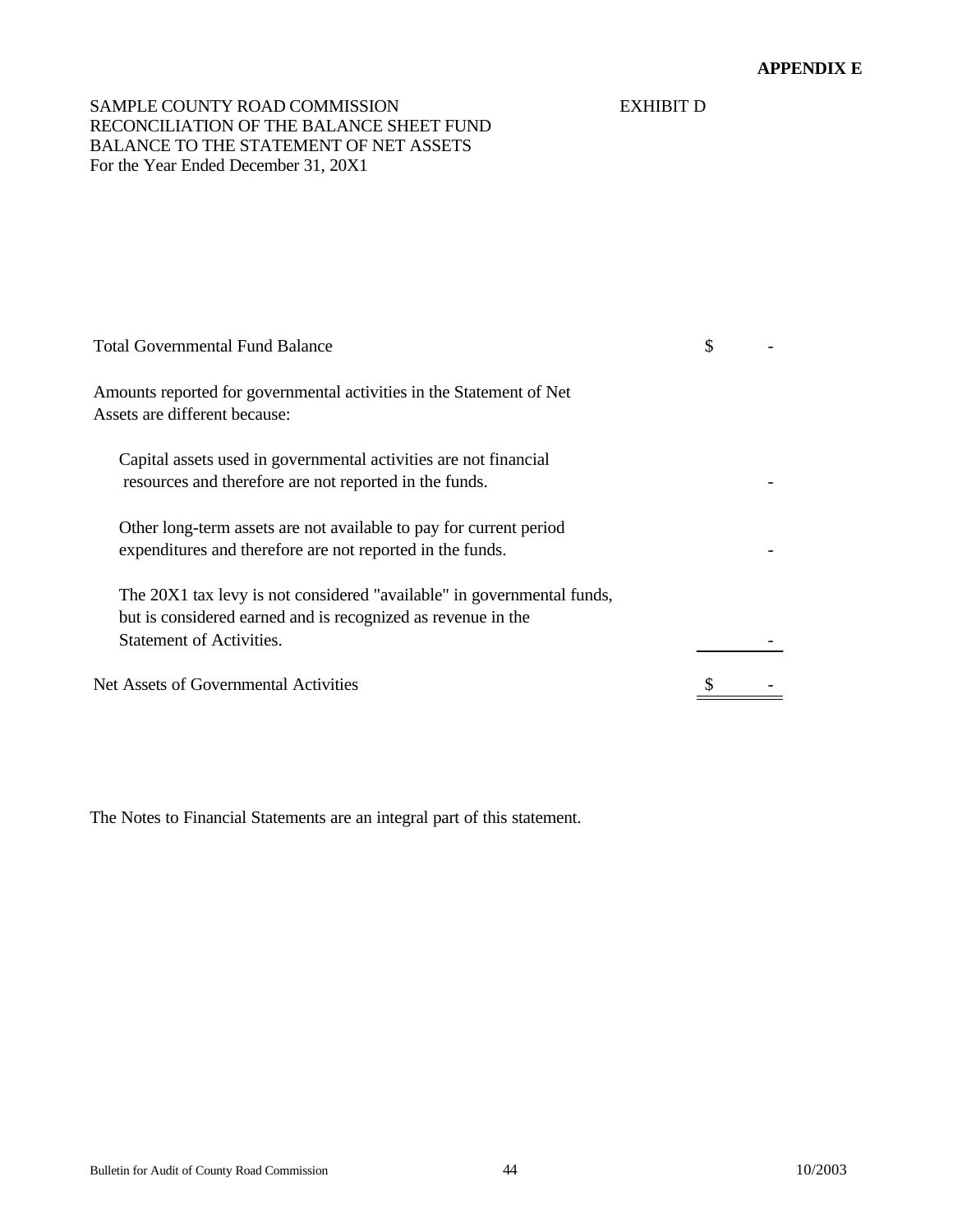# SAMPLE COUNTY ROAD COMMISSION EXHIBIT E STATEMENT OF REVENUES, EXPENDITURES AND CHANGES IN FUND BALANCE For the Year Ended December 31, 20X1

|                                                                     | General   |
|---------------------------------------------------------------------|-----------|
|                                                                     | Operating |
|                                                                     | Fund      |
| Revenues                                                            |           |
| <b>Taxes</b>                                                        | \$        |
| License and Permits                                                 |           |
| Federal Aid                                                         |           |
| State Aid                                                           |           |
| <b>Contributions From Local Units</b>                               |           |
| <b>Charges for Services</b>                                         |           |
| <b>Interest and Rents</b>                                           |           |
| <b>Other Revenue</b>                                                |           |
| <b>Total Revenues</b>                                               |           |
| Expenditures                                                        |           |
| <b>Public Works</b>                                                 |           |
| Net Capital Outlay                                                  |           |
| Debt Service                                                        |           |
| <b>Total Expenditures</b>                                           |           |
| Excess of Revenues Over (Under) Expenditures                        |           |
| <b>Other Financing Sources</b>                                      |           |
| Proceeds From Lease Purchase Agreements                             |           |
| <b>Transfers In--Primary Government</b>                             |           |
| <b>Total Other Financing Sources</b>                                |           |
| Excess of Revenues and Other Financing Sources<br>Over Expenditures |           |
| Fund Balance--January 1, 20X1                                       |           |
| Fund Balance--December 31, 20X1                                     | \$        |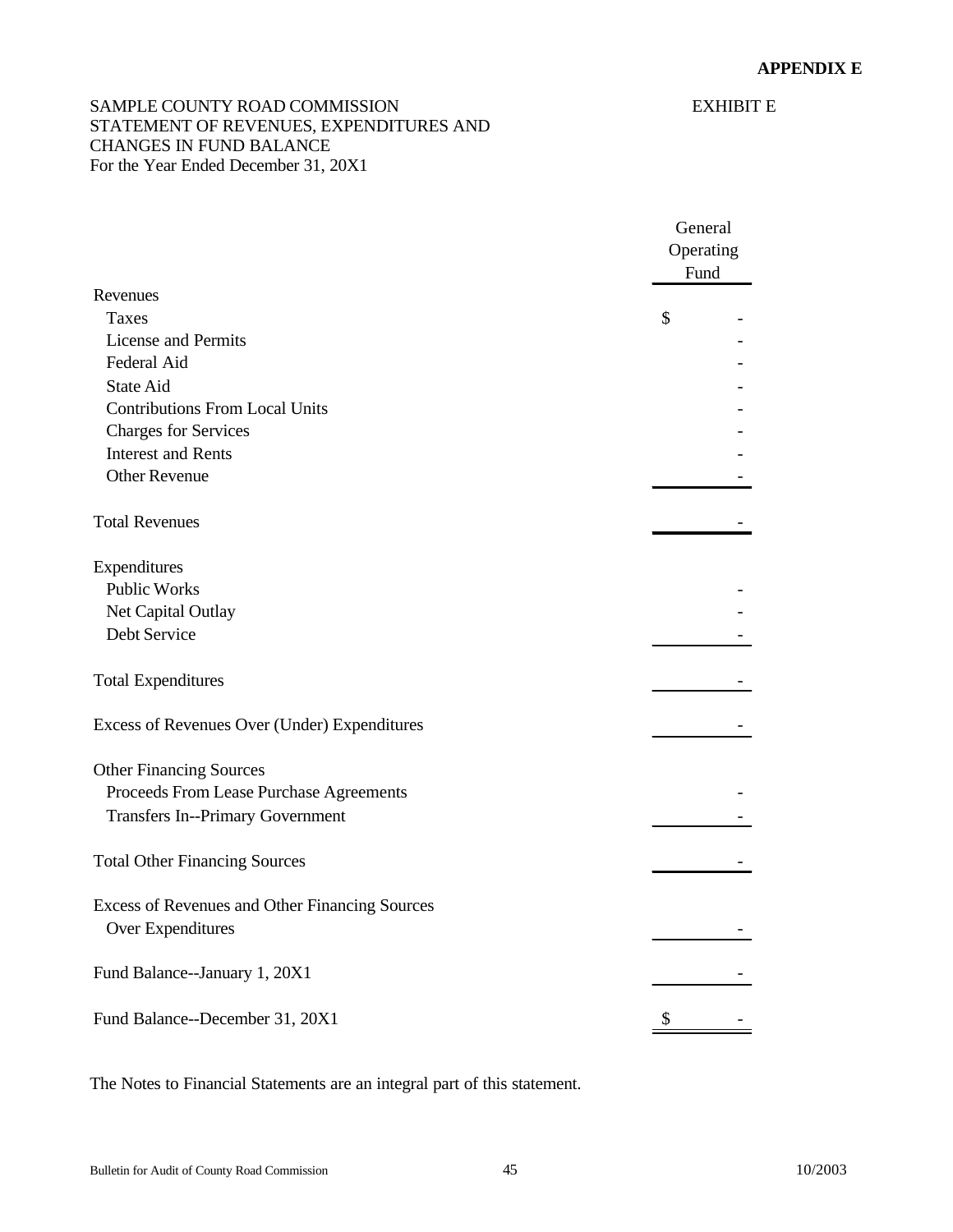# SAMPLE COUNTY ROAD COMMISSION EXHIBIT F RECONCILIATION OF THE STATEMENT OF REVENUES, EXPENDITURES AND CHANGES IN FUND BALANCE OF GOVERNMENTAL FUNDS TO THE STATEMENT OF ACTIVITIES For the Year Ended December 31, 20X1

| Amounts reported for governmental activities in the statements are different because:                                                                                                                                                                                                                                                                              |  |
|--------------------------------------------------------------------------------------------------------------------------------------------------------------------------------------------------------------------------------------------------------------------------------------------------------------------------------------------------------------------|--|
| Governmental funds report capital outlays as expenditures. However, in the<br>Statement of Activities, the cost of those assets is allocated over their estimated<br>useful lives as depreciation expense. This is the amount by which capital<br>outlays exceeded depreciation in the current period.                                                             |  |
| Equipment retirement is recorded as an expenditure credit in governmental<br>funds, but not recorded as an expense in the Statement of Activities.<br>(\$XX,XXX,XXX.XX+\$X,XXX,XXX.XX-\$X,XXX,XXX.XX-\$XX,XXX.XX.                                                                                                                                                  |  |
| Lease proceeds provide current financial resources to governmental funds, but<br>entering into lease agreements increases long-term liabilities in the Statement<br>of Net Assets. Repayment of notes/leases payable is an expenditure in<br>governmental funds, but reduces the long-term liabilities in the Statement of<br>Net Assets. (\$XXX,XXX.XX-\$XXX,XXX) |  |
| Net increase in revenue between the 20X1 tax levy (\$X,XXX,XXX,XX) and the<br>20X0 tax levy collected during 20X1 (\$X,XXX,XXX.XX)                                                                                                                                                                                                                                 |  |
| Some expenses reported in the Statement of Activities do not require the use of<br>current financial resources and therefore are not reported as expenditures in<br>governmental funds. (Increase in compensated absenses and decrease in<br>interest expense)                                                                                                     |  |
| Change in Net Assets of Governmental Activities                                                                                                                                                                                                                                                                                                                    |  |

Net Change in Fund Balance--Total Govenmental Funds \$ 5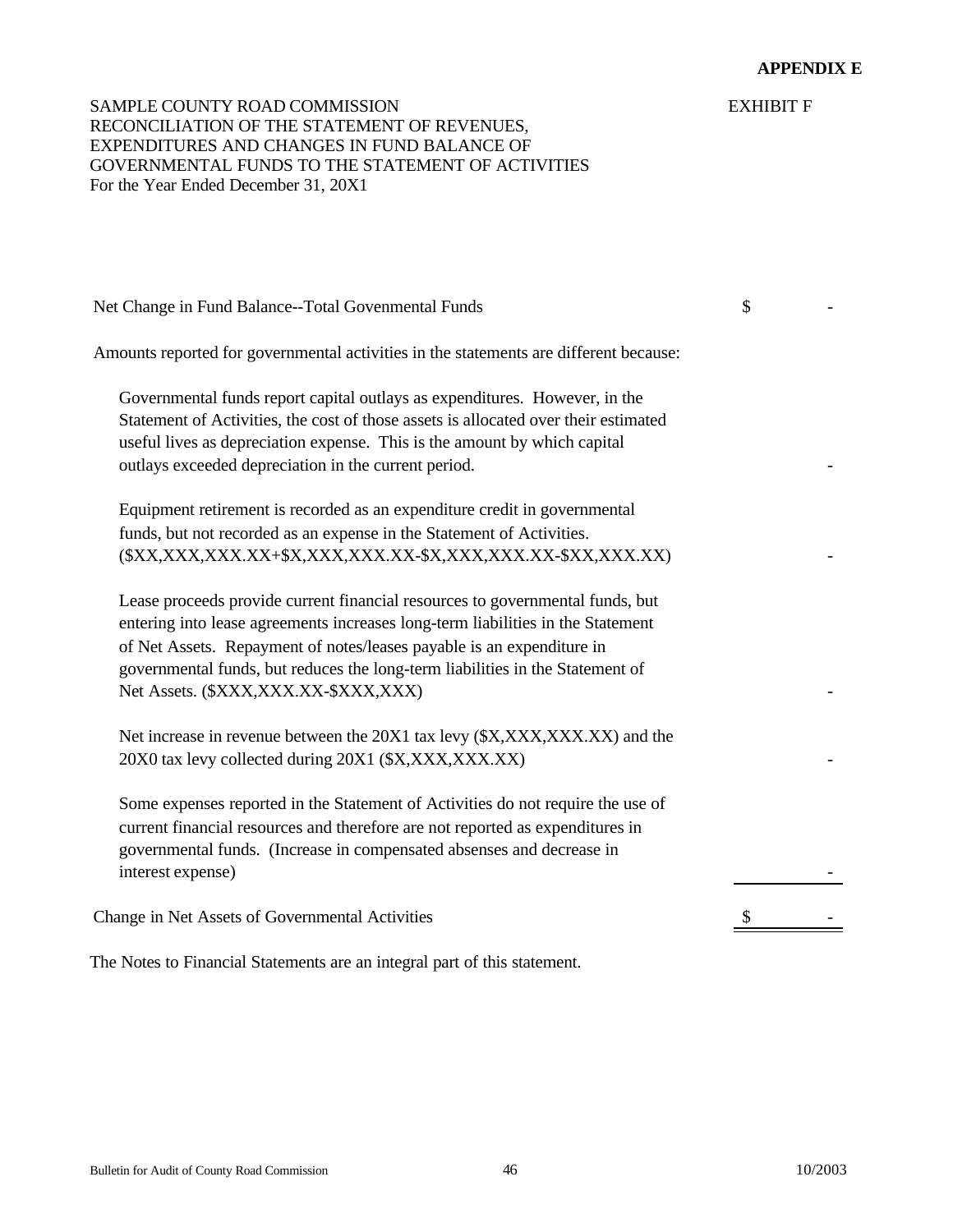## <span id="page-46-0"></span>NOTES TO FINANCIAL STATEMENTS

The following sample notes are not intended to be all-inclusive. The Road Commission and CPA should review GASB and AICPA publications to determine if additional disclosures are necessary.

#### **NOTE 1--SUMMARY OF SIGNIFICANT ACCOUNTING POLICIES**

The accounting policies of the Sample County Road Commission conform to accounting principles generally accepted in the United States of America (GAAP) as applicable to governmental units. The following is a summary of the significant accounting policies used by the Sample County Road Commission.

Effective January 1, 2001, the Road Commission implemented the provisions of GASB Statement No. 34 (GASB 34), *Basic Financial Statements-and Management's Discussion and Analysis-for State and Local Governments.* Certain significant changes in the statements include the following:

- $\Box$  A Management Discussion and Analysis (MD&A) section providing an analysis of the Road Commission's overall financial position and results of operations has been included in the financial statements.
- $\Box$  Financial statements prepared using full accrual accounting for all of the Road Commission's activities, including infrastructure (roads, bridges, etc.).
- $\Box$  A change in the fund financial statements to focus on major funds.

These and other changes are reflected in the accompanying financial statements (including the notes to the financial statements).

#### **A. Reporting Entity**

The Sample County Road Commission, which is established pursuant to the County Road Law [\(MCL 224.1\), i](http://www.michiganlegislature.org/mileg.asp?page=getObject&objName=mcl-224-1)s governed by a three member Board of County Road Commissioners appointed by the County Board of Commissioners. The Road Commission may not issue debt without the County's approval and property tax levies are subject to County Board of Commissioners' approval.

The criteria established by the Governmental Accounting Standards Board (GASB) Statement No. 14, "The Financial Reporting Entity," for determining the reporting entity includes oversight responsibility, fiscal dependency and whether the financial statements would be misleading if the component unit data were not included. Based on the above criteria, these financial statements present the Sample County Road Commission, a discretely presented component unit of Sample County.

The Road Commission Operating Fund is used to control the expenditures of Michigan Transportation Fund moneys distributed to the County, which are earmarked by law for street and highway purposes. The Board of County Road Commissioners is responsible for the administration of the Road Commission Operating Fund.

#### **B. Government-Wide and Fund Financial Statements**

The government-wide financial statements (i.e., the Statement of Net Assets and the Statement of Changes in Net Assets) report information on all of the activities of the Sample County Road Commission. There is only one fund reported in the government-wide financial statements.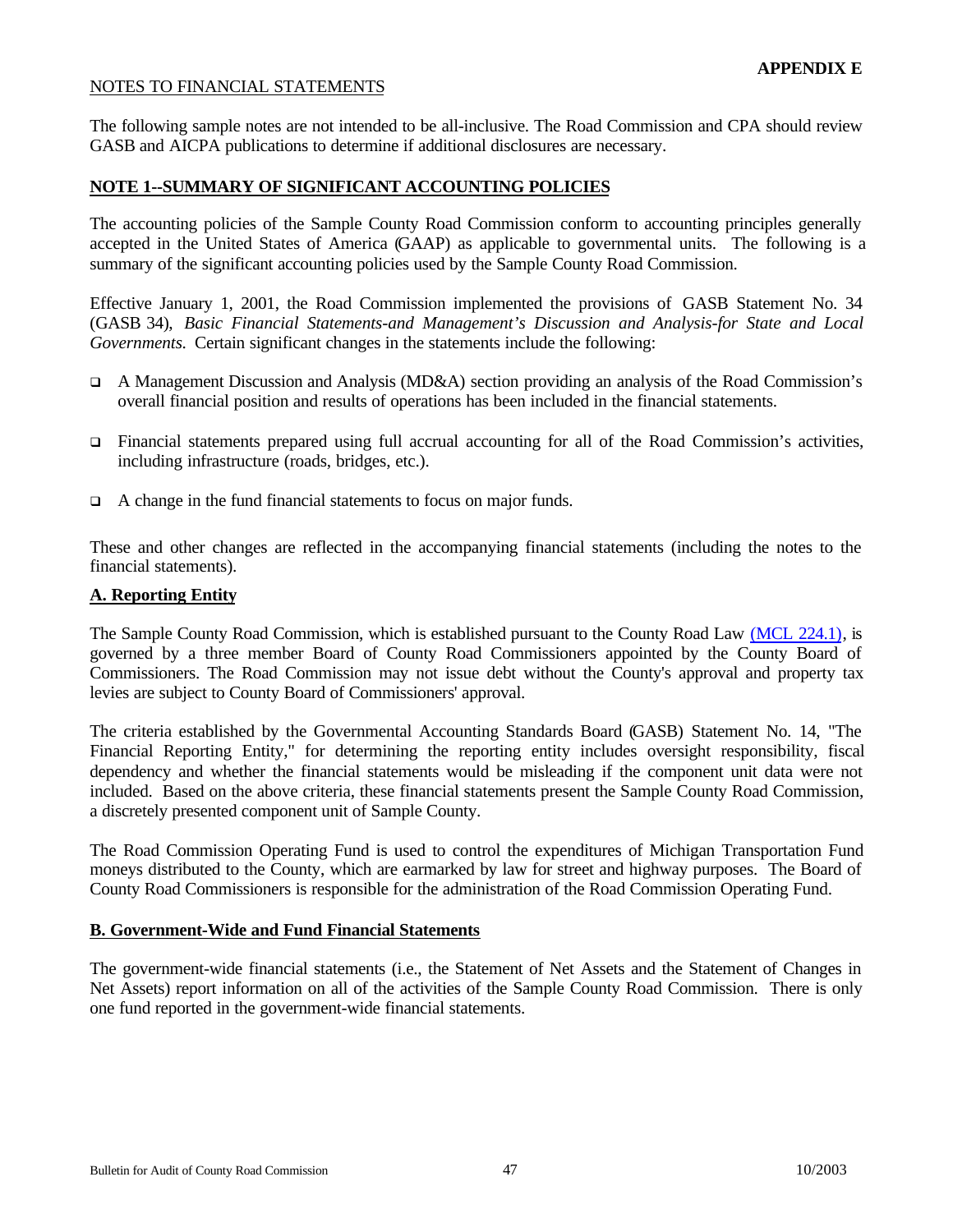The Statement of Net Assets presents the Road Commission's assets and liabilities with the difference being reported as either invested in capital assets, net of related debt, or restricted net assets.

The Statement of Activities demonstrates the degree to which the direct expenses of a given function or segment are offset by program revenues. Direct expense are those that are clearly identifiable with a specific function or segment. Program revenues include: (1) charges to customers or applicants who purchase, use, or directly benefit from goods, services, or privileges provided by a given function or segment; and (2) grants and contributions that are restricted to meeting the operational or capital requirements of a particular function or segment. Taxes and other items not properly included among program revenues are reported instead as general revenue.

Separate financial statements are provided for the Operating Fund (governmental fund). The Operating Fund is an independent fiscal and accounting entity with a self-balancing set of accounts. Fund accounting segregates funds according to their intended purpose and is used to aid management in demonstrating compliance with finance-related legal and contractual provisions. Major individual governmental funds are reported as separate columns in the fund financial statements.

#### **C. Measurement Focus, Basis of Accounting and Financial Statement Presentation**

The government-wide financial statements are reported using the economic resources measurement focus and the accrual basis of accounting, as are the proprietary fund and fiduciary fund financial statements. Revenue is recorded when earned and expenses are recorded when a liability is incurred, regardless of the timing of related cash flows. Property taxes are recognized as revenue in the year for which they are levied. Grants and similar items are recognized as revenue as soon as all eligibility requirements imposed by the provider have been met.

Governmental fund financial statements are reported using the current financial resources measurement focus and the modified accrual basis of accounting. Revenue is recognized as soon as it is both measurable and available. Revenue is considered to be available if it is collected within the current period or soon enough thereafter to pay liabilities of the current period. For this purpose, the government considers revenues to be available if they are collected within 60 days of the end of the current fiscal period. Expenditures generally are recorded when a liability is incurred, as under accrual accounting. However, debt service expenditures, as well as expenditures related to compensated absences and claims and judgments, are recorded only when payment is due.

Michigan transportation funds, grants, permits, township contributions and interest associated with the current fiscal period are all considered to be susceptible to accrual and have been recognized as revenue of the current fiscal period. All other revenue items are considered to be available only when cash is received by the government.

#### **D. Assets, Liabilities, and Net Assets or Equity**

#### Cash, Cash Equivalents and Investments

Cash and cash equivalents are considered to be cash on hand, demand deposits and short-term investments with a maturity of three months or less when acquired. Investments are stated at fair value.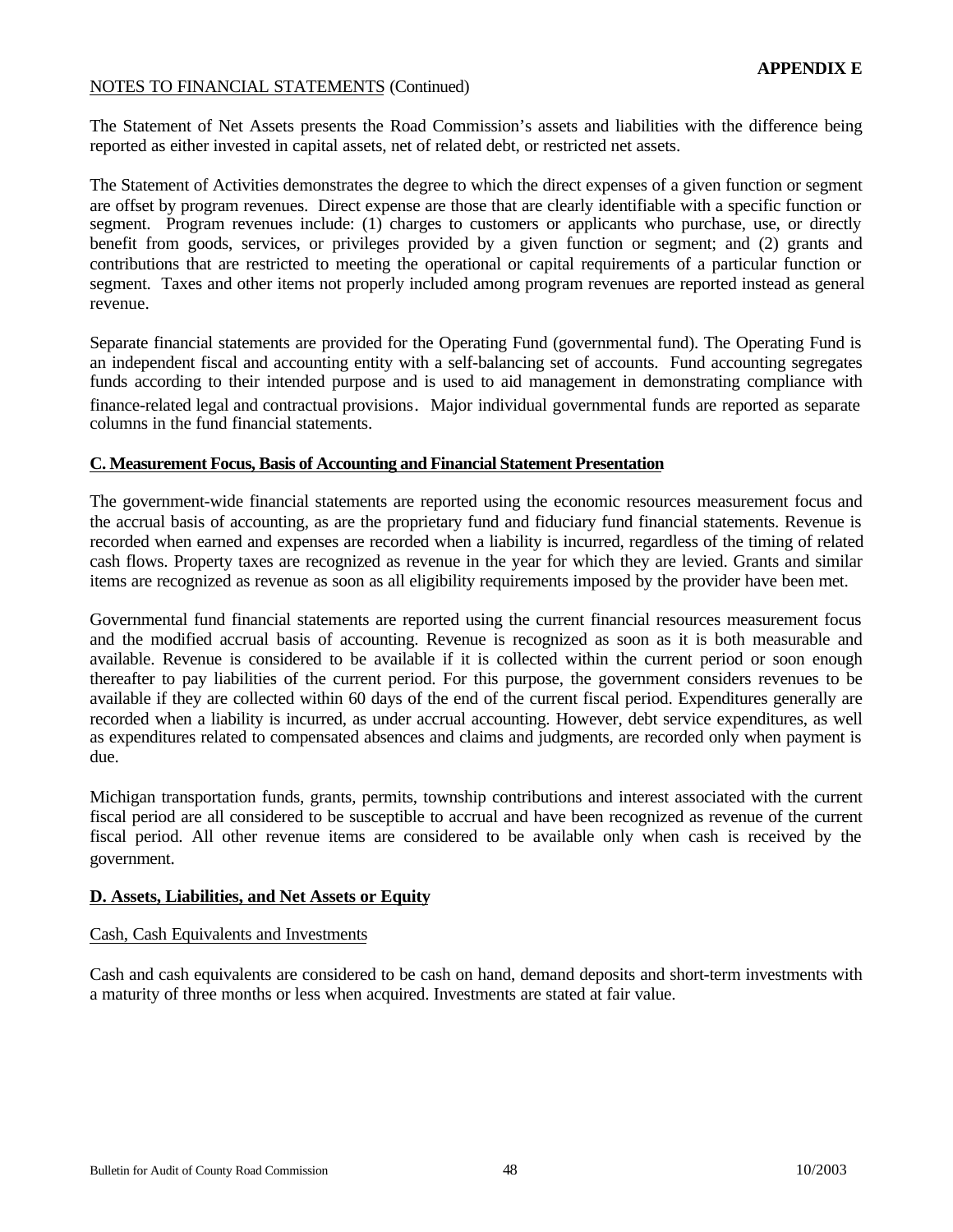#### Property Taxes Receivable

The property tax is levied on each December 1st on the taxable valuation of property located in the county as of the preceding December 31st. The 20X1 taxable valuation of the Sample County Road Commission amounted to \$ less \$ for cities and villages, on which ad valorem taxes of .9591 mills were levied for the Road Commission for road construction purposes for a total of \$\_\_\_\_\_\_\_\_\_\_\_\_.

In the government-wide financial statements, the property taxes receivable is recorded as revenue when the tax is levied in the current year.

Although the county's 20X1 ad valorem tax is levied and collectible on December 1, 20X1, it is the Road Commission's policy to recognize revenues from the current tax levy in the subsequent year. When the proceeds of this levy are budgeted and made available for the financing of the Road Commission's operations in the governmental fund financial statements, the tax receivable is offset to deferred revenue

#### Inventories

Inventories are priced at cost as determined on the average unit cost method. Inventory items are charged to road construction and maintenance, equipment repairs and operations as used.

#### Prepaid Expenses

Certain payments to vendors reflect costs applicable to future fiscal years and are recorded as prepaid expense in both the government-wide and fund financial statements.

#### Capital Assets

Capital assets, which include property, plant, equipment, infrastructure assets (e.g., roads, bridges and similar items), are reported in the operating fund in the government-wide financial statements. Capital assets are defined by Sample County Road Commission as assets with an initial individual cost of more \$ \_\_\_\_\_\_ and an estimated useful life in excess of two years. Such assets are recorded at historical cost or estimated historical cost of purchase or constructed. Donated capital assets are recorded at estimated fair market value at the date of donation.

GASB 34 requires major networks and major subsystems of infrastructure assets acquired, donated, constructed, or substantially rehabilitated since fiscal years ending after June 30, 1980 be inventoried and capitalized by the fourth anniversary of the mandated date of adoption of the other provisions of GASB 34. The Sample County Road Commission has capitalized the current year's infrastructure, as required by GASB 34, and has reported the infrastructure in the Statement of Net Assets. The Road Commission will retroactively capitalize the major infrastructure assets on or before December 31, 2006, as permitted by GASB 34.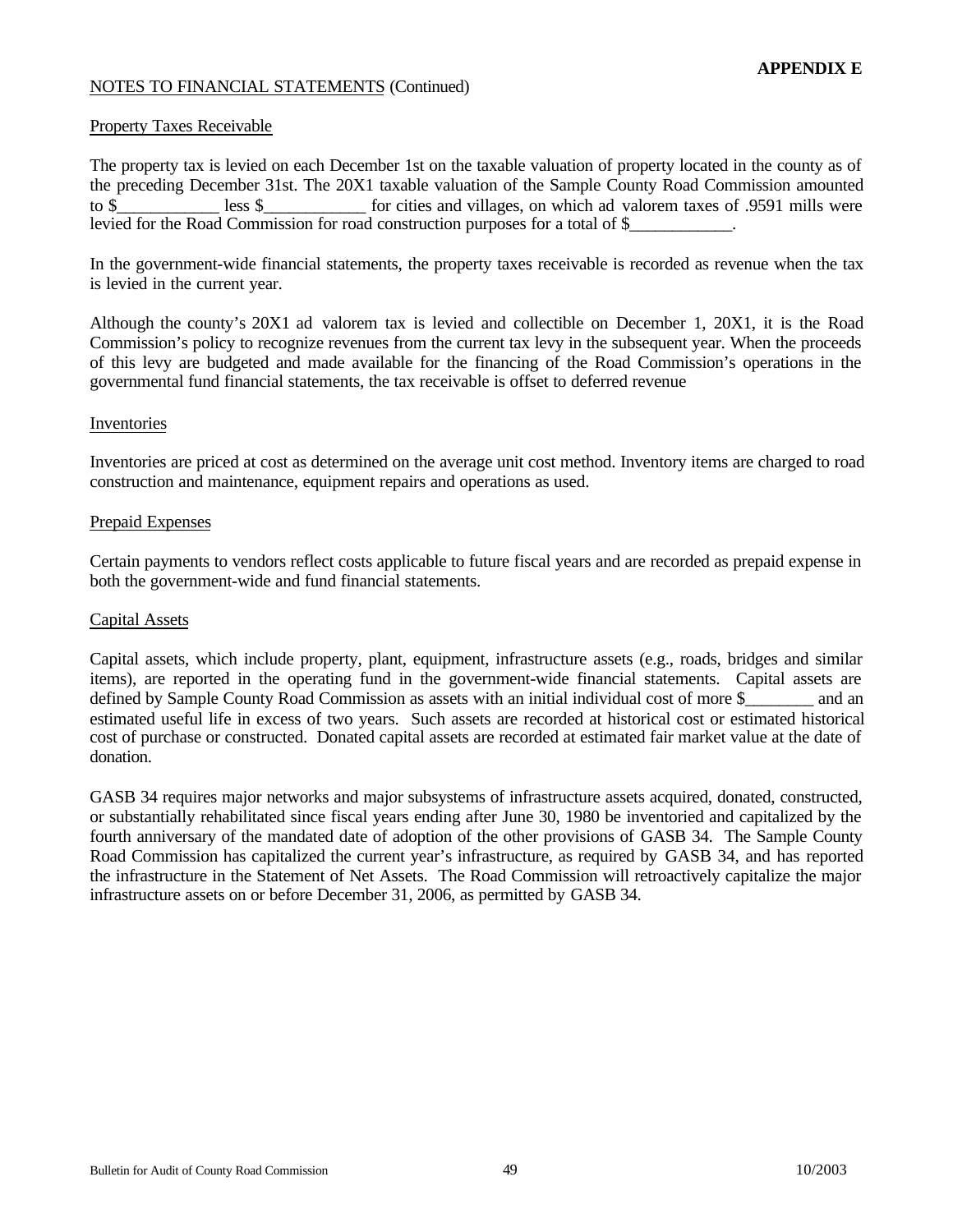#### Depreciation

Depreciation is computed on the sum-of-the-years'-digits method for road equipment and straight-line method for all other assets. The depreciation rates are designed to amortize the cost of the assets over their estimated useful lives as follows:

| <b>Building</b>               | 30 to 50 years |
|-------------------------------|----------------|
| Road Equipment                | 5 to 8 years   |
| Shop Equipment                | 10 years       |
| <b>Engineering Department</b> | 4 to 10 years  |
| Office Equipment              | 4 to 10 years  |
| Infrastructure--Roads         | 8 to 30 years  |
| Infrastructure--Bridges       | 12 to 50 years |

#### Long-Term Obligations

In the government-wide financial statements, long-term debt and other long-term obligations are reported as liabilities in the operating fund Statement of Net Assets.

#### Compensated Absences (Vacation and Sick Leave)

It is the Road Commission's policy to permit employees to accumulate earned but unused sick and vacation pay benefits. There is no liability for unpaid accumulated sick leave since the Road Commission does not have a policy to pay any amounts when employees separate from service with the government. All vacation pay is accrued when incurred in the government-wide financial statements. A liability for these amounts is reported in governmental funds only for employee terminations as of year-end.

# **NOTE 2--STEWARDSHIP, COMPLIANCE AND ACCOUNTABILITY**

#### Budgetary Procedures

Budgetary procedures are established pursuant to PA 621 of 1978, as amended[, \(MCL 141.421\) w](http://www.michiganlegislature.org/mileg.asp?page=getObject&objName=mcl-141-421)hich requires the county board of road commissioners to approve a budget for the County Road Fund. Pursuant to the Act, the Road Commission's chief financial officer prepares and submits a proposed operating budget to the board of road commissioners for its review and consideration. The board does not conduct a public budget hearing, the budget is submitted to the county and included in its public hearing. The budget is amended as necessary during the year, and is approved by the board. The budget is prepared on the modified accrual basis of accounting, which is the same basis as the financial statements.

#### Budget Violations

Public Act 2 of 1968, as amended, requires budget amendments as needed to prevent actual expenditures from exceeding those provided for in the budget.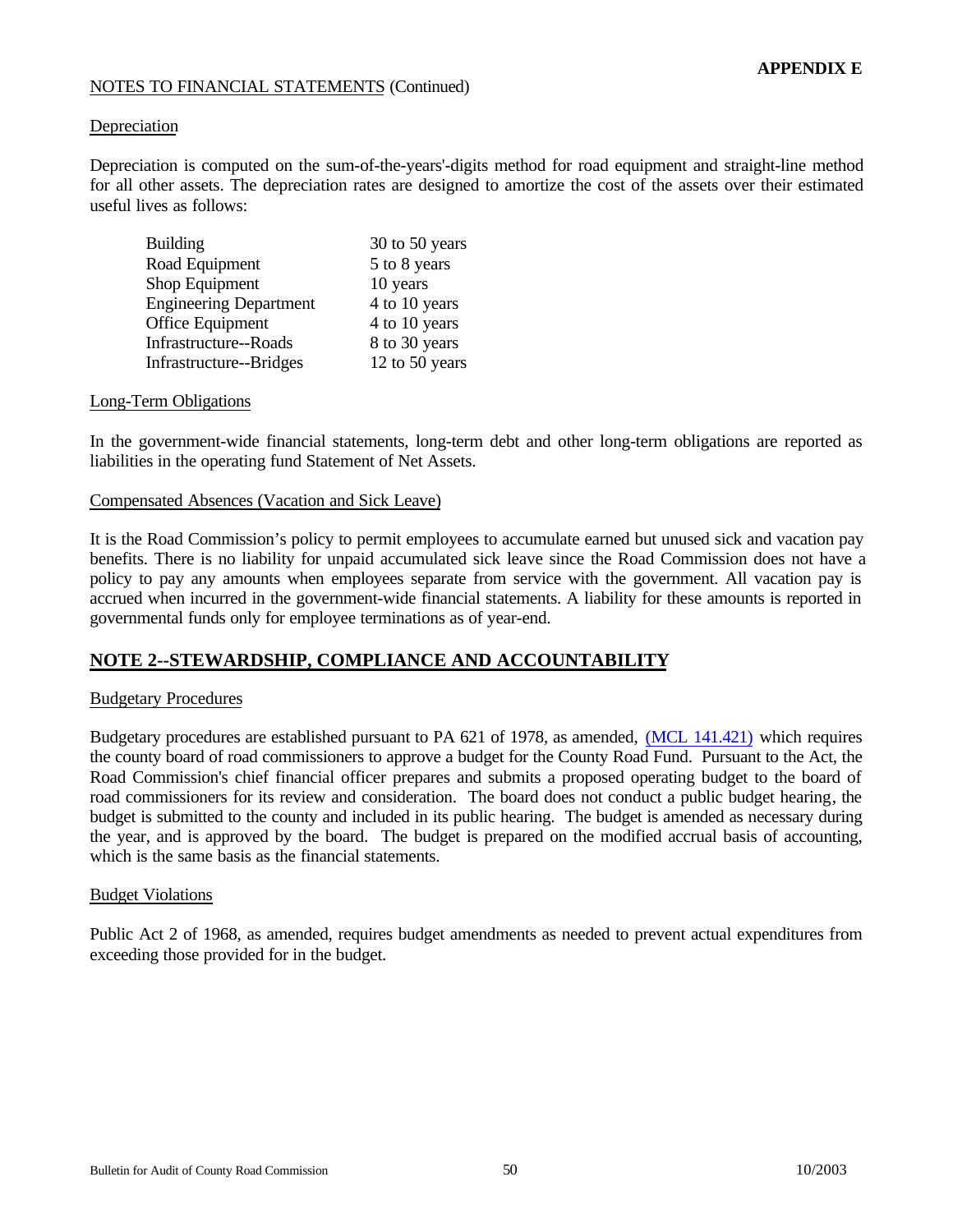Expenditures that exceeded appropriations by material amounts are as follows:

|                                                                           | Final         |        |  |          |  |
|---------------------------------------------------------------------------|---------------|--------|--|----------|--|
|                                                                           | <b>Budget</b> | Actual |  | Variance |  |
| <b>Local Road Maintenance</b>                                             | \$            | \$     |  | \$       |  |
| <b>Primary Road Structures</b><br><b>Heavy Maintenance</b>                |               |        |  |          |  |
| <b>Local Road Structures</b><br>Heavy Maintenance<br>Maintenance          |               |        |  |          |  |
| <b>State Trunkline Maintenance</b>                                        |               |        |  |          |  |
| Net Administrative Expense                                                |               |        |  |          |  |
| Net Capital Outlay                                                        |               |        |  |          |  |
| Debt Service<br><b>Debt Principal Payments</b><br><b>Interest Expense</b> |               |        |  |          |  |
|                                                                           |               |        |  |          |  |

#### Deficit Fund Balance

A deficit of \$ existed in the Local Road Fund unreserved fund balance at December 31, 20X1. [\(MCL 141.921\)](http://www.michiganlegislature.org/mileg.asp?page=getObject&objName=mcl-141-921) requires the Road Commission to file a deficit elimination plan within 90 days after the fiscal year end. A deficit elimination plan must be filed with the Michigan Department of Treasury showing how the deficit will be eliminated.

# **NOTE 3--CASH DEPOSITS AND INVESTMENTS**

The cash and investments are classified by GASB Statement No. 3 in the following categories:

| Bank Deposits (Checking Accounts, Savings Accounts, and      |                          |
|--------------------------------------------------------------|--------------------------|
| Certificates of Deposit)                                     | $\overline{\phantom{a}}$ |
| Investments in Securities, Mutual Funds and Similar Vehicles |                          |
| Petty Cash and Cash on Hand                                  |                          |

[Michigan Compiled Laws, Section 129.91,](http://www.michiganlegislature.org/mileg.asp?page=getObject&objName=mcl-129-91) authorizes the Road Commission to deposit and invest in the accounts of federally insured banks, credit unions, and savings and loan associations; bonds, securities and other direct obligations of the United States, or any agency or instrumentality of the United States; United States government or federal agency obligation repurchase agreements; banker's acceptance of United States banks; commercial paper rated within the two highest classifications, which mature not more than 270 days after the date purchase; obligations of the State of Michigan or its political subdivisions which are rated as investment grade; and mutual funds composed of investment vehicles which are legal for direct investment by local units of government in Michigan. Financial institutions eligible for deposit of public funds must maintain an office in Michigan.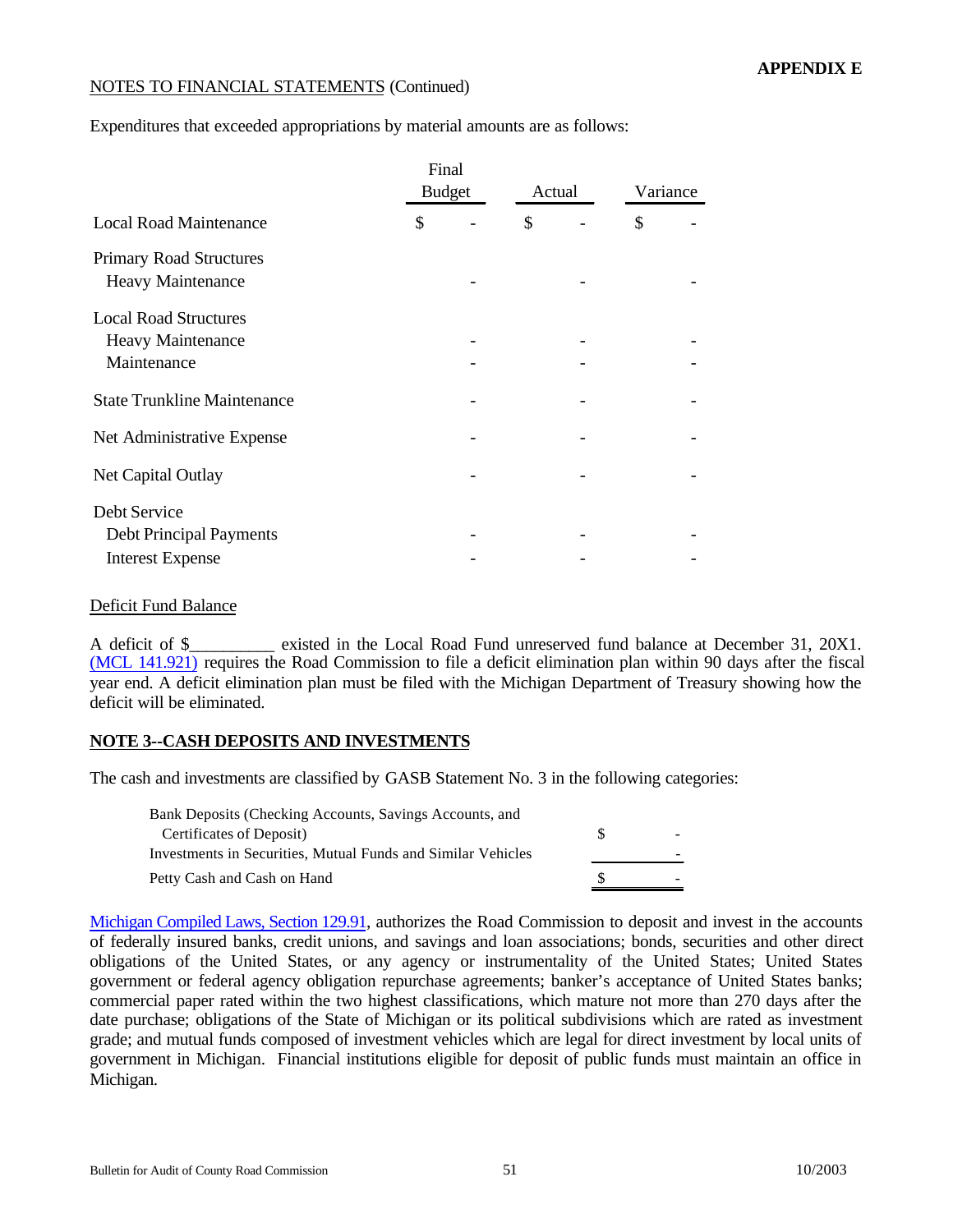The Road Commission has adopted the County's investment policy, which is in accordance with the provisions of [Public Act 20 of 1943.](http://www.michiganlegislature.org/mileg.asp?page=getObject&objName=mcl-Act-20-of-1943&queryid=4952662&highlight=)

The risk disclosures for the Road Commission deposits, as required by the Governmental Accounting Standards Board (GASB) Statement No. 3, are as follow:

|                                               |   | Carrying<br>Amount | Financial<br>Institution<br><b>Balance</b> |  |
|-----------------------------------------------|---|--------------------|--------------------------------------------|--|
| Petty Cash and Cash on Hand                   | S |                    | \$                                         |  |
| Bank Deposits (Checking and Savings Accounts, |   |                    |                                            |  |
| Certificates of Deposit)                      |   |                    |                                            |  |
| Investments in Securities, Mutual Funds and   |   |                    |                                            |  |
| Similar Vehicles                              |   |                    |                                            |  |
| Total                                         | S |                    |                                            |  |

The Road Commission's insured deposit amount results from the County Road Fund meeting certain specified criteria under FDIC regulations.

The Road Commission's insured deposit amount results from the County Road Fund meeting certain specified criteria under FDIC regulations. The risk disclosures for the Road Commission deposits, as required by the Governmental Accounting Standards Board (GASB) Statement No. 3, are as follows:

| Deposits and Imprest Cash<br>Insured (FDIC)<br>Uninsured<br><b>Imprest Cash</b> |   | Financial<br>Institution<br>Carrying<br>Amount<br>Balance |   |  |  |  |  |  |  |
|---------------------------------------------------------------------------------|---|-----------------------------------------------------------|---|--|--|--|--|--|--|
|                                                                                 | S |                                                           | S |  |  |  |  |  |  |
| <b>Total Deposits and Imprest Cash</b>                                          |   |                                                           |   |  |  |  |  |  |  |

The Road Commission's investments are categorized below to give an indication of the level of risk assumed by the entity. Risk-category 1 includes those investments that meet any one of the following criteria: insured, registered or held by the Road Commission or its agent.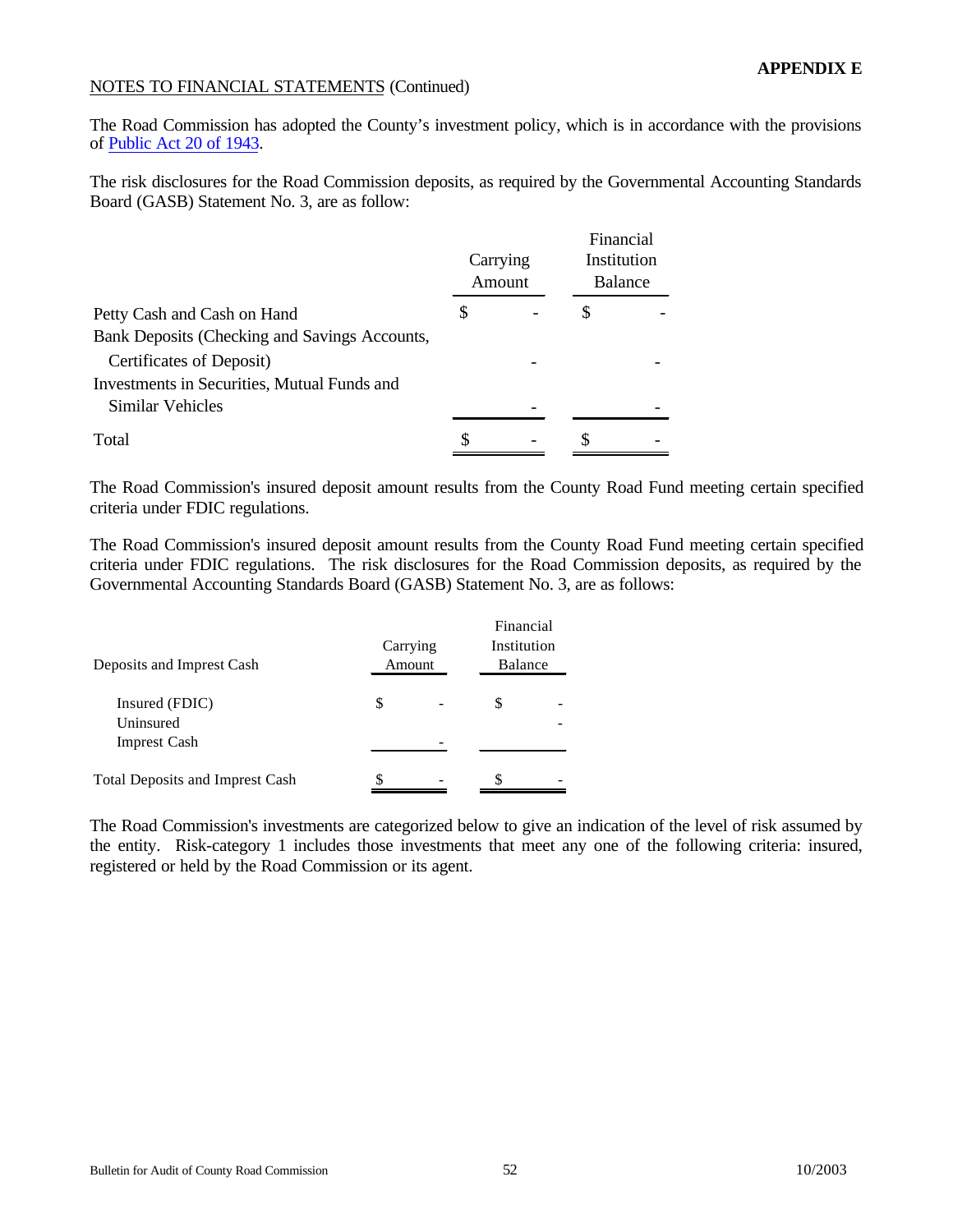|                                                                         | Category |  |    |  |     |  | Reported Amount |              |  |
|-------------------------------------------------------------------------|----------|--|----|--|-----|--|-----------------|--------------|--|
|                                                                         |          |  | 2  |  | 3   |  |                 | (Fair Value) |  |
| U.S. Government Securities                                              | \$       |  | \$ |  | \$. |  | \$              |              |  |
| <b>Commercial Paper</b>                                                 |          |  |    |  |     |  |                 |              |  |
| <b>Repurchase Agreements</b>                                            |          |  |    |  |     |  |                 |              |  |
| Subtotal                                                                |          |  |    |  | S   |  |                 |              |  |
| <b>Investments Not Subject to Categorization</b><br><b>Mutual Funds</b> |          |  |    |  |     |  |                 |              |  |
| <b>Bank Investment Pools</b>                                            |          |  |    |  |     |  |                 |              |  |
| Total Investments Not Subject to                                        |          |  |    |  |     |  |                 |              |  |
| Categorization                                                          |          |  |    |  |     |  |                 |              |  |

The GASB Statement No. 3 risk disclosures for the Road Commission's investments are as follows:

#### **NOTE 4--DEFERRED COMPENSATION PLAN**

The Sample County Road Commission offers all its employees a deferred compensation plan created in accordance with the Internal Revenue Code (IRC), Section 457. The assets of the plans are held in trust, (custodial account or annuity contract) as described in IRC Section 457 (g) for the exclusive benefit of the participants (employees) and their beneficiaries. The custodian thereof for the exclusive benefit of the participants holds the custodial account for the beneficiaries of this Section 457 plan, and the assets may not be diverted to any other use. The administrators are agents of the employer (Sample County Road Commission) for the purposes of providing direction to the custodian of the custodial account from time to time for the investment of the funds held in the account, transfer of assets to or from the account, and all other matters. In accordance with the provisions of GASB Statement No. 32, plan balances and activities are not reflected in the Sample County Road Commission's financial statements.

**(Informational Note: GASB issued Statement No. 32 entitled** *Accounting and Financial Reporting for Internal Revenue Code Section 457 Deferred Compensation Plans***, dated October 1997 (effective for financial statements for periods beginning after December 31, 1998. If a government complies with the requirements of subsection (g) of IRC Section 457 in an earlier period, application of this statement is required for the financial reporting period in which compliance occurs). Paragraph 1 of Statement No. 32 indicates that new plans beyond August 20, 1996 will not be considered to be eligible plans under IRC 457 "unless all assets and income of the plan described in subsection (b)(6) are held in trust for the exclusive benefit of the participants and their beneficiaries."**

**Plans which meet the criteria in GASB Codification Section 1300.104 (c) for inclusion in fiduciary funds of a government should be reported as an expendable trust fund in the financial statements of that government-- GASB No. 32, paragraph 4. The note must include identification and description of the plan, accounting policy, asset valuation, and reporting in the cash and investment note for the plan assets.)**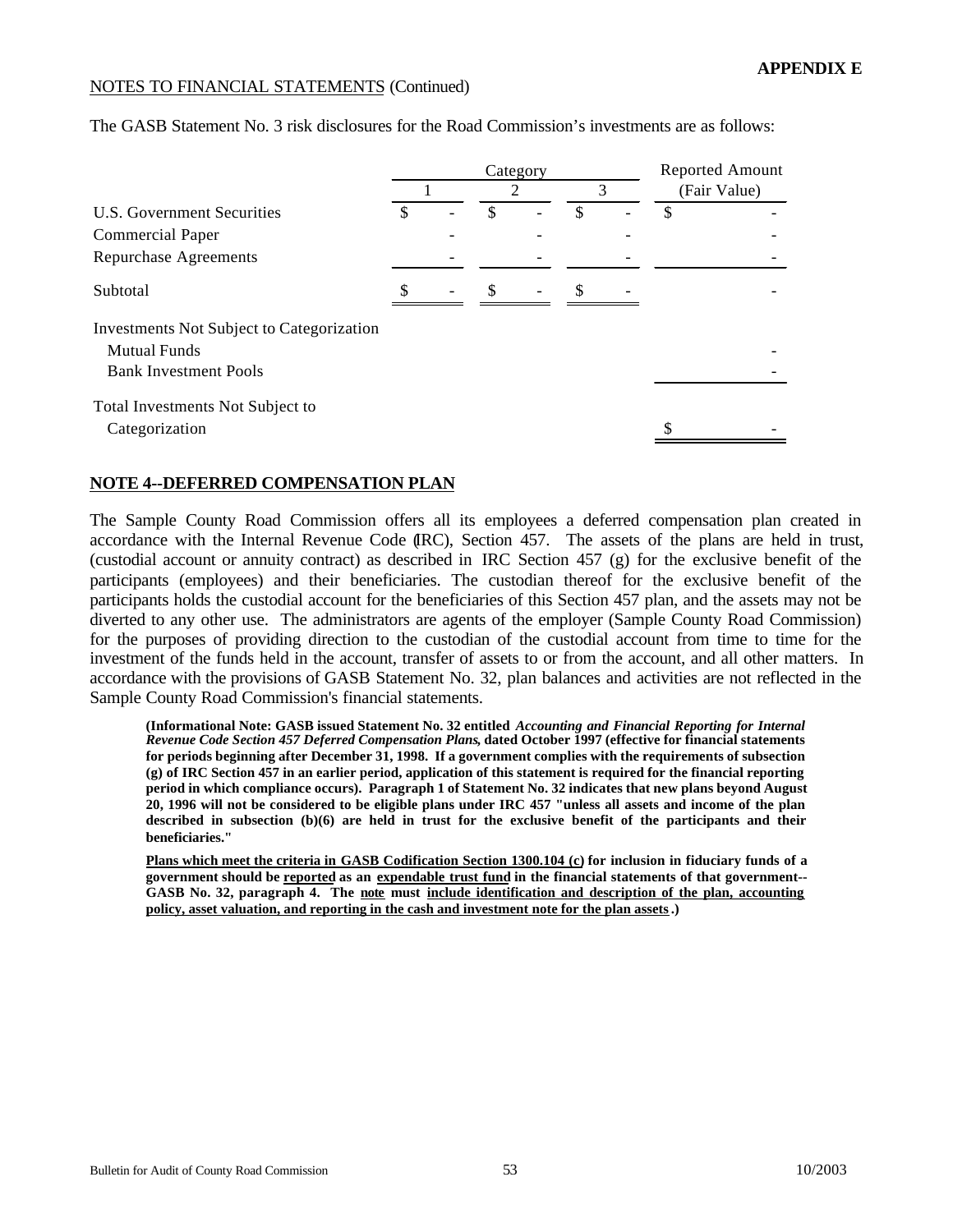# **NOTE 5--CAPITAL ASSETS**

Capital asset activity of the Sample County Road Commission for the current year was as follows:

|                                         | Beginning<br><b>Balances</b><br>01/01/X1 |               | Additions<br>Deductions |               |  | Ending<br><b>Balances</b><br>12/31/X1 |  |  |
|-----------------------------------------|------------------------------------------|---------------|-------------------------|---------------|--|---------------------------------------|--|--|
| Capital Assets Not Being Depreciated    |                                          |               |                         |               |  |                                       |  |  |
| Land and Improvements                   | \$                                       | $\mathsf{\$}$ |                         | $\mathsf{\$}$ |  | $\boldsymbol{\mathsf{S}}$             |  |  |
| Land/Right-of-Way                       |                                          |               |                         |               |  |                                       |  |  |
| <b>Construction in Progress</b>         |                                          |               |                         |               |  |                                       |  |  |
| Subtotal                                |                                          |               |                         |               |  |                                       |  |  |
| <b>Capital Assets Being Depreciated</b> |                                          |               |                         |               |  |                                       |  |  |
| <b>Buildings</b>                        |                                          |               |                         |               |  |                                       |  |  |
| Road Equipment                          |                                          |               |                         |               |  |                                       |  |  |
| Shop Equipment                          |                                          |               |                         |               |  |                                       |  |  |
| Office Equipment                        |                                          |               |                         |               |  |                                       |  |  |
| Engineers' Equipment                    |                                          |               |                         |               |  |                                       |  |  |
| Yard and Storage                        |                                          |               |                         |               |  |                                       |  |  |
| Infrastructure--Bridges                 |                                          |               |                         |               |  |                                       |  |  |
| <b>Infrastructure-Roads</b>             |                                          |               |                         |               |  |                                       |  |  |
| Subtotal                                |                                          |               |                         |               |  |                                       |  |  |
| <b>Less Accumulated Depreciation</b>    |                                          |               |                         |               |  |                                       |  |  |
| <b>Buildings</b>                        |                                          |               |                         |               |  |                                       |  |  |
| Road Equipment                          |                                          |               |                         |               |  |                                       |  |  |
| Shop Equipment                          |                                          |               |                         |               |  |                                       |  |  |
| Office Equipment                        |                                          |               |                         |               |  |                                       |  |  |
| Engineers' Equipment                    |                                          |               |                         |               |  |                                       |  |  |
| Yard and Storage                        |                                          |               |                         |               |  |                                       |  |  |
| Infrastructure--Bridges                 |                                          |               |                         |               |  |                                       |  |  |
| Infrastructure--Roads                   |                                          |               |                         |               |  |                                       |  |  |
| Subtotal                                |                                          |               |                         |               |  |                                       |  |  |
| Net Capital Assets Being Depreciated    |                                          |               |                         |               |  |                                       |  |  |
| <b>Total Net Capital Assets</b>         | \$                                       | \$            |                         | \$            |  | \$                                    |  |  |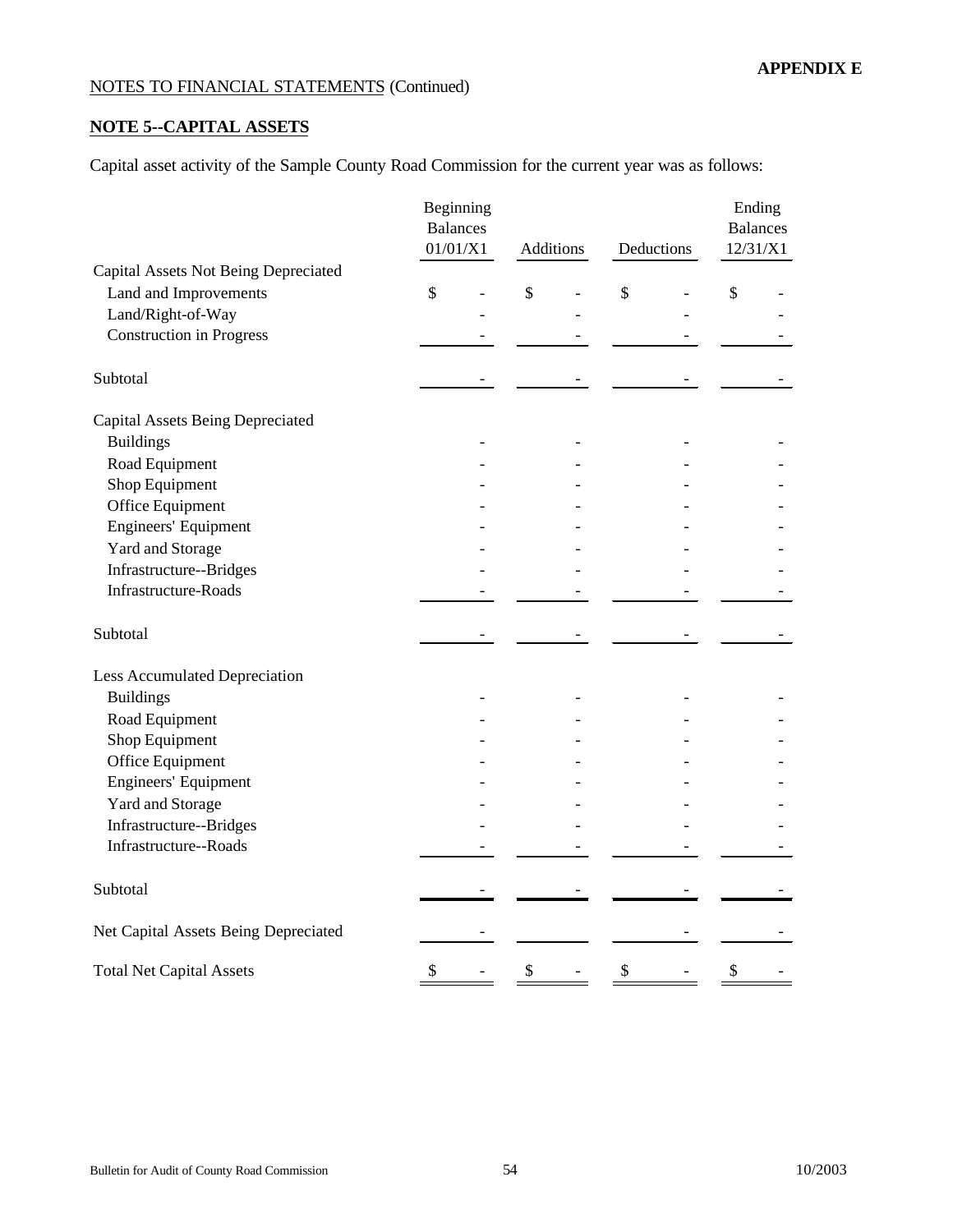Depreciation expense was charged to programs of the Sample County Road Commission as follows:

| Primary Road                      |    |
|-----------------------------------|----|
| <b>Heavy Maintenance</b>          | \$ |
| Maintenance                       |    |
| Local Road                        |    |
| <b>Heavy Maintenance</b>          |    |
| Maintenance                       |    |
| <b>State Trunkline</b>            |    |
| Maintenance                       |    |
| Nonmaintenance                    |    |
| Administrative                    |    |
|                                   |    |
| <b>Total Depreciation Expense</b> | \$ |

# **NOTE 6--EMPLOYEE RETIREMENT AND BENEFIT**

Defined Benefit Pension Plan (Michigan Municipal Employees' Retirement System)

**Plan Description**--The Sample County Road Commission participates in the Michigan Municipal Employees' Retirement System (MERS), an agent multiple-employer defined benefit pension plan that covers all employees of the Road Commission. The system provides retirement, disability and death benefits to plan members and their beneficiaries. MERS issues a publicly available financial report that includes financial statements and required supplementary information for the system. That report may be obtained by writing to the System at: (insert address).

**Funding Policy**--The obligation to contribute to and maintain the system for these employees was established by negotiation with the Sample County Road Commission's competitive bargaining units and requires a contribution from the employees of **a** percent of gross wages for County Road Commission.

**Annual Pension Costs**--For year ended, 20X1, the Sample County Road Commission's annual pension cost of \$\_\_\_\_\_ for the plan was equal to the required and actual contribution. The annual required contribution was determined as part of an actuarial valuation at December 31, 20X1, using the (cite the cost method, such as entry actual age) cost method. Significant actuarial assumptions used include: (i) a \_\_\_\_ investment rate of return; (ii) projected salary increases of \_\_\_ percent per year; and (iii) \_\_\_ percent per year cost of living adjustments. Both determined using techniques that smooth the effects of short-term volatility over a four-year period. The unfunded actuarial liability is being amortized as a level percent of payroll on a closed basis. The remaining amortization period is \_\_\_\_\_\_ years.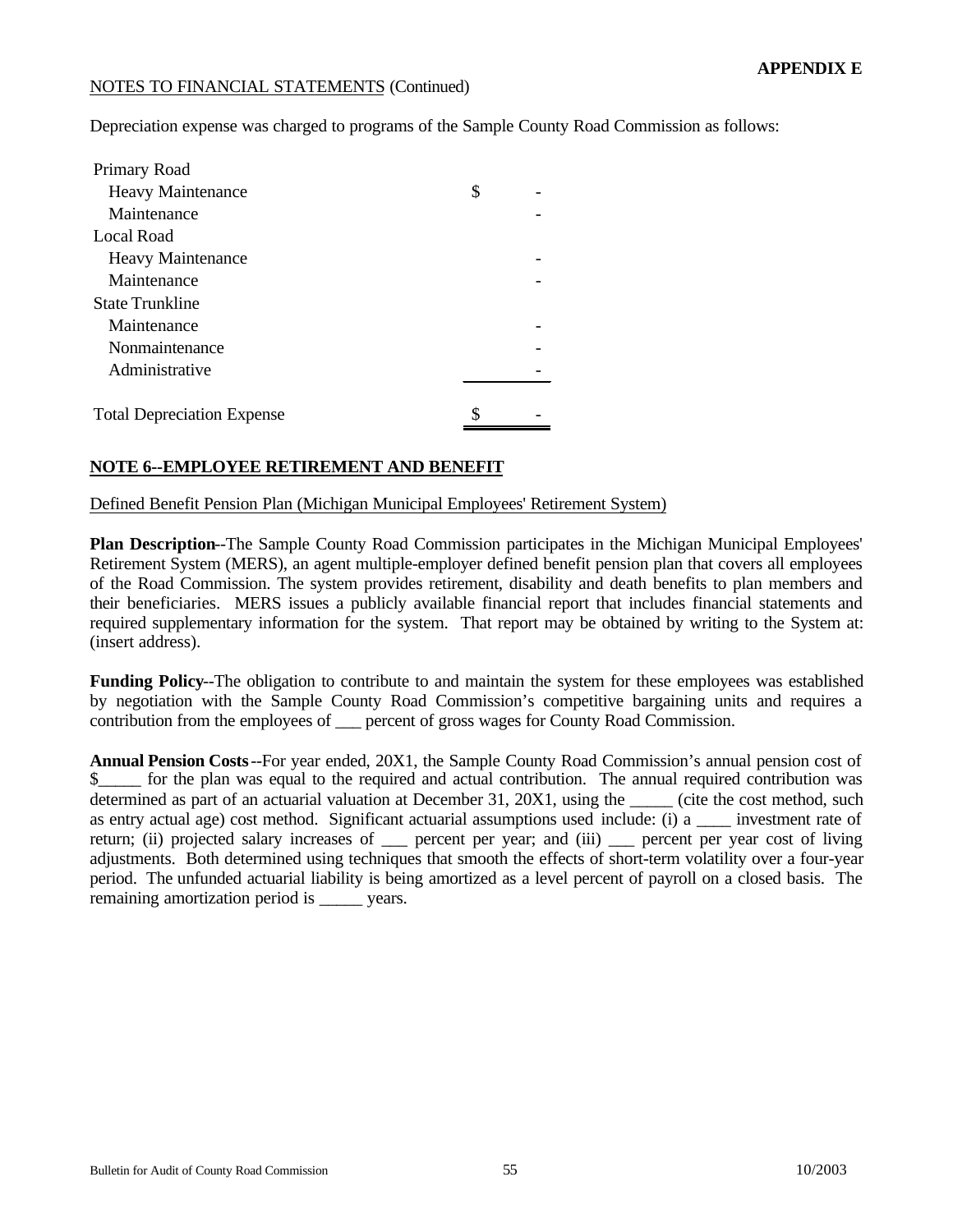Three year trend information as of December 31 (should be as of the date of the actuaries report) follows:

|                                                | 20X1 |  | 20X2 | 20X3 |  |
|------------------------------------------------|------|--|------|------|--|
| <b>Annual Pension Cost (APC)</b>               | \$   |  |      | \$   |  |
| Percentage of APC Contributed                  |      |  |      |      |  |
| <b>Net Pension Obligation</b>                  |      |  |      |      |  |
| <b>Actuarial Value of Assets</b>               |      |  |      |      |  |
| <b>Actuarial Accrued Liability (AAL)</b>       |      |  |      |      |  |
| Unfunded AAL (UAAL)                            |      |  |      |      |  |
| Funded Ratio                                   |      |  |      |      |  |
| <b>Covered Payroll</b>                         |      |  |      |      |  |
| <b>UAAL</b> as a Percentage of Covered Payroll |      |  |      |      |  |

(Informational Note: Alternatively, the above three-year trend information could be presented in a required supplementary information schedule).

#### Defined Contribution Pension Plan

The Sample County Road Commission provides pension benefits to all of its full-time employees (or specific employee group, if applicable) through a defined contribution plan. In a defined contribution plan, benefits depend solely on amounts contributed to the plan plus investment earnings. Employees are eligible to participate from the date of employment (or other date). As established by (authority under which the pension obligation is established), the Sample County Road Commission contributes percent of employees' gross earnings and employee contributions for each employee) plus interest allocated to the employee's account) are fully vested after \_\_\_\_ years of service.

The Sample County Road Commission's total payroll during the current year was \$ The current year. contribution was calculated based on covered payroll of \$\_\_\_\_\_, resulting in an employer contribution of \$ and employee contributions of \$.

# **NOTE 7--FEDERAL GRANTS**

The Michigan Department of Transportation (MDOT) requires that road commissions report all Federal and State grants pertaining to their county. During the year ended December 31, 20X1, the Federal aid received and expended by the Road Commission was \$\_\_\_\_\_\_ for contracted projects and \$\_\_\_\_\_ for negotiated projects. Contracted projects are defined as projects performed by private contractors paid for and administrated by MDOT (they are included in MDOT's single audit). Negotiated projects are projects where the road commission administers the grant and either performs the work or contracts it out. The Road Commission would be subject to single audit requirements if they expended \$300,000 or more for negotiated projects. This threshold has been increased to \$500,000 effective for fiscal years ending after December 31, 2003.

# **NOTE 8--POST-EMPLOYMENT BENEFITS OTHER THAN PENSION**

The Road Commission provides post-retirement health care benefits, in accordance with labor contracts and personnel policy, to all employees who retire from the Road Commission. Full premium of medical benefits for the retired employees only, between 60 and 65 years old are paid by the Road Commission. When the retired employee attains the age of 65 years, the employer's contribution shall end under the contracts. Currently, retirees meet those eligibility requirements. Expenditures for post-employment health care benefits are recognized as the insurance premiums become due. During the year, net expenditures of \$\_\_\_\_\_\_ were recognized for post-retirement health care.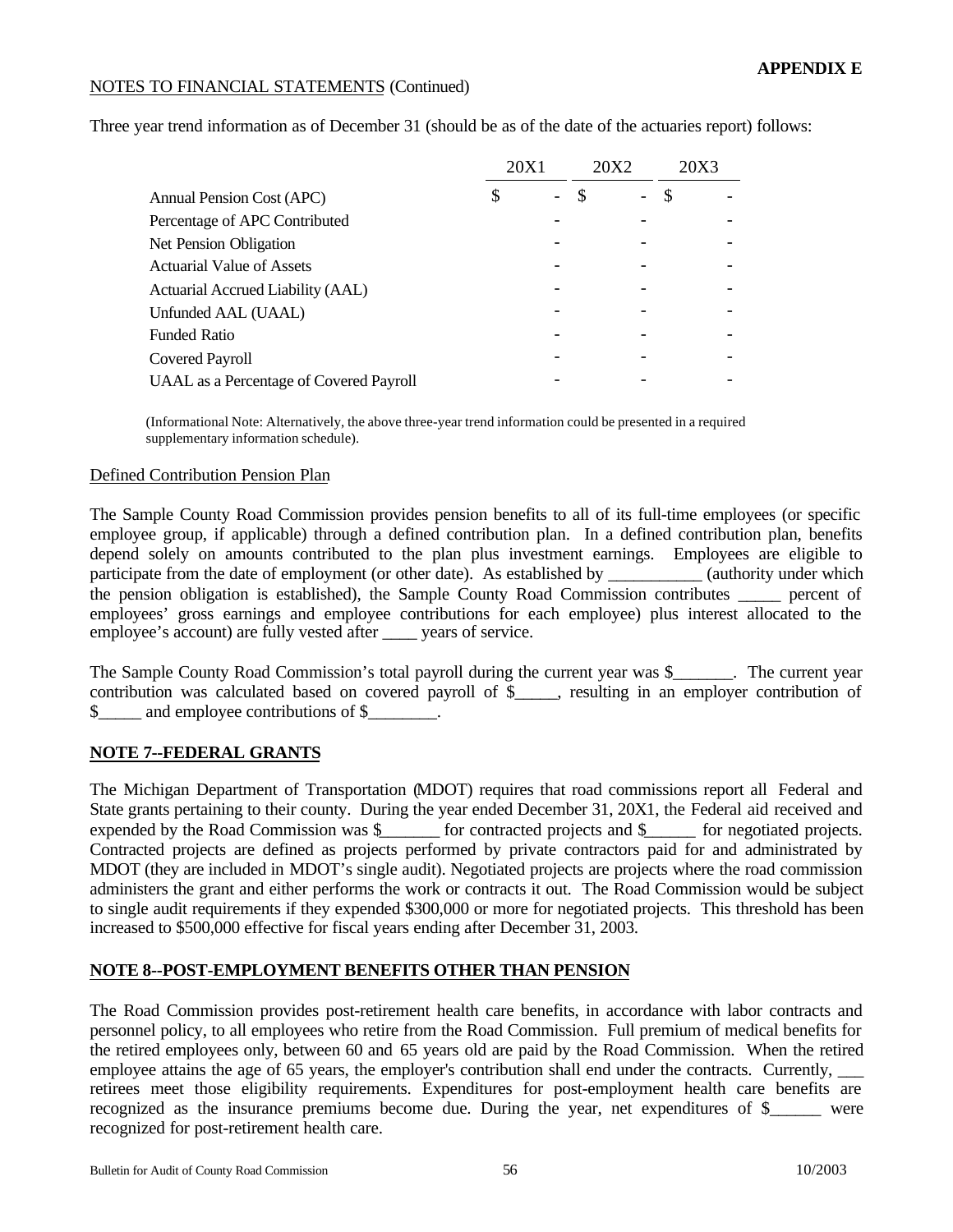#### **NOTE 9--COMMITMENTS**

At December 31, 20X1, the Road Commission had commitments for equipment in the amount of  $\$$ The equipment commitments consist of four tandem trucks at \$ \_\_\_\_\_ per truck along with four truck boxes at  $\frac{1}{2}$  s a piece. The trucks were delivered in April and the truck boxes were received and paid for in March 20X3. The trucks will be paid for out of Road Commission funds.

#### **NOTE 10--CHANGE IN ACCOUNTING PRINCIPLE**

Effective January 1, 2001, the Road Commission implemented several new accounting standards issued by GASB:

Statement No. 33, Accounting and Financial Reporting for Non-Exchange Transactions, as amended by Statement No. 36, Recipient Reporting for Certain Shared Non-Exchange Revenue, which establishes standards for recording non-exchange transactions on the modified accrual and accrual basis of accounting.

Statement No. 34, Basic Financial Statements-and Management's Discussion and Analysis-for State and Local Governments, as amended by Statement No. 37, Basic Financial Statements-and Management's Discussion and Analysis-for State and Local Governments Omnibus, which established new financial reporting standards for state and local governments. This statement requires a significant change in the financial reporting model used by local governments, eliminating account groups and utilizing the full accrual basis of accounting and the economic resources measurement focus. Another significant change is the Management Discussion and Analysis Section, which provides an overall analysis of the financial position and results of operations and conditions that could have a significant effect on the financial position or results of operations.

Statement No. 38, Certain Financial Statement Note Disclosures, which requires certain note disclosures when implementing GASB Statement 34.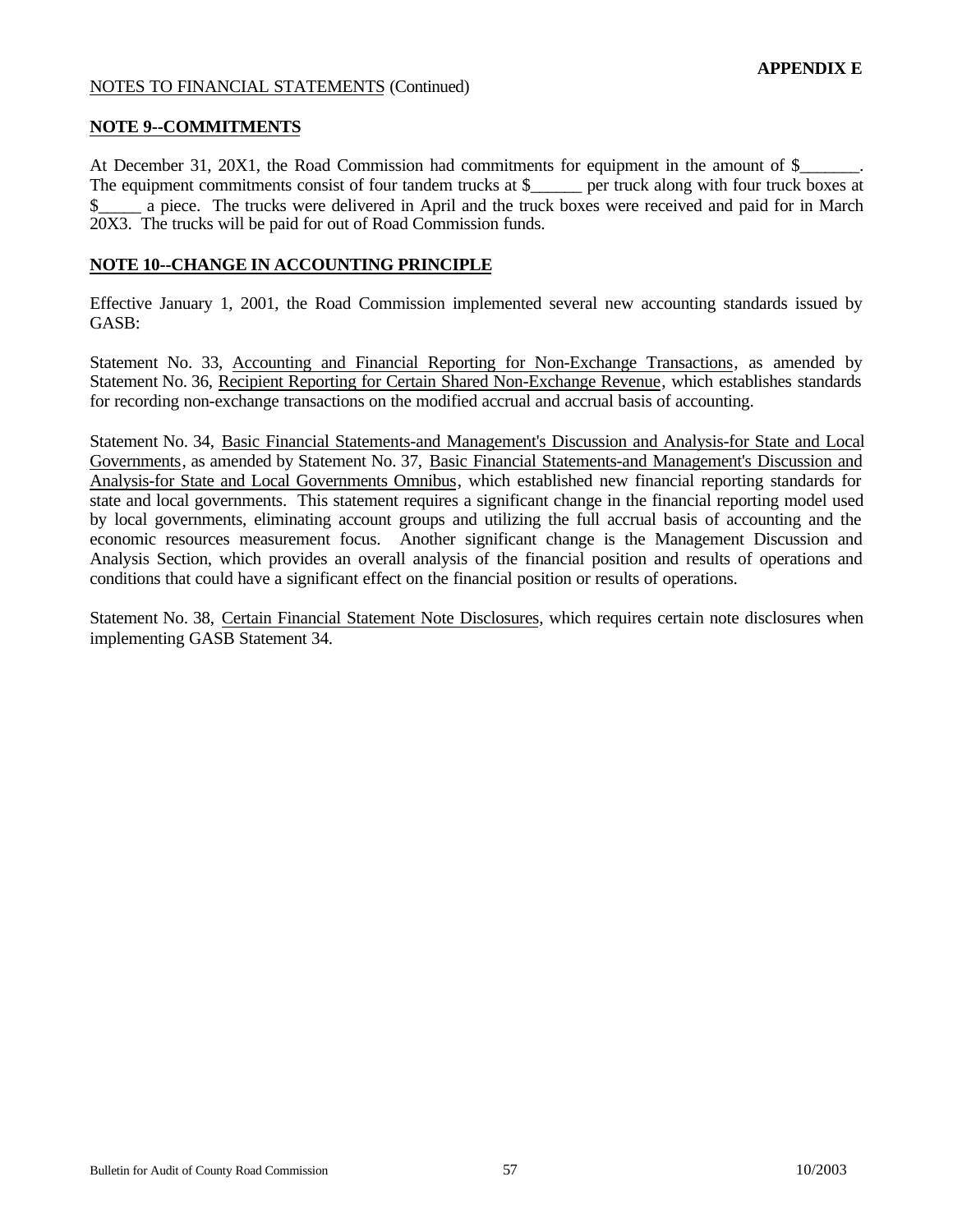#### <span id="page-57-0"></span>SAMPLE COUNTY ROAD COMMISSION EXHIBIT G REQUIRED SUPPLEMENTARY INFORMATION STATEMENT OF REVENUES AND OTHER FINANCING SOURCES BUDGETARY COMPARISON SCHEDULE For the Year Ended December 31, 20X1

|                                                                                    | Original<br><b>Budget</b> |        | Final<br>Amended<br><b>Budget</b><br>Actual |                           |  | Variance<br>Favorable<br>(Unfavorable) |  |
|------------------------------------------------------------------------------------|---------------------------|--------|---------------------------------------------|---------------------------|--|----------------------------------------|--|
| Taxes                                                                              |                           |        |                                             |                           |  |                                        |  |
| <b>Property Taxes</b>                                                              | \$                        | \$     |                                             | \$                        |  | \$                                     |  |
| Licenses and Permits<br>Permits                                                    |                           |        |                                             |                           |  |                                        |  |
| Federal Aid                                                                        |                           |        |                                             |                           |  |                                        |  |
| <b>Surface Transportation Program</b>                                              |                           |        |                                             |                           |  |                                        |  |
| Economic Development "D" Funds<br><b>Federal Critical Bridge</b>                   |                           |        |                                             |                           |  |                                        |  |
| <b>FEMA</b>                                                                        |                           |        |                                             |                           |  |                                        |  |
| State Aid                                                                          |                           |        |                                             |                           |  |                                        |  |
| Michigan Transportation Fund                                                       |                           |        |                                             |                           |  |                                        |  |
| Engineering                                                                        |                           |        |                                             |                           |  |                                        |  |
| Primary Road                                                                       |                           |        |                                             |                           |  |                                        |  |
| Primary Urban Road                                                                 |                           |        |                                             |                           |  |                                        |  |
| <b>Local Road</b><br>Local Urban Road                                              |                           |        |                                             |                           |  |                                        |  |
| Snow Removal                                                                       |                           |        |                                             |                           |  |                                        |  |
| <b>Critical Bridge</b>                                                             |                           |        |                                             |                           |  |                                        |  |
| Economic Development Fund                                                          |                           |        |                                             |                           |  |                                        |  |
| Target Industries "A" Funds                                                        |                           |        |                                             |                           |  |                                        |  |
| Rural Primary "D" Funds                                                            |                           |        |                                             |                           |  |                                        |  |
| <b>Contributions From Local Units</b>                                              |                           |        |                                             |                           |  |                                        |  |
| Cities and Villages<br>Townships                                                   |                           |        |                                             |                           |  |                                        |  |
| Charges for Services                                                               |                           |        |                                             |                           |  |                                        |  |
| <b>State Trunkline Maintenance</b>                                                 |                           |        |                                             |                           |  |                                        |  |
| <b>Salvage Sales</b>                                                               |                           |        |                                             |                           |  |                                        |  |
| <b>Interest and Rents</b>                                                          |                           |        |                                             |                           |  |                                        |  |
| Interest                                                                           |                           |        |                                             |                           |  |                                        |  |
| Other Revenue                                                                      |                           |        |                                             |                           |  |                                        |  |
| Reimbursements                                                                     |                           |        |                                             |                           |  |                                        |  |
| Gain on Equipment Disposal(s)                                                      |                           |        |                                             |                           |  |                                        |  |
| <b>Total Operating Revenue</b>                                                     |                           |        |                                             |                           |  |                                        |  |
| Other Financing Sources                                                            |                           |        |                                             |                           |  |                                        |  |
| Proceeds From Lease Purchase Agreements<br><b>Transfers In--Primary Government</b> |                           |        |                                             |                           |  |                                        |  |
| <b>Total Other Financing Sources</b>                                               |                           |        |                                             |                           |  |                                        |  |
| Total Revenue and Other Financing Sources                                          |                           |        |                                             |                           |  |                                        |  |
| Fund Balance--January 1, 20X1                                                      |                           |        |                                             | $\boldsymbol{\mathsf{S}}$ |  | $\frac{1}{2}$                          |  |
| <b>Total Budget</b>                                                                | \$                        | $\$\,$ |                                             |                           |  |                                        |  |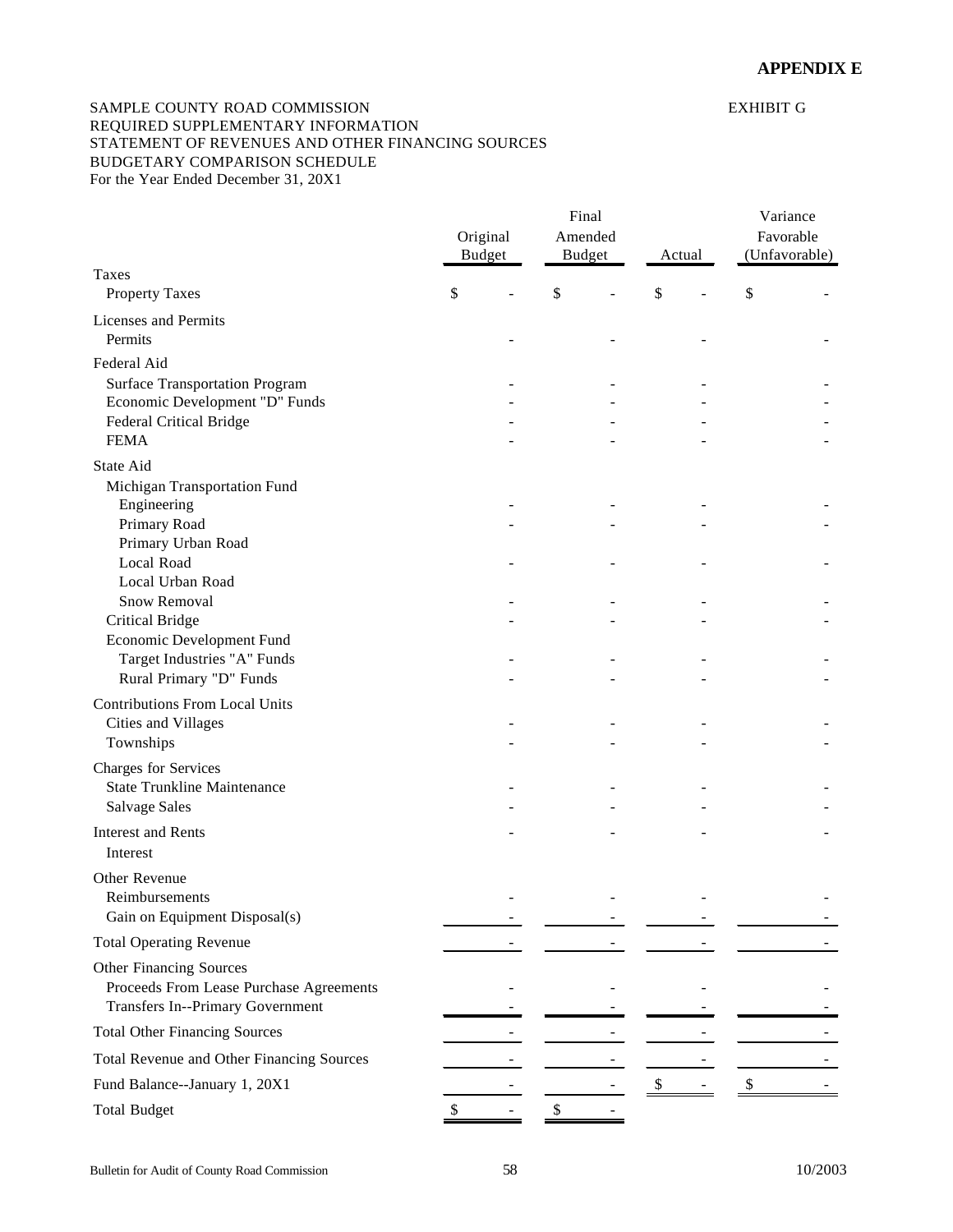#### SAMPLE COUNTY ROAD COMMISSION EXHIBIT H REQUIRED SUPPLEMENTARY INFORMATION STATEMENT OF EXPENDITURES--BUDGET AND ACTUAL BUDGETARY COMPARISON SCHEDULE For the Year Ended December 31, 20X1

|                                    |               | Final |               |        |  |    | Variance      |  |  |
|------------------------------------|---------------|-------|---------------|--------|--|----|---------------|--|--|
|                                    | Original      |       | Amended       |        |  |    | Favorable     |  |  |
|                                    | <b>Budget</b> |       | <b>Budget</b> | Actual |  |    | (Unfavorable) |  |  |
| Primary Road                       |               |       |               |        |  |    |               |  |  |
| Construction                       | \$            | \$    |               | \$     |  | \$ |               |  |  |
| Heavy Maintenance                  |               |       |               |        |  |    |               |  |  |
| Maintenance                        |               |       |               |        |  |    |               |  |  |
| <b>Local Road</b>                  |               |       |               |        |  |    |               |  |  |
| Heavy Maintenance                  |               |       |               |        |  |    |               |  |  |
| Maintenance                        |               |       |               |        |  |    |               |  |  |
| Primary Road Structure             |               |       |               |        |  |    |               |  |  |
| Heavy Maintenance                  |               |       |               |        |  |    |               |  |  |
| Maintenance                        |               |       |               |        |  |    |               |  |  |
| <b>Local Road Structure</b>        |               |       |               |        |  |    |               |  |  |
| Heavy Maintenance                  |               |       |               |        |  |    |               |  |  |
| Maintenance                        |               |       |               |        |  |    |               |  |  |
| <b>State Trunkline Maintenance</b> |               |       |               |        |  |    |               |  |  |
| Equipment Expense--Net             |               |       |               |        |  |    |               |  |  |
| Direct                             |               |       |               |        |  |    |               |  |  |
| Indirect                           |               |       |               |        |  |    |               |  |  |
| Operating                          |               |       |               |        |  |    |               |  |  |
| Less: Equipment Rentals            |               |       |               |        |  |    |               |  |  |
|                                    |               |       |               |        |  |    |               |  |  |
| Administrative Expense--Net        |               |       |               |        |  |    |               |  |  |
| Administrative Expense             |               |       |               |        |  |    |               |  |  |
| <b>Engineering Expense</b>         |               |       |               |        |  |    |               |  |  |
| Less: Overhead--State Trunkline    |               |       |               |        |  |    |               |  |  |
| <b>Purchase Discounts</b>          |               |       |               |        |  |    |               |  |  |
| Capital Outlay--Net                |               |       |               |        |  |    |               |  |  |
| Capital Outlay                     |               |       |               |        |  |    |               |  |  |
| Less: Depreciation Credits         |               |       |               |        |  |    |               |  |  |
| <b>Equipment Retirements</b>       |               |       |               |        |  |    |               |  |  |
| Debt Service                       |               |       |               |        |  |    |               |  |  |
|                                    |               |       |               |        |  |    |               |  |  |
| <b>Principal Payments</b>          |               |       |               |        |  |    |               |  |  |
| <b>Interest Expense</b>            |               |       |               |        |  |    |               |  |  |
| <b>Total Expenditures</b>          |               |       |               | \$     |  | \$ |               |  |  |
| Fund Balance--December 31, 20X1    |               |       |               |        |  |    |               |  |  |
| <b>Total Budget</b>                | \$            | \$    |               |        |  |    |               |  |  |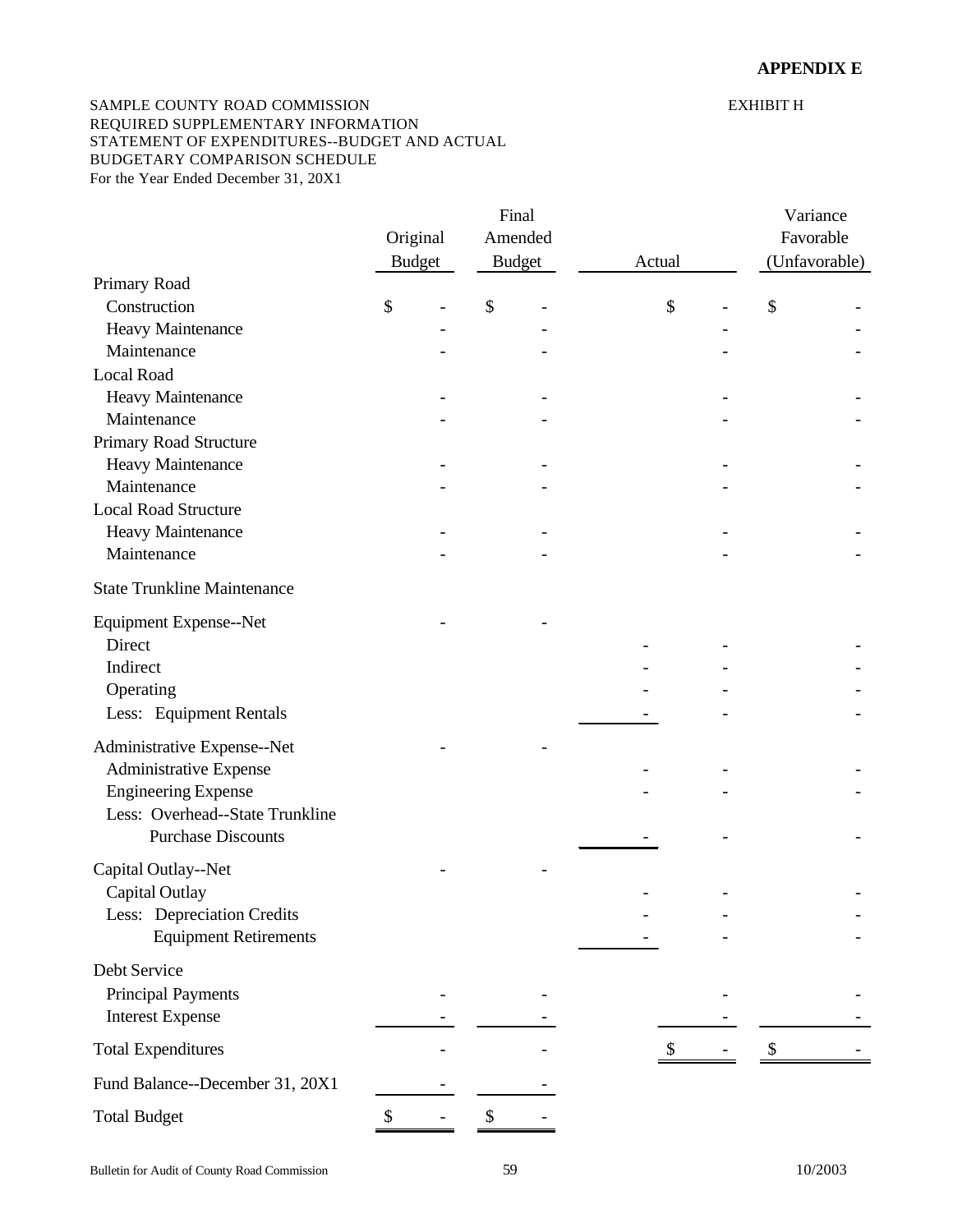# <span id="page-59-0"></span>SAMPLE COUNTY ROAD COMMISSION EXHIBIT I ANALYSIS OF CHANGES IN FUND BALANCES For the Year Ended December 31, 20X1

|                                                                                  | Primary<br>Road<br>Fund | Local<br>Road<br>Fund | County<br>Road<br>Commission<br>Fund | Total |
|----------------------------------------------------------------------------------|-------------------------|-----------------------|--------------------------------------|-------|
| <b>Total Operating Revenues</b>                                                  | \$                      | \$                    | \$                                   |       |
| <b>Total Expenditures</b>                                                        |                         |                       |                                      |       |
| Excess of Revenues Over (Under) Expenditures                                     |                         |                       |                                      |       |
| Other Financing Sources (Uses)                                                   |                         |                       |                                      |       |
| Proceeds From Lease Purchase Agreements                                          |                         |                       |                                      |       |
| <b>Transfers In--Primary Government</b>                                          |                         |                       |                                      |       |
| Optional Transfers In (Out)                                                      |                         |                       |                                      |       |
| Interfund Transfers In (Out)                                                     |                         |                       |                                      |       |
| <b>Total Other Financing Sources (Uses)</b>                                      |                         |                       |                                      |       |
| Excess of Revenues and Other Sources Over<br>(Under) Expenditures and Other Uses |                         |                       |                                      |       |
| Fund Balance--January 1, 20X1                                                    |                         |                       |                                      |       |
| Fund Balance--December 31, 20X1                                                  | \$                      |                       |                                      |       |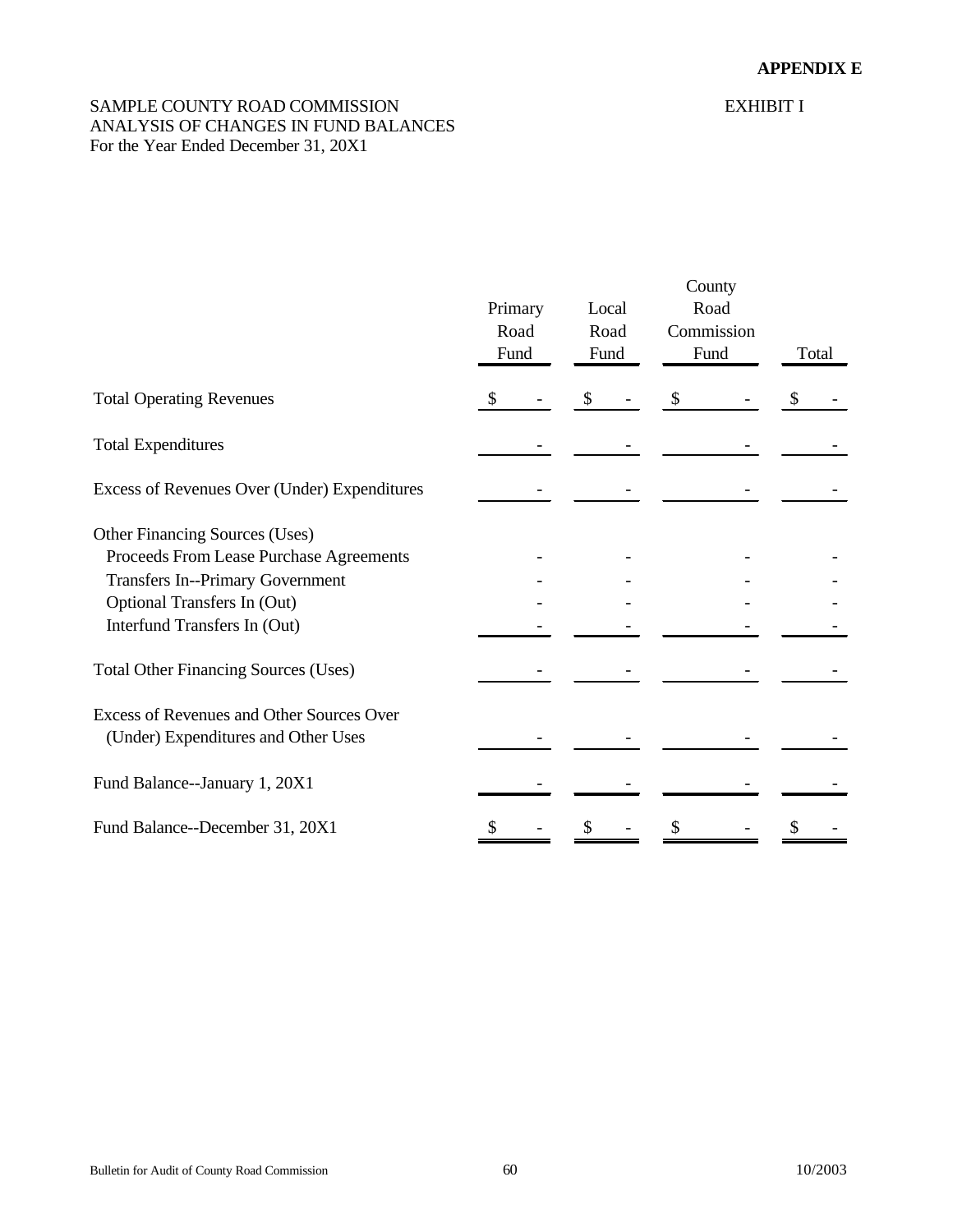# <span id="page-60-0"></span>SAMPLE COUNTY ROAD COMMISSION EXHIBIT J ANALYSIS OF REVENUES AND OTHER FINANCING SOURCES

For the Year Ended December 31, 20X1

|                                       | Primary<br>Road<br>Fund | Local<br>Road<br>Fund |               | County<br>Road<br>Commission<br>Fund |    | Total |  |
|---------------------------------------|-------------------------|-----------------------|---------------|--------------------------------------|----|-------|--|
| Taxes                                 |                         |                       |               |                                      |    |       |  |
| <b>Property Taxes</b>                 | \$                      | $\mathcal{S}$         | $\mathcal{S}$ |                                      | \$ |       |  |
| <b>Licenses and Permits</b>           |                         |                       |               |                                      |    |       |  |
| Permits                               |                         |                       |               |                                      |    |       |  |
| Federal Aid                           |                         |                       |               |                                      |    |       |  |
| <b>Surface Transportation Program</b> |                         |                       |               |                                      |    |       |  |
| Economic Development "D" Funds        |                         |                       |               |                                      |    |       |  |
| <b>Critical Bridge</b>                |                         |                       |               |                                      |    |       |  |
| <b>FEMA</b>                           |                         |                       |               |                                      |    |       |  |
| <b>State Aid</b>                      |                         |                       |               |                                      |    |       |  |
| Michigan Transportation Fund          |                         |                       |               |                                      |    |       |  |
| Engineering                           |                         |                       |               |                                      |    |       |  |
| Primary Road                          |                         |                       |               |                                      |    |       |  |
| Primary Urban Road                    |                         |                       |               |                                      |    |       |  |
| <b>Local Road</b>                     |                         |                       |               |                                      |    |       |  |
| Local Urban Road                      |                         |                       |               |                                      |    |       |  |
| <b>Snow Removal</b>                   |                         |                       |               |                                      |    |       |  |
| <b>Critical Bridge</b>                |                         |                       |               |                                      |    |       |  |
| <b>Economic Development Fund</b>      |                         |                       |               |                                      |    |       |  |
| Target Industries (A)                 |                         |                       |               |                                      |    |       |  |
| Rural Primary (D)                     |                         |                       |               |                                      |    |       |  |
| <b>Contributions From Local Units</b> |                         |                       |               |                                      |    |       |  |
| <b>Cities and Villages</b>            |                         |                       |               |                                      |    |       |  |
| Townships                             |                         |                       |               |                                      |    |       |  |
| <b>Charges for Services</b>           |                         |                       |               |                                      |    |       |  |
| <b>State Trunkline Maintenance</b>    |                         |                       |               |                                      |    |       |  |
| <b>Salvage Sales</b>                  |                         |                       |               |                                      |    |       |  |
| <b>Interest and Rents</b>             |                         |                       |               |                                      |    |       |  |
| Interest                              |                         |                       |               |                                      |    |       |  |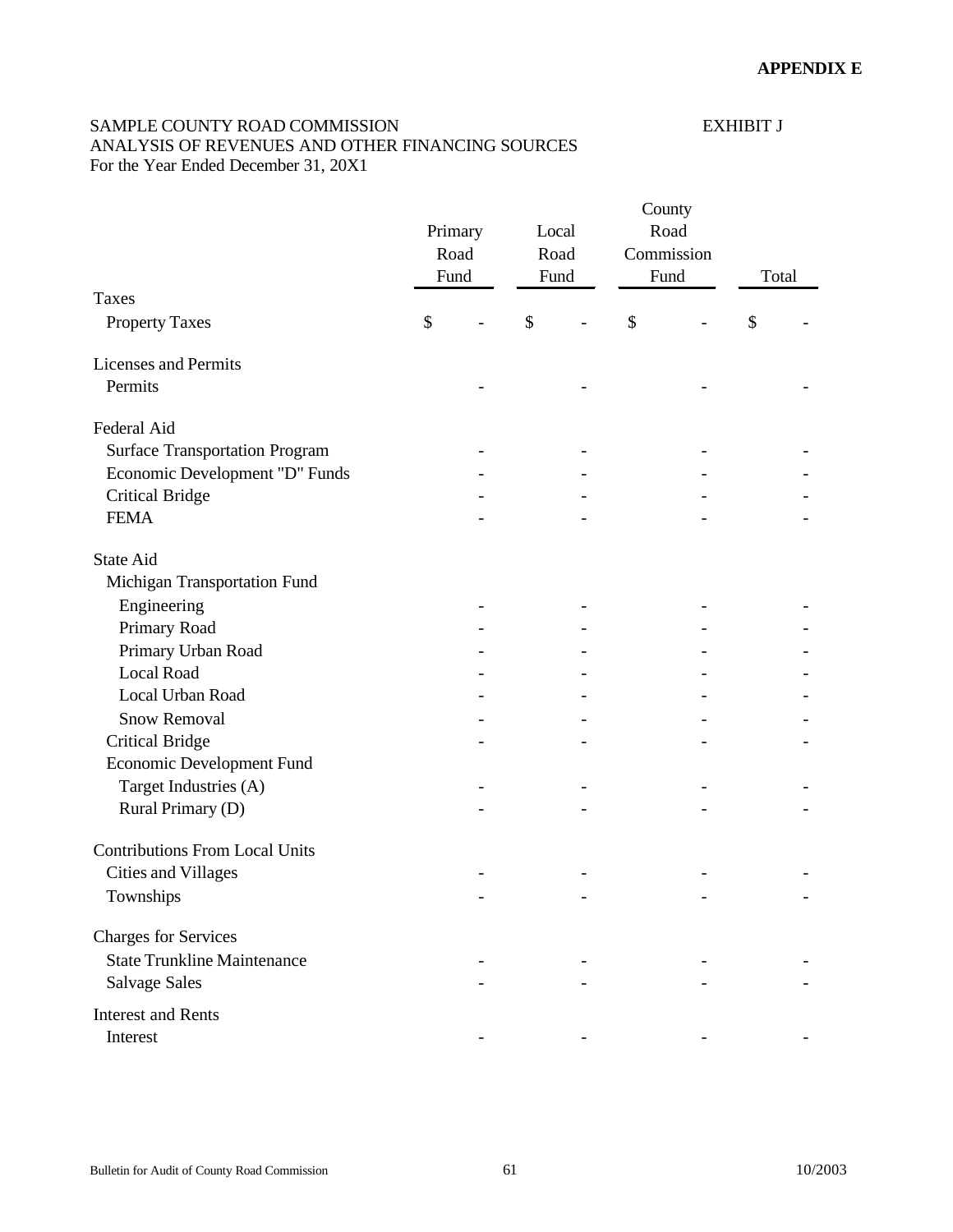# SAMPLE COUNTY ROAD COMMISSION EXHIBIT J<br>ANALYSIS OF REVENUES AND OTHER FINANCING SOURCES (CONTINUED) ANALYSIS OF REVENUES AND OTHER FINANCING SOURCES For the Year Ended December 31, 20X1

|                                                  | Primary | Road<br>Fund | Local | Road<br>Fund | County<br>Road<br>Commission<br>Fund | Total |  |
|--------------------------------------------------|---------|--------------|-------|--------------|--------------------------------------|-------|--|
| <b>Other Revenue</b>                             |         |              |       |              |                                      |       |  |
| Reimbursements                                   | \$      |              | \$    |              | \$                                   | \$    |  |
| Gain on Equipment Disposals                      |         |              |       |              |                                      |       |  |
| <b>Total Operating Revenue</b>                   |         |              |       |              |                                      |       |  |
| <b>Other Financing Sources</b>                   |         |              |       |              |                                      |       |  |
| Proceeds From Lease Purchase Agreements          |         |              |       |              |                                      |       |  |
| <b>Transfers In--Primary Government</b>          |         |              |       |              |                                      |       |  |
| <b>Total Other Financing Sources</b>             |         |              |       |              |                                      |       |  |
| <b>Total Revenue and Other Financing Sources</b> |         |              |       |              |                                      |       |  |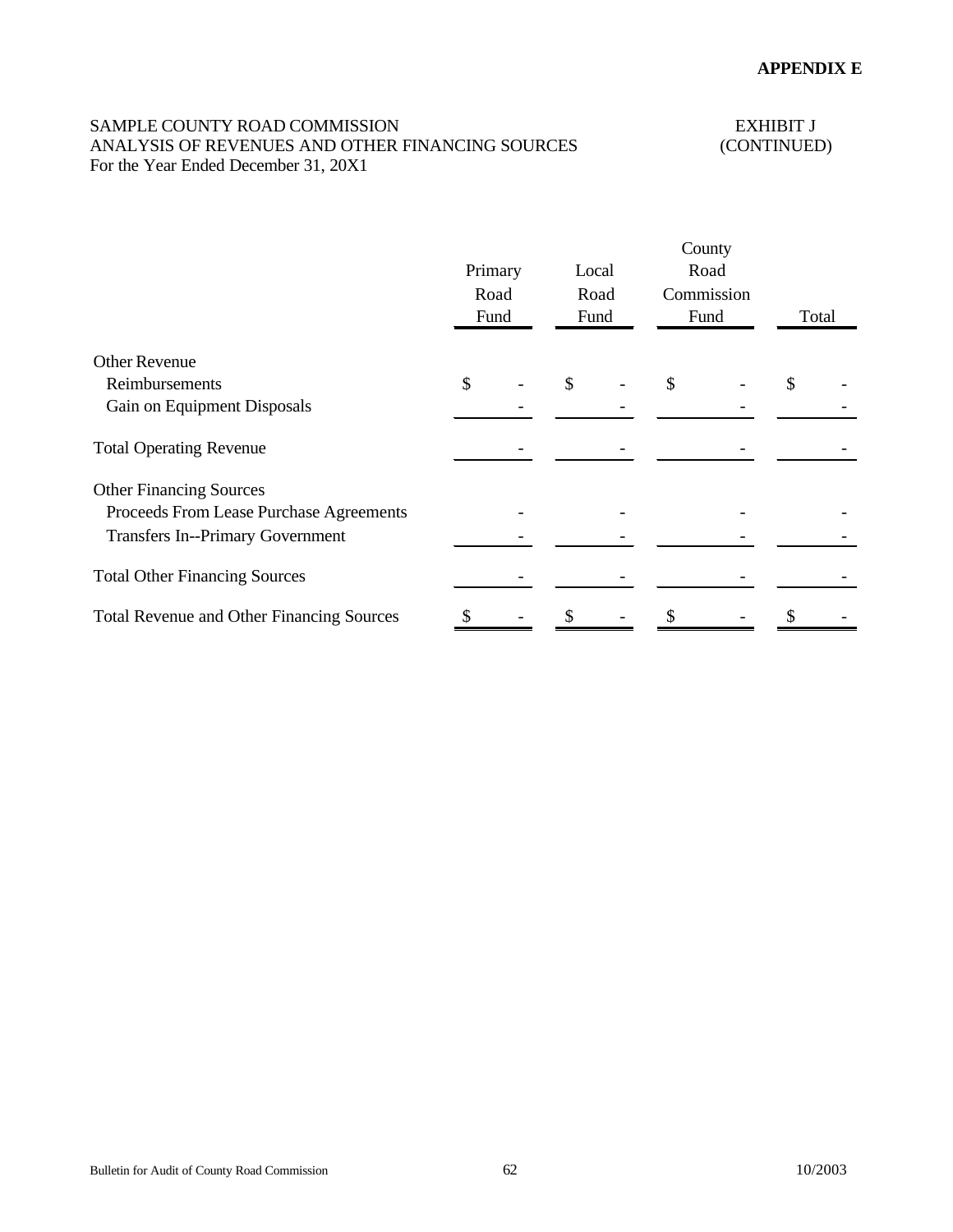# <span id="page-62-0"></span>SAMPLE COUNTY ROAD COMMISSION EXHIBIT K ANALYSIS OF EXPENDITURES For the Year Ended December 31, 20X1

|                                    | Primary<br>Road<br>Fund | Local<br>Road<br>Fund | County<br>Fund | Road<br>Commission | Total |
|------------------------------------|-------------------------|-----------------------|----------------|--------------------|-------|
| Primary Road                       |                         |                       |                |                    |       |
| Construction                       | \$                      | \$                    | \$             |                    | \$    |
| Heavy Maintenance                  |                         |                       |                |                    |       |
| Maintenance                        |                         |                       |                |                    |       |
| <b>Local Road</b>                  |                         |                       |                |                    |       |
| Heavy Maintenance                  |                         |                       |                |                    |       |
| Maintenance                        |                         |                       |                |                    |       |
| Primary Road Structure             |                         |                       |                |                    |       |
| Heavy Maintenance                  |                         |                       |                |                    |       |
| Maintenance                        |                         |                       |                |                    |       |
| <b>Local Road Structure</b>        |                         |                       |                |                    |       |
| Heavy Maintenance                  |                         |                       |                |                    |       |
| Maintenance                        |                         |                       |                |                    |       |
| <b>State Trunkline Maintenance</b> |                         |                       |                |                    |       |
| Equipment Expense--Net             |                         |                       |                |                    |       |
| (Per Exhibit H)                    |                         |                       |                |                    |       |
| Administrative Expense--Net        |                         |                       |                |                    |       |
| (Per Exhibit H)                    |                         |                       |                |                    |       |
| Capital Outlay--Net                |                         |                       |                |                    |       |
| (Per Exhibit H)                    |                         |                       |                |                    |       |
| Debt Service                       |                         |                       |                |                    |       |
| <b>Principal Payments</b>          |                         |                       |                |                    |       |
| <b>Interest Expense</b>            |                         |                       |                |                    |       |
| <b>Total Expenditures</b>          | \$                      | \$                    | \$             |                    | \$    |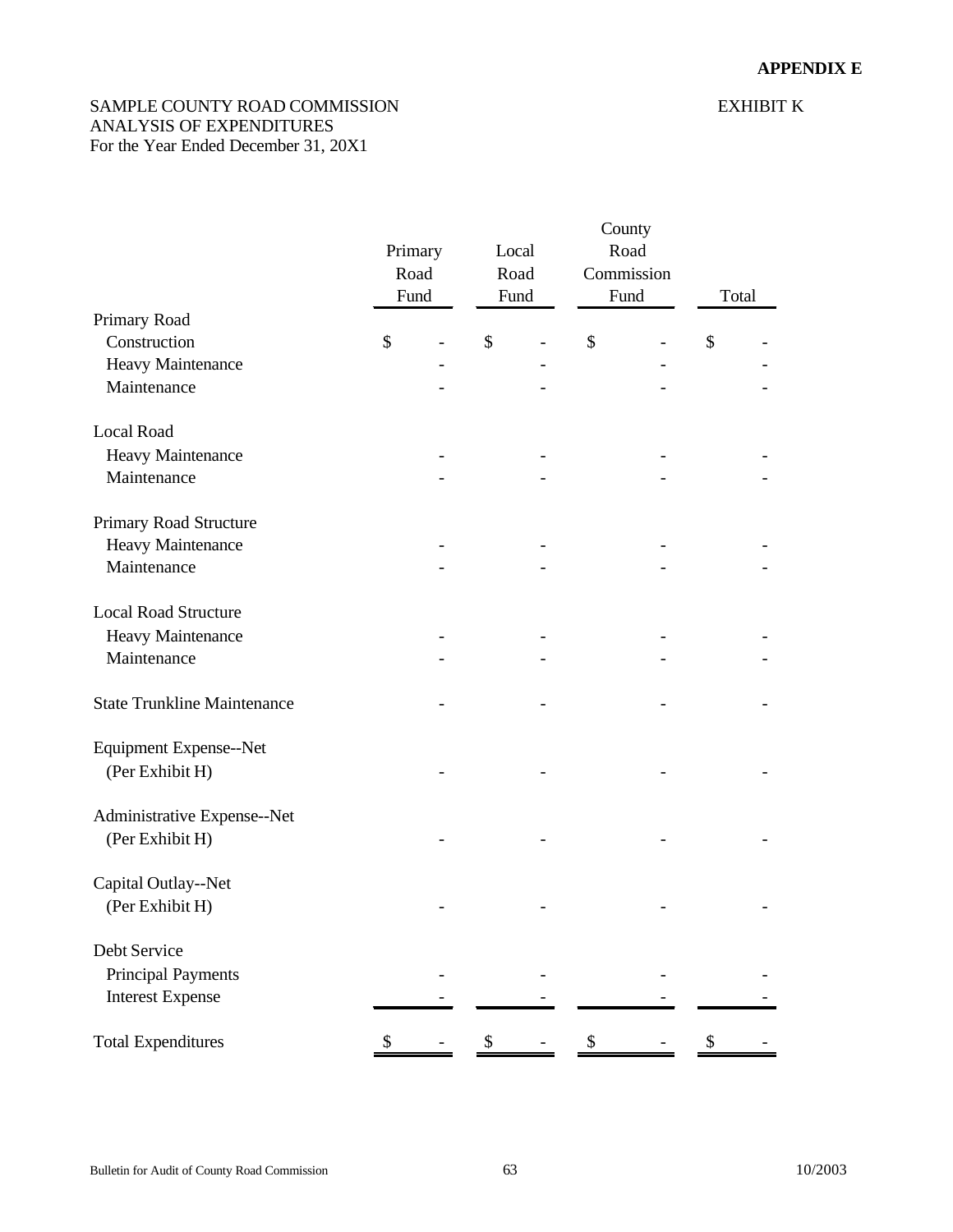# **APPENDIX F**

# **ALTERNATIVE PRESENTATION SAMPLE FINANCIAL STATEMENTS**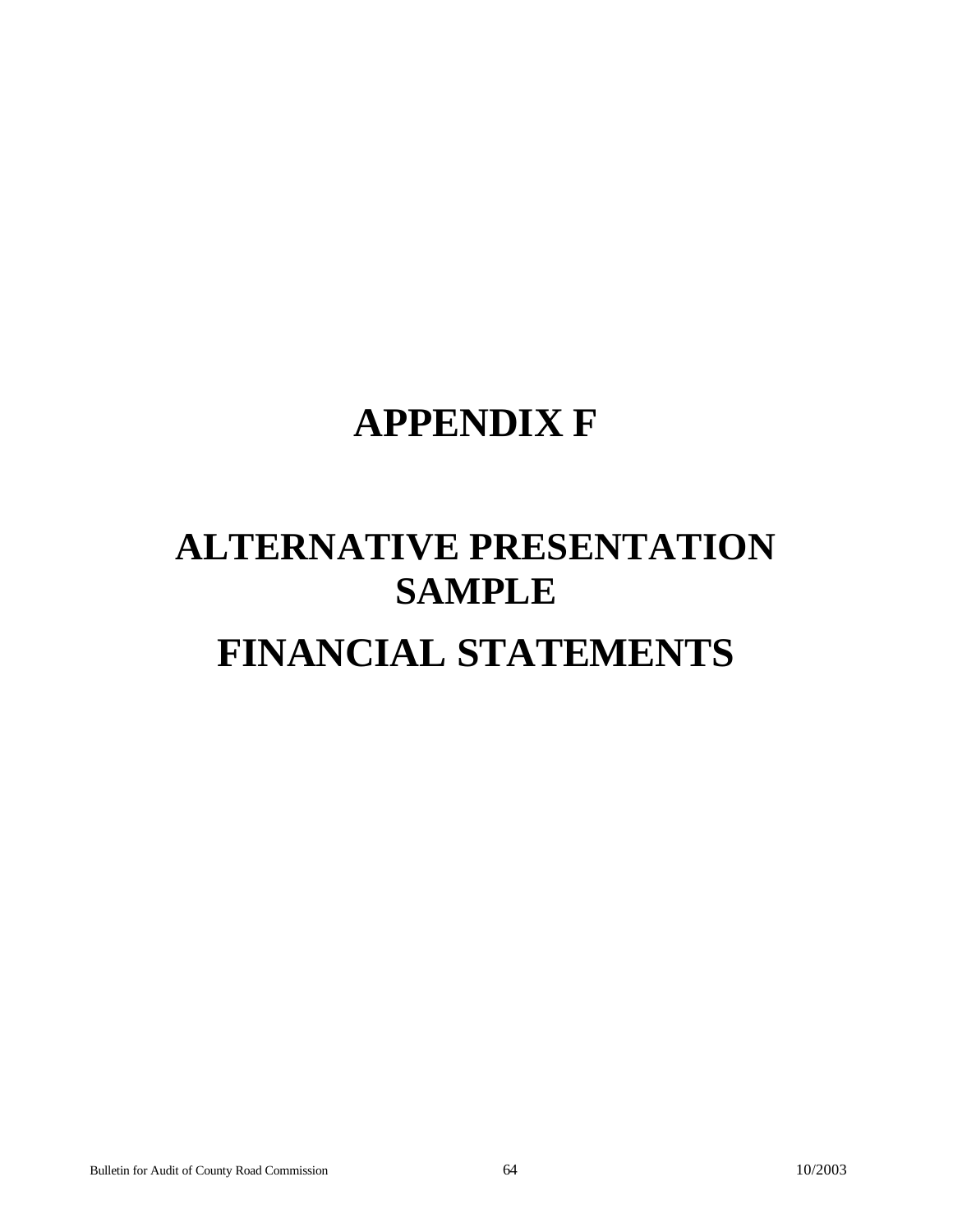# Alternative Presentation Sample Financial Statements

A special purpose government that engages only in a single type of activity (i.e., only in governmental activities or only business-type activities) can issue a simplified version of the statements. This would apply to entities such as a county road commission. The following statements are an alternative presentation that is allowed for a special purpose government that engages only in governmental activities:

- MD&A (Example Follows)
- Governmental Funds Balance Sheet/Statement of Net Assets (Example Follows)
- Statement of Governmental Fund Revenue, Expenditures, and Changes in Fund Balance/Statement of Activities (Example Follows)
- Notes  $(Appendix E)$

# **Required Supplemental Information**

- 1. Budgetary Comparison Schedules include original and final amended budget. [\(Exhibits G and H, Appendix E\)](#page-57-0)
- 2. Infrastructure Assets--Modified Approach
- 3. Other RSI as required GASB 25 and 27

**Supplemental Financial Information**--Must be audited at least to the extent necessary to state that, in the auditor's opinion, the supplemental data is fairly stated in all material respects in relation to the financial statements.

- 1. Analysis of Changes in Fund Balances [\(Exhibit I, Appendix E\)](#page-59-0)
- 2. Analysis of Revenues and Other Financing Sources [\(Exhibit J, Appendix E\)](#page-60-0)
- 3. Analysis of Expenditures [\(Exhibit K, Appendix E\)](#page-62-0)

The following examples present a county road commission's Governmental Funds Balance Sheet/Statement of Net Assets and Statement of Governmental Fund Revenue, Expenditures, and Changes in Fund Balance/Statement of Activities: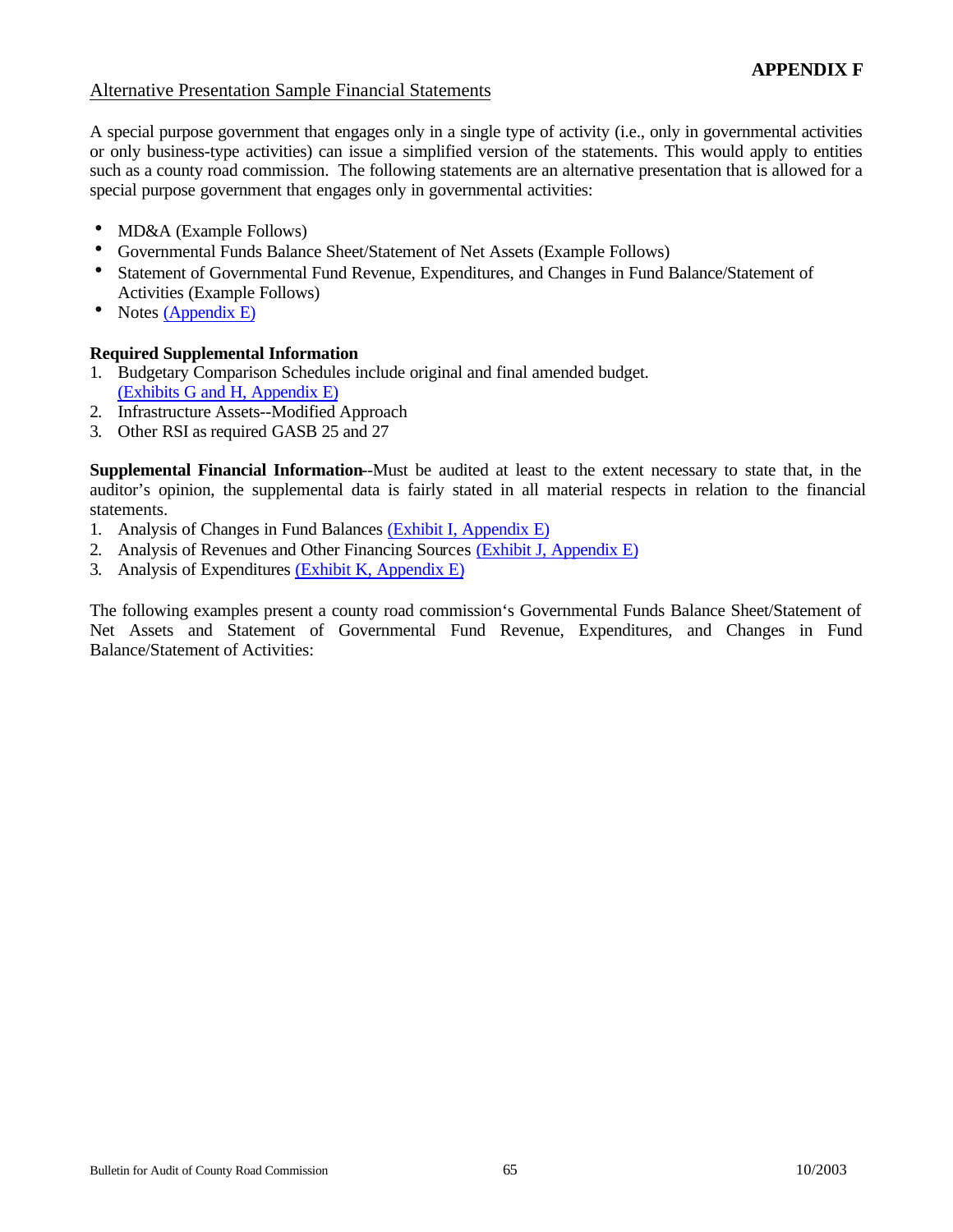# **MANAGEMENT'S DISCUSSION AND ANALYSIS**

#### Using This Annual Report

The County Road Commission's discussion and analysis is designed to: (a) assist the reader in focusing on significant financial issues; (b) provide an overview of the Road Commission's financial activity; (c) identify changes in the Road Commission's financial position (its ability to address the next and subsequent year challenges); (d) identify any material deviations from the approved budget; and (e) identify any issues or concerns.

#### Reporting the Road Commission as a Whole

The Statement of Net Assets and the Statement of Activities report information about the Road Commission as a whole and about its activities in a way that helps answer the question of whether the Road Commission, as a whole, is better off or worse off as a result of the year's activities. These statements include all assets and liabilities using the accrual basis of accounting, which is similar to the accounting method used by most privatesector companies. All of the year's revenues and expenses are taken into account regardless of when cash is received or paid.

The two statements, mentioned above, report the Road Commission's net assets and the changes in them. The reader can think of the Road Commission's net assets (the difference between assets and liabilities) as one way to measure the Road Commission's financial health or financial position. Over time, increases or decreases in the Road Commission's net assets are one indicator of whether its financial health is improving or deteriorating.

#### Reporting the Road Commission's Major Fund

Our analysis of the Road Commission's major fund begins on page \_\_. The fund financial statements begin on page and provide detailed information about the major fund. The Road Commission currently has only one fund, the General Operations Fund, in which all of the Road Commission's activities are accounted. The General Operations Fund is a governmental fund type.

• Governmental funds focus on how money flows into and out of this fund and the balances left at year end that are available for spending. This fund is reported using an accounting method called modified accrual accounting, which measures cash and all other financial assets that can readily be converted to cash. The governmental fund statements provide a detailed short-term view of the Road Commission's general governmental operations and the basic service it provides. Governmental fund information helps the reader to determine whether there are more or fewer financial resources that can be spent in the near future to finance the Road Commission's services. We describe the relationship (or differences) between governmental activities (reported in the Statement of Net Assets and the Statement of Activities) and the governmental fund in a reconciliation following the fund financial statements.

#### The Road Commission as a Whole

The Road Commission's net assets increased approximately 6 from \$\_\_\_\_\_\_\_\_\_\_\_\_ to \$\_\_\_\_\_\_\_\_\_\_ for the year ended \_\_\_\_\_\_\_\_\_\_\_\_31, 20\_\_. The net assets and change in net assets are summarized below.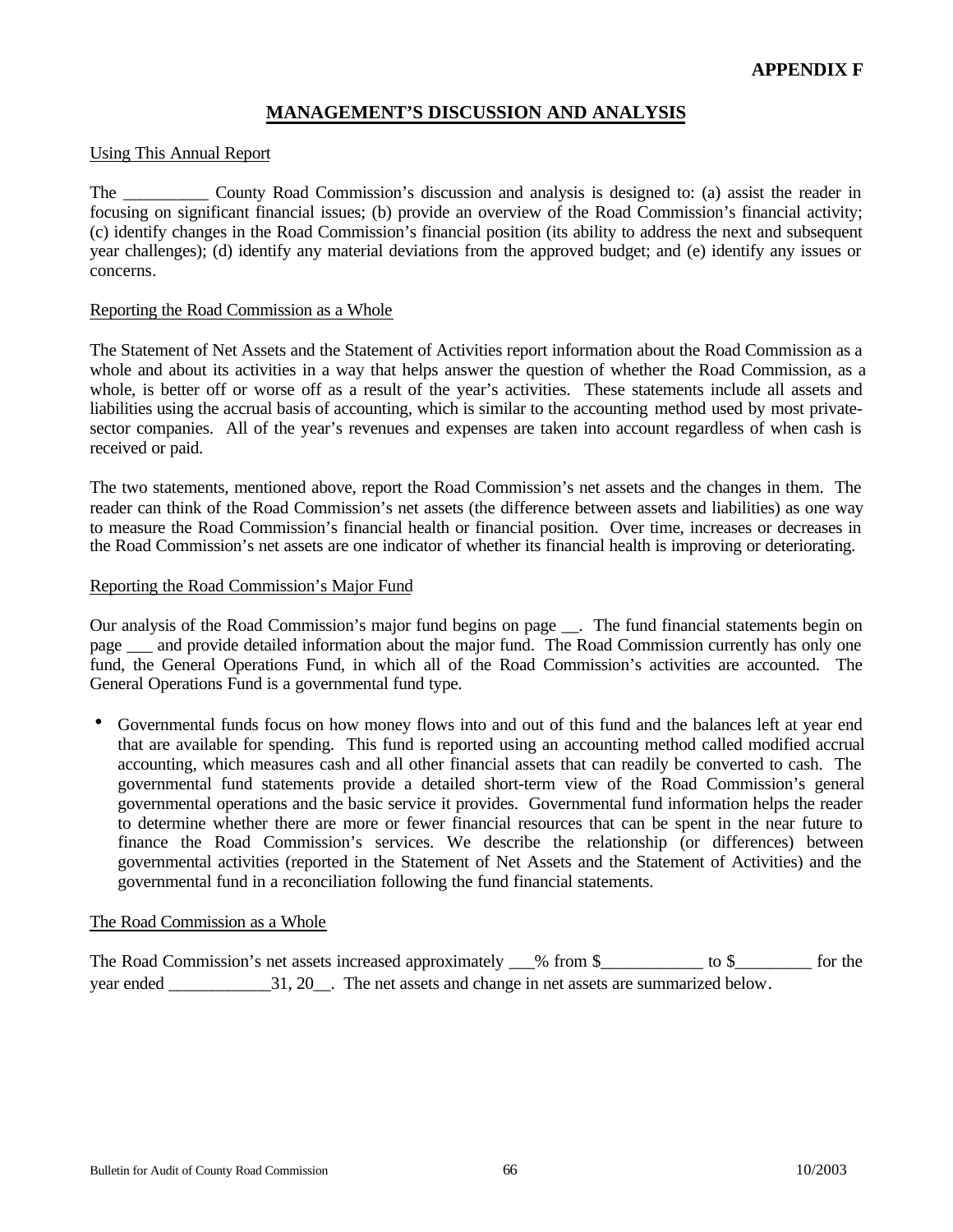Unrestricted net assets, the part of net assets that can be used to finance day-to-day operations without constraints established by debt covenants, enabling legislation or other legal requirements, decreased \$\_\_\_\_\_\_\_\_\_\_. Restricted net assets, those restricted mainly for Act 51 purposes, decreased \$\_\_\_\_\_\_\_\_\_. The primary reason for the decreases was a decline in Federal support for road projects. Declining interest rates and gasoline tax revenue also negatively impacted net assets. The investment in the capital assets category increased  $\mathbb{S}$  .

It is important for the reader to realize that the increase in net assets is largely a result of the Road Commission electing to retroactively report infrastructure assets (assets acquired prior to  $\qquad$ ) in a subsequent year as allowed by GASB Statement No. 34 (GASB 34). If the retroactive infrastructure provisions of GASB 34 had been implemented in the current year, depreciation expense would have been higher, resulting in a smaller increase in net assets or even a decrease.

Net assets as of year ended \_\_\_\_\_\_\_\_\_\_\_\_\_\_\_\_\_\_\_ follows:

|                                                                               | <b>Governmental Activities</b> |  |  |  |
|-------------------------------------------------------------------------------|--------------------------------|--|--|--|
| <b>Current and Other Assets</b><br><b>Capital Assets</b>                      | \$                             |  |  |  |
| <b>Total Assets</b>                                                           |                                |  |  |  |
| <b>Other Liabilities</b>                                                      |                                |  |  |  |
| Net Assets<br><b>Invested in Capital Assets</b><br>Restricted<br>Unrestricted |                                |  |  |  |
| <b>Total Net Assets</b>                                                       |                                |  |  |  |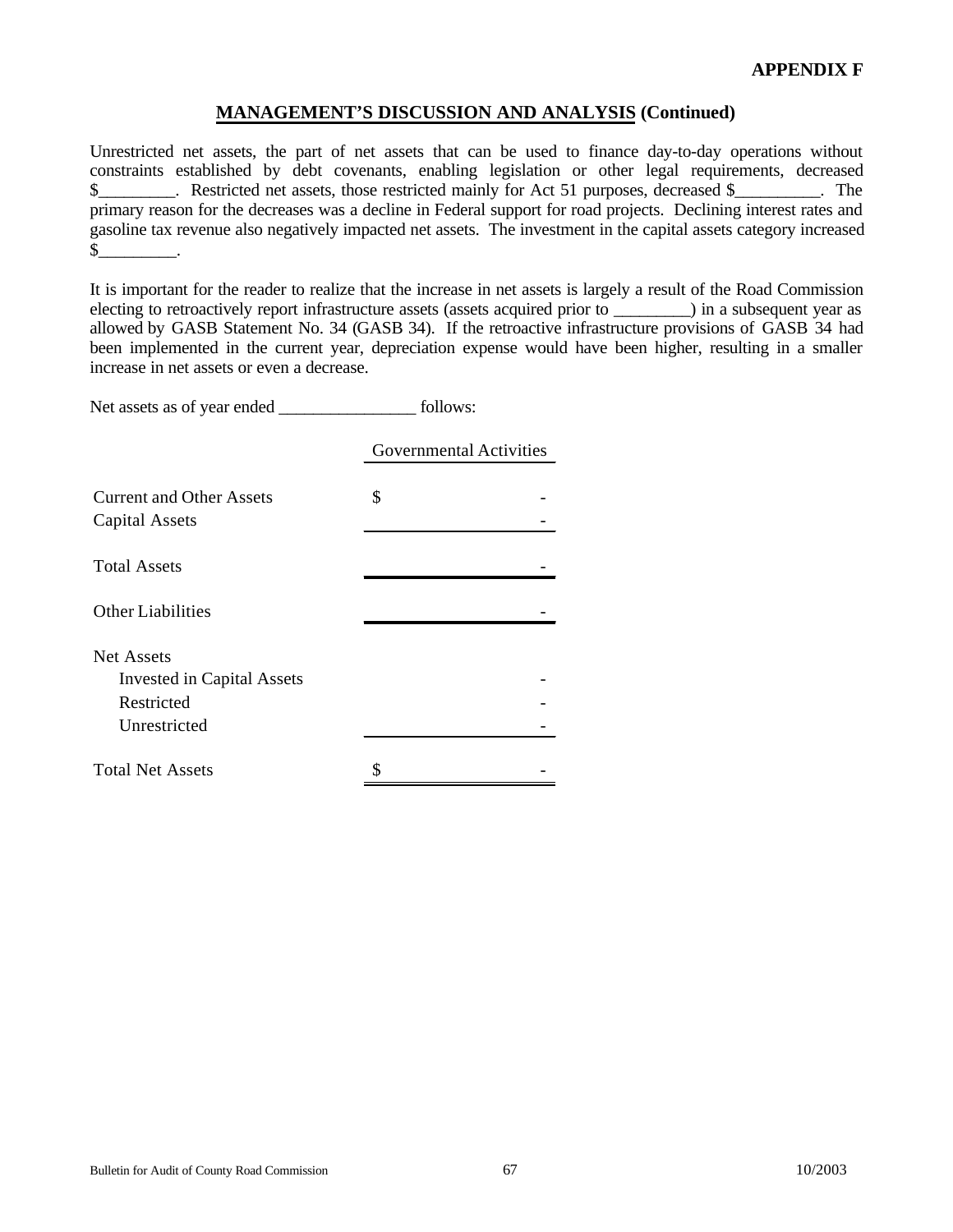Because this is the first year of implementation of Governmental Accounting Standards Board Statement No. 34, which requires this new reporting model, the following table presents only current year data. In future years, when prior year information is available, comparative analysis of Road Commission data will be presented. A summary of changes in net assets for the year ended \_\_\_\_\_\_\_\_\_\_\_\_\_ follows:

|                                           | <b>Governmental Activities</b> |
|-------------------------------------------|--------------------------------|
| Program Revenues                          |                                |
| <b>Charges for Services</b>               | \$                             |
| <b>Operating Grants and Contributions</b> |                                |
| <b>Capital Grants and Contributions</b>   |                                |
| <b>General Revenues</b>                   |                                |
| <b>Interest Income</b>                    |                                |
| <b>Property Rentals</b>                   |                                |
| Gain on Disposal of Equipment             |                                |
| <b>Other General Revenues</b>             |                                |
|                                           |                                |
| <b>Total Revenues</b>                     |                                |
|                                           |                                |
| Program Expenses                          |                                |
| Primary Roads                             |                                |
| Heavy Maintenance                         |                                |
| Maintenance                               |                                |
| <b>Local Roads</b>                        |                                |
| Heavy Maintenance                         |                                |
| Maintenance                               |                                |
| <b>State Trunkline</b>                    |                                |
| Maintenance                               |                                |
| Nonmaintenance                            |                                |
| <b>Reimbursable Services</b>              |                                |
| Administrative                            |                                |
|                                           |                                |
| <b>Total Expenses</b>                     |                                |
| <b>Increase in Net Assets</b>             | \$                             |

#### The Road Commission's Fund

The Road Commission's General Operations Fund is used to control the expenditures of Michigan Transportation Fund monies distributed to the county which are earmarked by law for road and highway purposes.

For the year ended \_\_\_\_\_\_\_\_\_\_\_\_, the fund balance of the General Operations Fund decreased \$\_\_\_\_\_\_\_ as compared to a decrease of \$\_\_\_\_\_\_\_\_\_\_\_\_\_\_\_\_ in the fund balance for the year ended \_\_\_\_\_\_\_\_\_\_\_\_\_\_\_(last year). Total revenues were \$\_\_\_\_\_\_\_\_\_\_\_, a decrease of \$\_\_\_\_\_\_\_\_\_\_\_ as compared to last year. This change in revenues resulted primarily from a decrease in Federal Surface Transportation Funds due to fewer Federal projects.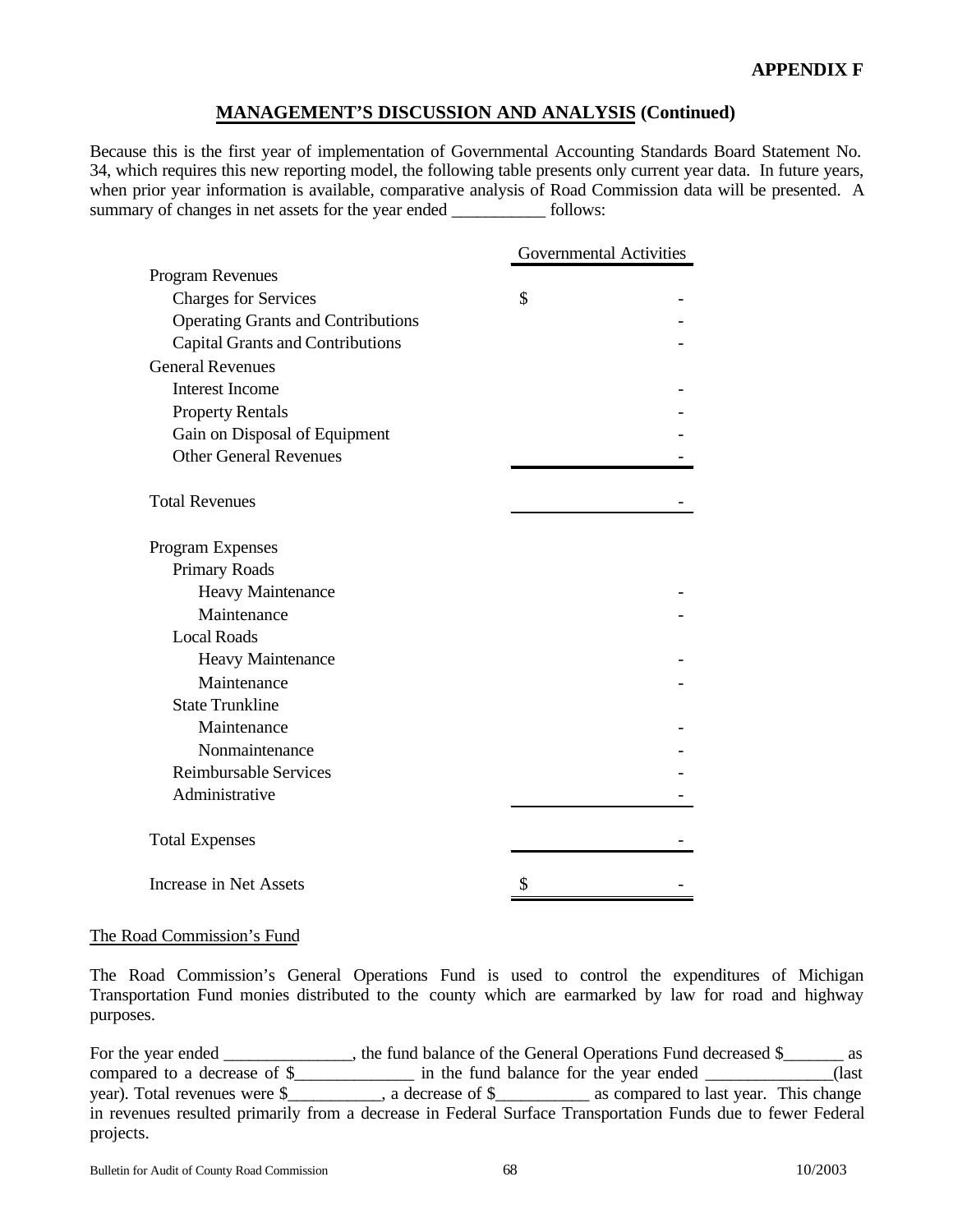Total expenditures were \$\_\_\_\_\_\_\_, a decrease of \$\_\_\_\_\_\_ as compared to last year. This change in expenditures is primarily the decrease in capital outlay in the current year. The Road Commission incurred an increase to capital outlay last year due to significant renovations and repairs to its building.

#### Budgetary Highlights

Prior to the beginning of any year, the Road Commission's budget is compiled based upon certain assumptions and facts available at that time. During the year, the Road Commission Board acts to amend its budget to reflect changes in these original assumptions, facts and/or economic conditions that were unknown at the time the original budget was compiled. In addition, by policy, the board reviews and authorized large expenditures when requested throughout the year.

The revenue budget for 20X1 was higher than the actual receipts by \$\_\_\_\_\_\_\_. This was due, in large part, to the projection of local road participation by townships. Expenditures for construction on local roads are limited to 50% of the contract costs. The Road Commission budgets for the receipt of funds from townships for projects on local roads. This year, the revenue from township contributions was lower than projected in the amount of \$\_\_\_\_\_\_\_\_.

Road Commission expenditures were projected at \$\_\_\_\_\_\_\_\_\_\_\_\_ while actual expenditures were \$\_\_\_\_\_\_\_. This resulted in total expenditures being under budget by \$\_\_\_\_\_\_\_\_\_\_\_. There were three items that account for most of the variance in the projection of the budget. The largest share of the variance is in the area of local road heavy maintenance. As mentioned earlier, expenditures for construction on local roads by statute is limited to 50% of the contract costs. Therefore, when revenues are not realized, corresponding expenditures are not required. Consequently, the projected budget amount for local road heavy maintenance should have decreased by \$ Fxpenditures for primary road heavy maintenance and routine maintenance were over budget by \$\_\_\_\_\_\_\_\_\_\_\_\_\_\_ and \$\_\_\_\_\_\_\_\_\_, respectively. Our engineering and maintenance departments projected that work in these two areas would be completed; however, weather and other factors combined to limit the amount of work that could be completed prior to year-end.

#### Capital Asset and Debt Administration

#### Capital Assets

As of \_\_\_\_\_\_\_\_\_\_\_\_\_\_\_\_\_\_ (year end), the Road Commission had \$\_\_\_\_\_\_\_\_\_\_\_\_\_\_\_\_\_ invested in capital assets as follows:

| <b>Capital Assets Not Being Depreciated</b>  |  |
|----------------------------------------------|--|
| Land and Improvements                        |  |
| <b>Other Capital Assets</b>                  |  |
| Buildings and Improvements                   |  |
| Road Equipment                               |  |
| Other Equipment                              |  |
| Infrastructure and Improvements              |  |
| <b>Total Capital Assets at Historic Cost</b> |  |
| <b>Total Accumulated Depreciation</b>        |  |
| <b>Total Net Capital Assets</b>              |  |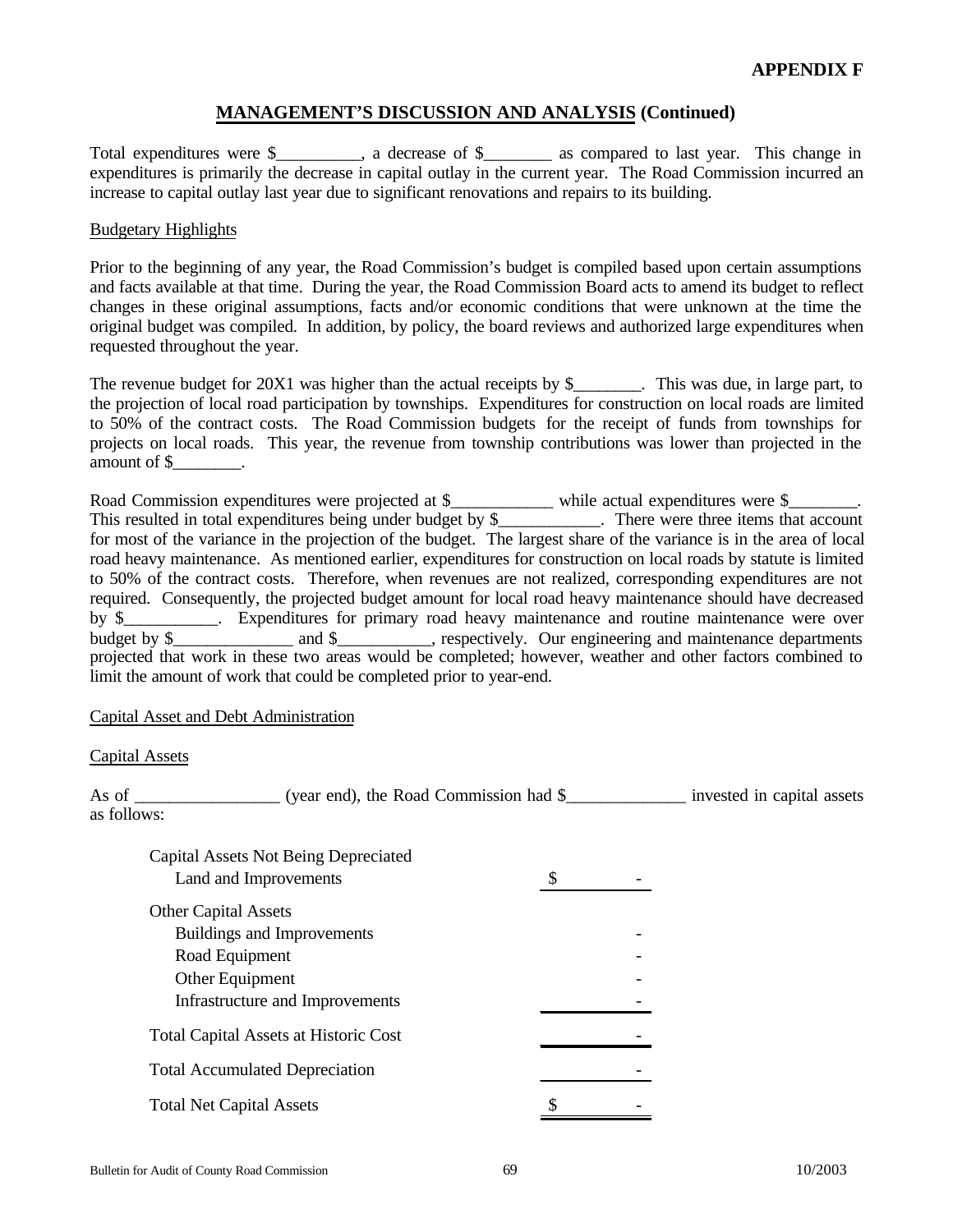Current year's major additions included the following:

| <b>Reconstruction of Bridges (by Location)</b> |  |
|------------------------------------------------|--|
| <b>Intersection Improvements/Construction</b>  |  |
| <b>Various Resurfacing Projects</b>            |  |
| Trucks/Equipment                               |  |

#### Debt

The Road Commission currently experiences a relatively debt free status. Bonds issued in prior years have been paid off and retired. The Road Commission currently has long-term debt in the amount of \$ which represents compensated absences payable.

#### Economic Factors and Next Year's Budget

The Board of County Road Commissioners considered many factors when setting the fiscal year 20\_\_ budget. One of the factors is the economy. The Road Commission derives approximately \_\_% of its revenues from the fuel tax collected. The recent economic downturn has resulted in less consumption of fuel and consequently less Michigan Transportation Funds to be distributed. Investment income on the cash in our fund balance will decline by approximately  $\_\%$  or approximately \$

The board realizes, and the reader should understand, that there are not sufficient funds available to repair and/or rebuild every road in \_\_\_\_\_\_\_\_\_\_\_ County's transportation system. Therefore, the board attempts to spend the public's money wisely and equitably, and in the best interest of the motoring public and the citizens of  $\sim$  County.

#### Contacting the Road Commission's Financial Management

This financial report is designed to provide the motoring public, citizens and other interested parties a general overview of the Road Commission's finances and to show the Road Commission's accountability for the money it receives. If you have any questions about this report or need additional financial information, contact the County Road Commission administrative offices at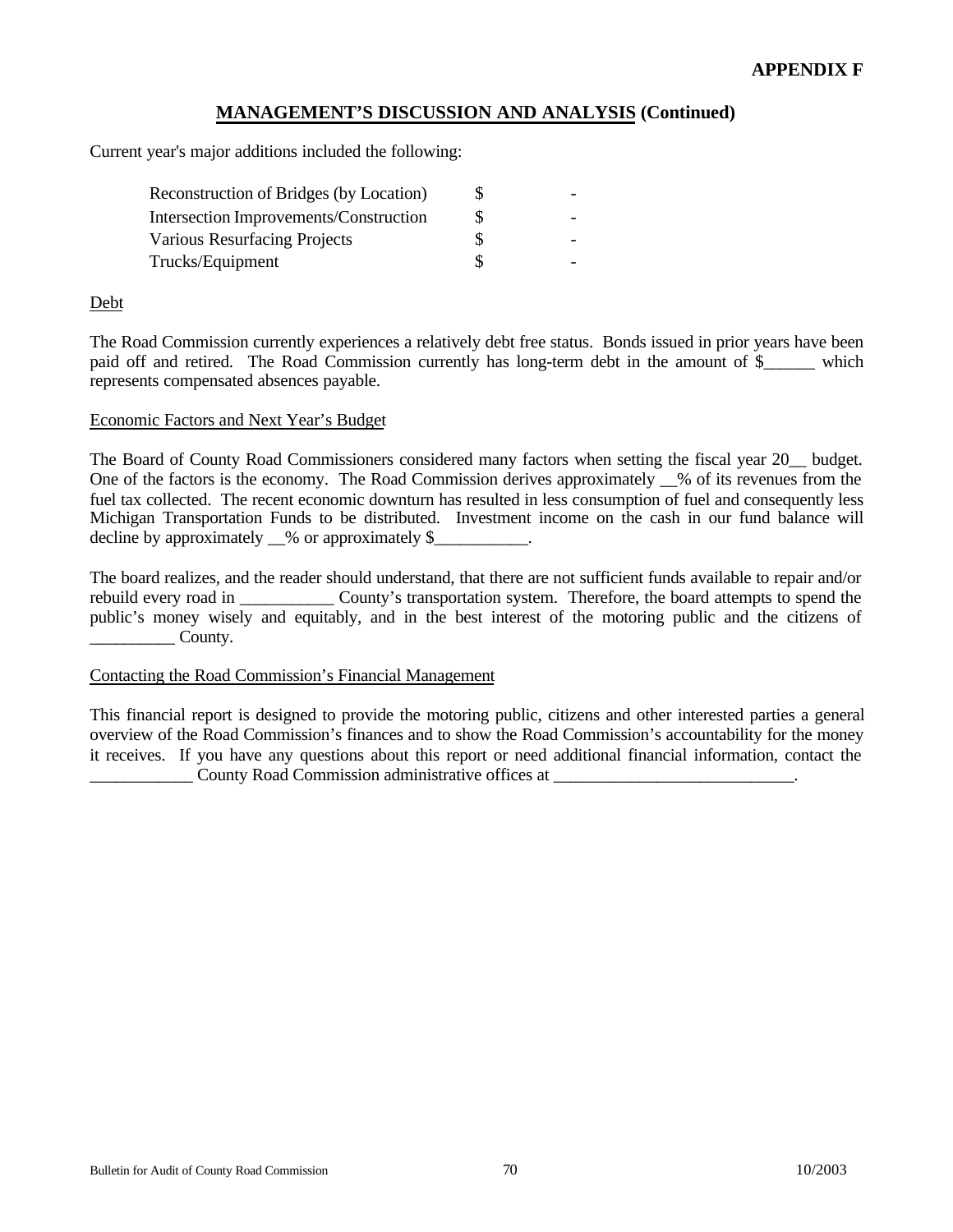# Special Purpose Governments Engaged Only in Governmental Activities

# **SAMPLE COUNTY ROAD COMMISSION FINANCIAL STATEMENT GOVERNMENTAL FUNDS BALANCE SHEET/STATEMENT OF NET ASSETS**

|                                                  | Modified     |             | Statement |
|--------------------------------------------------|--------------|-------------|-----------|
|                                                  | Accrual      |             | of Net    |
|                                                  | <b>Basis</b> | Adjustments | Assets    |
| <b>ASSETS</b>                                    |              |             |           |
|                                                  | \$           | \$          | \$        |
| Cash and Cash Equivalents                        |              |             |           |
| Investments                                      |              |             |           |
| <b>Accounts Receivable</b>                       |              |             |           |
| Inventories                                      |              |             |           |
| Prepaid Expenses                                 |              |             |           |
| Deferred Expenses                                |              |             |           |
| Capital Assets (Net of Accumulated Depreciation) |              |             |           |
| <b>Total Assets</b>                              | \$           | \$          | \$        |
|                                                  |              |             |           |
| <b>LIABILITIES</b>                               |              |             |           |
| <b>Current Liabilities</b>                       |              |             |           |
| Accounts Payable/Accrued Liabilities             | \$           | \$          | \$        |
| Due to State of Michigan                         |              |             |           |
| Performance Bonds Payable                        |              |             |           |
| Due to Townships                                 |              |             |           |
| <b>Interest Payable</b>                          |              |             |           |
| Deferred Revenue                                 |              |             |           |
| Non-Current Liabilities                          |              |             |           |
| Bonds Payable--Due Within One Year               |              |             |           |
| Bonds Payable--Due After One Year                |              |             |           |
| <b>Accumulated Employee Benefits</b>             |              |             |           |
| <b>Total Liabilities</b>                         |              |             |           |
|                                                  |              |             |           |
| <b>FUND BALANCE/NET ASSETS</b>                   |              |             |           |
| Fund Balances--Unreserved                        |              |             |           |
|                                                  |              |             |           |
| <b>Total Fund Equities</b>                       |              |             |           |
| <b>Total Liabilities and Fund Balance</b>        |              |             |           |
| Net Assets                                       |              |             |           |
| Invested in Capital Assets--Net of Related Debt  |              |             |           |
| Restricted                                       |              |             |           |
| Unrestricted                                     |              |             |           |
|                                                  |              |             |           |
| <b>Total Net Assets</b>                          |              |             | \$        |
|                                                  |              |             |           |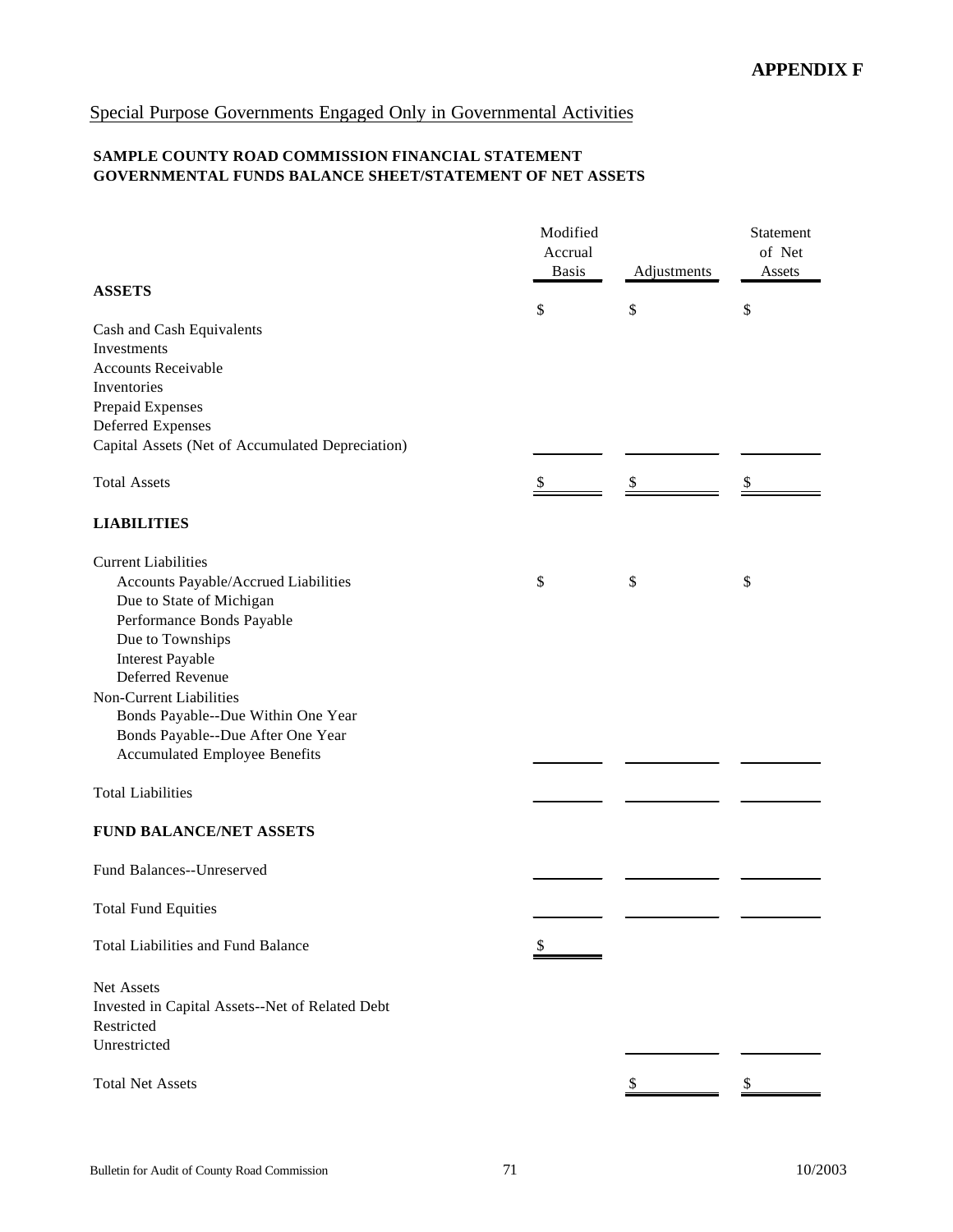# Special Purpose Governments Engaged Only in Governmental Activities

#### **SAMPLE COUNTY ROAD COMMISSION FINANCIAL STATEMENT STATEMENT OF GOVERNMENTAL FUND REVENUE, EXPENDITURES, AND CHANGES IN FUND BALANCE/STATEMENT OF ACTIVITIES**

|                                        | Modified<br>Accrual<br><b>Basis</b> | Adjustments | Statement<br>of Net<br>Assets |
|----------------------------------------|-------------------------------------|-------------|-------------------------------|
| <b>Revenue</b>                         |                                     |             |                               |
| <b>Property Taxes</b>                  | \$                                  | \$          | \$                            |
| License and Permits                    |                                     |             |                               |
| <b>Federal Grants</b>                  |                                     |             |                               |
| <b>State Grants</b>                    |                                     |             |                               |
| <b>Contributions From Local Units</b>  |                                     |             |                               |
| Charges for Services                   |                                     |             |                               |
| <b>Interest and Rents</b>              |                                     |             |                               |
| <b>Other Revenues</b>                  |                                     |             |                               |
| <b>Total Revenue</b>                   |                                     |             |                               |
| <b>Expenditures</b>                    |                                     |             |                               |
| Current                                |                                     |             |                               |
| Primary Road Construction              |                                     |             |                               |
| Primary Road Heavy Maintenance         |                                     |             |                               |
| Primary Road Maintenance               |                                     |             |                               |
| <b>Local Road Construction</b>         |                                     |             |                               |
| Local Road Heavy Maintenance           |                                     |             |                               |
| <b>Local Road Maintenance</b>          |                                     |             |                               |
| <b>State Trunkline Maintenance</b>     |                                     |             |                               |
| <b>State Trunkline Non-Maintenance</b> |                                     |             |                               |
| Equipment Expense--Net                 |                                     |             |                               |
| Administrative Expense--Net            |                                     |             |                               |
| <b>Compensated Absences</b>            |                                     |             |                               |
| Capital Outlay--Net                    |                                     |             |                               |
| Capital Outlay                         |                                     |             |                               |
| Less: Depreciation and Depletion       |                                     |             |                               |
| <b>Equipment Retirements</b>           |                                     |             |                               |
| <b>Infrastructure Depreciation</b>     |                                     |             |                               |
| Debt Service                           |                                     |             |                               |
| Principal                              |                                     |             |                               |
| Interest                               |                                     |             |                               |
|                                        |                                     |             |                               |

Total Expenditures